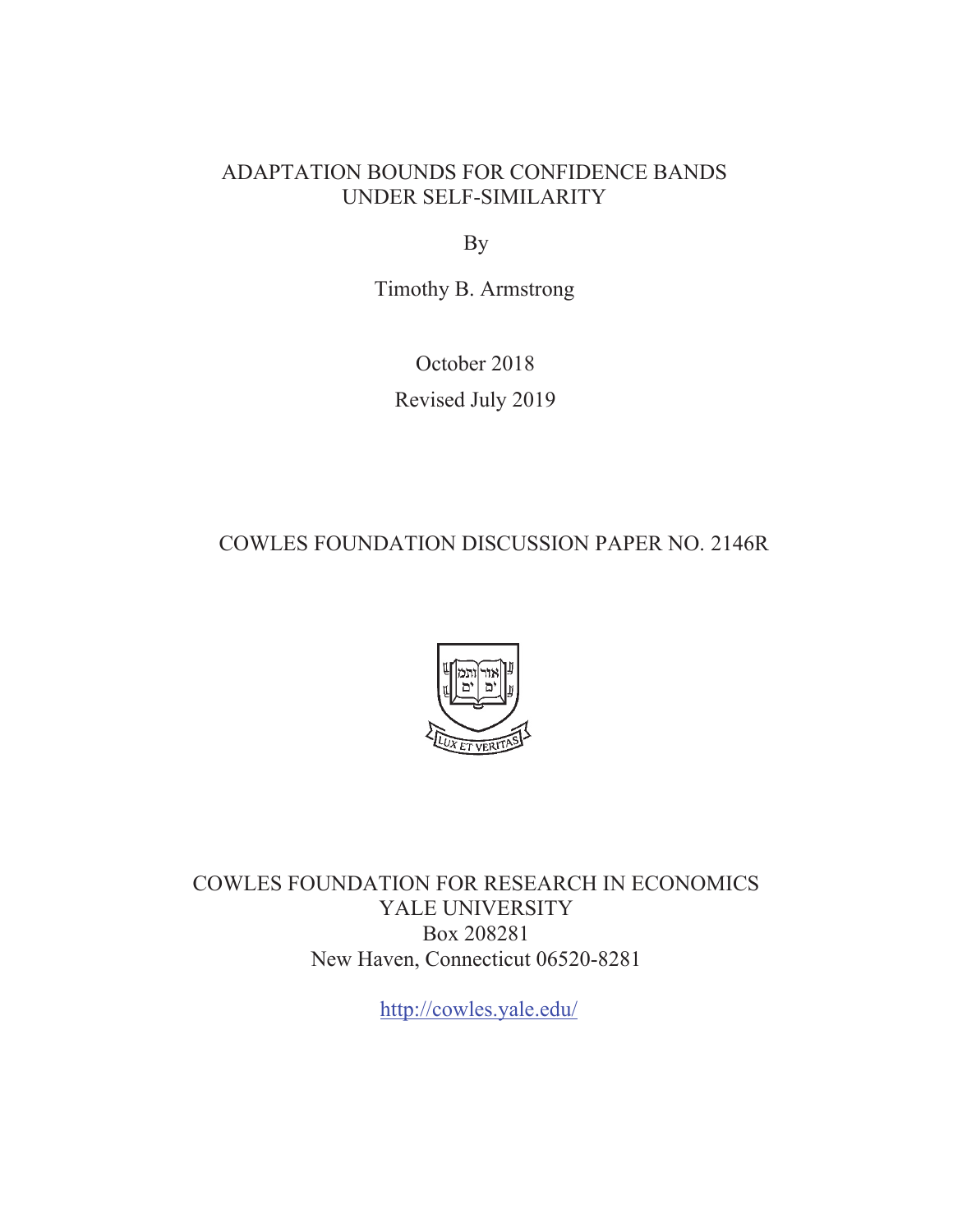# Adaptation Bounds for Confidence Bands under Self-Similarity

Timothy B. Armstrong<sup>∗</sup> Yale University

July 18, 2019

#### Abstract

We derive bounds on the scope for a confidence band to adapt to the unknown regularity of a nonparametric function that is observed with noise, such as a regression function or density, under the self-similarity condition proposed by Giné and Nickl (2010). We find that adaptation can only be achieved up to a term that depends on the choice of the constant used to define self-similarity, and that this term becomes arbitrarily large for conservative choices of the self-similarity constant. We construct a confidence band that achieves this bound, up to a constant term that does not depend on the self-similarity constant. Our results suggest that care must be taken in choosing and interpreting the constant that defines self-similarity, since the dependence of adaptive confidence bands on this constant cannot be made to disappear asymptotically.

### 1 Introduction

Consider the problem of constructing a confidence band for a function that is observed with noise, such as a regression function or density. It will be convenient to state our results in the white noise model

$$
Y(t) = \int_0^t f(s) \, ds + \sigma_n W(t), \quad \sigma_n = \sigma / \sqrt{n}
$$

∗ email: timothy.armstrong@yale.edu. Thanks to Richard Nickl helpful comments and discussion.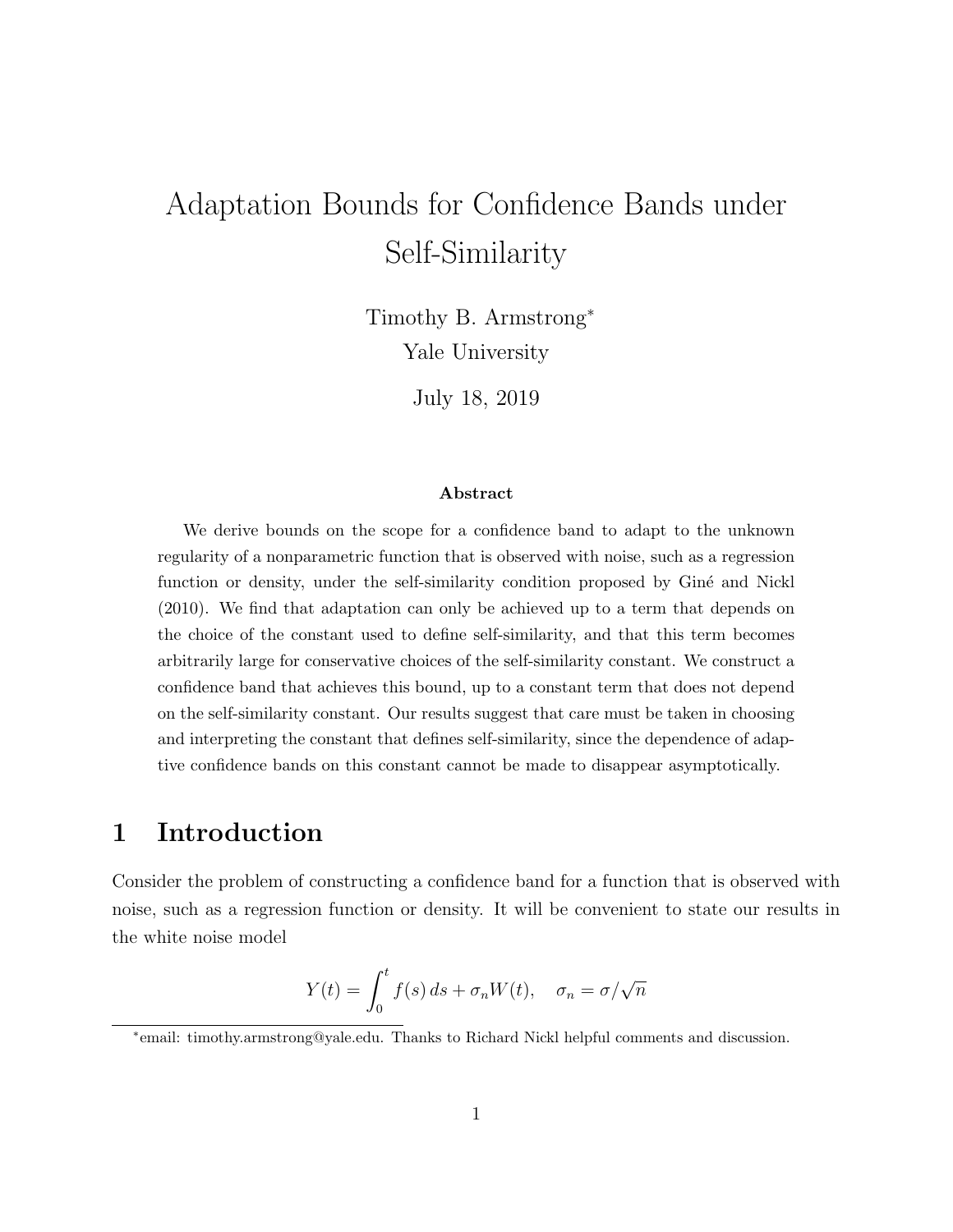which maps to the regression or density setting with  $n$  playing the role of sample size (Brown and Low, 1996; Nussbaum, 1996). Here  $f : \mathbb{R} \to \mathbb{R}$  is an unknown function,  $W(t)$  is a standard Brownian motion and  $Y(t)$  is observed with  $\sigma_n$  treated as known. To obtain good estimates and confidence bands, one must impose some regularity on the function  $f$ . This is typically done by assuming that f is in a derivative smoothness class, such as the Hölder class  $\mathcal{F}_{\text{H\"ol}}(\gamma, B)$ , which formalizes the notion that the  $\gamma$ th derivative is bounded by B:

$$
\mathcal{F}_{\text{H\"{o}l}}(\gamma, B) = \{ f: \text{ for all } t, t' \in \mathbb{R}, |f^{(\lfloor \gamma \rfloor)}(t) - f^{(\lfloor \gamma \rfloor)}(t')| \leq B|t - t'|^{\gamma - \lfloor \gamma \rfloor} \}
$$

where  $|\gamma|$  denotes the greatest integer strictly less than  $\gamma$ . We are interested in constructing a confidence band for f on an interval, which we take to be  $[0, 1]$ . A confidence band is a collection of random intervals  $\mathcal{C}_n(x) = \mathcal{C}_n(x; Y)$  for  $x \in [0, 1]$  that depend on the data Y observed at noise level  $\sigma_n = \sigma/\sqrt{n}$ . Following the standard definition, we say that  $\mathcal{C}_n(\cdot)$  is a confidence band with coverage  $1 - \alpha$  over the class F if

$$
\inf_{f \in \mathcal{F}} P_f \text{ (for all } x \in [0, 1], f(x) \in C_n(x) \ge 1 - \alpha \tag{1}
$$

where  $P_f$  denotes probability when  $Y(t)$  is drawn according to f. Although we focus on the interval  $[0, 1]$ , to avoid boundary issues, we will assume that  $Y(t)$  is observed on the entire real line (our results will also hold if  $Y(t)$  is observed on an open set containing  $[0, 1]$ ).

Using knowledge of the class  $\mathcal{F}_{\text{H\"ol}}(\gamma, B)$ , one can construct estimators and confidence bands that are near-optimal in a minimax sense. In practice, however, it can be difficult to specify  $\gamma$  and B a priori. This has led to the paradigm of adaptation: one seeks estimators and confidence bands that are nearly optimal for all  $\gamma$  and B in some range without a priori knowledge of  $\gamma$  or B. Such procedures are called "adaptive." Unfortunately, while it is possible to construct estimators that adapt to the unknown value of  $\gamma$  and B, (see Tsybakov, 1998, and references therein), it follows from Low (1997) that adaptive confidence band construction over derivative smoothness classes is impossible.

To recover the possibility of adaptive confidence band construction, Giné and Nickl (2010) propose an additional condition known as "self-similarity" (see also Picard and Tribouley, 2000), which uses a constant  $\varepsilon > 0$  to rule out functions such that the level of regularity is statistically difficult to detect. Imposing these additional conditions leads to a class  $\mathcal{F}_{\text{self-sim}}(\gamma, B, \varepsilon) \subsetneq \mathcal{F}_{\text{H\"ol}}(\gamma, B)$ . Giné and Nickl (2010) derive confidence bands that are rateadaptive to the unknown parameter  $\gamma$  over these smaller classes, and they show that the set  $\mathcal{F}_{\text{H\"ol}}(\gamma, B) \setminus \cup_{\varepsilon > 0} \mathcal{F}_{\text{self-sim}}(\gamma, B, \varepsilon)$  of functions ruled out by this assumption (as  $\varepsilon \to 0$ ) is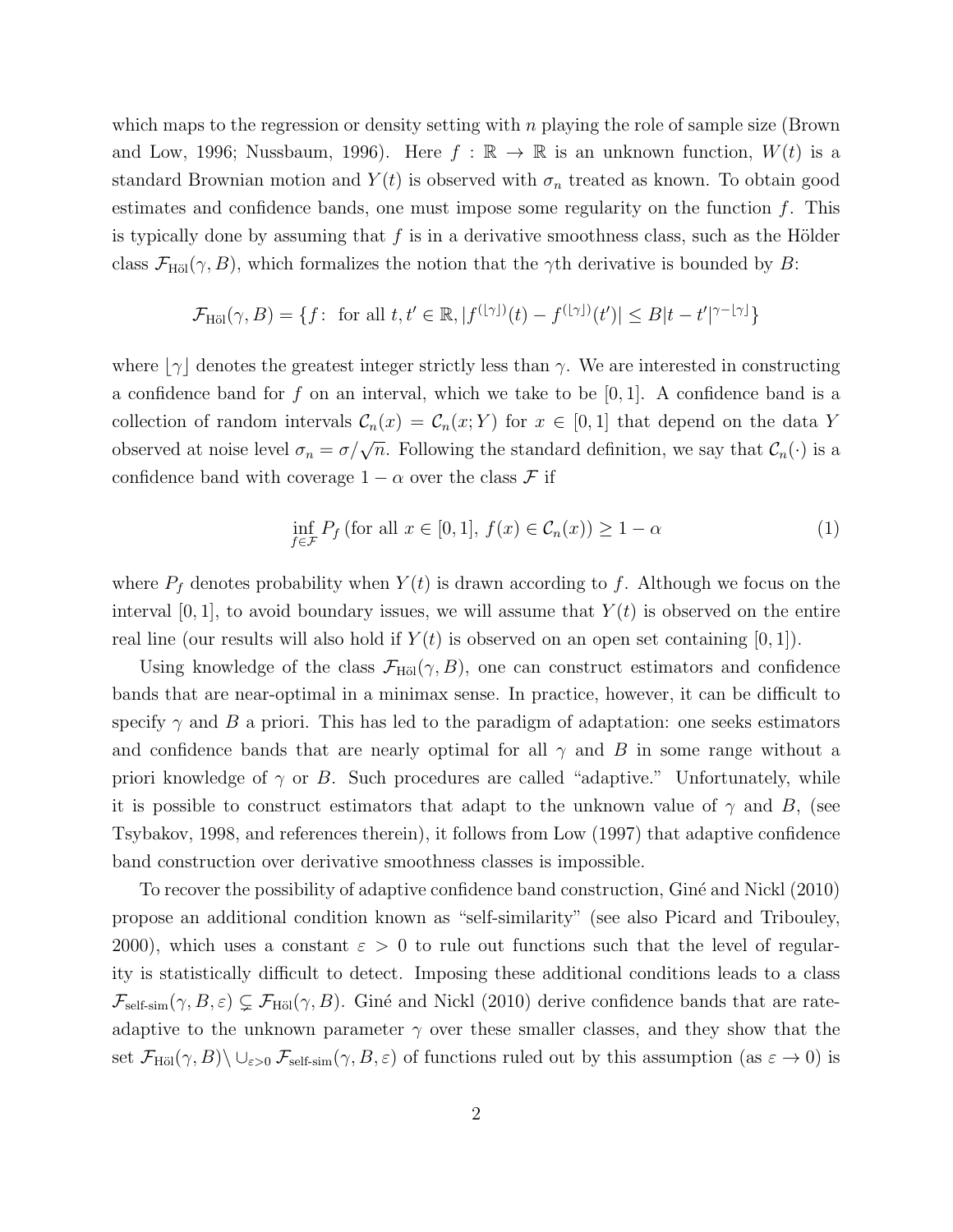small in a certain topological sense. A subsequent literature has further examined the use of self-similarity and related assumptions in forming adaptive confidence bands (see references below).

These results provide a promising approach to constructing a confidence band such that the width reflects the unknown regularity  $\gamma$  of the function f. However, these confidence bands require a priori knowledge of other regularity parameters, including  $\varepsilon$ , either explicitly or through unspecified constants and sequences that must be chosen in a way that depends on  $\varepsilon$  in order to guarantee coverage for a given sample size or noise level. Furthermore, these choices have a first order asymptotic effect on the width of the confidence band, and making an asymptotically conservative choice by taking  $\varepsilon = \varepsilon_n \to 0$  leads to a slightly slower rate of convergence. This has led to concern about whether self-similarity assumptions can lead to a "practical" approach to confidence band construction (see, for example, the discussion on pp. 2388-2389 of Hoffmann and Nickl, 2011): while self-similarity removes the need to specify the order  $\gamma$  of the derivative, currently available methods still require specifying other regularity parameters. Can one construct a confidence band that is fully adaptive without specifying any of the regularity parameters  $\gamma$ , B or  $\varepsilon$ ?

An implication of the results in this paper is that it is impossible to achieve such a goal. In particular, we show that a confidence band that is adaptive over classes  $\mathcal{F}_{\text{self-sim}}(\gamma, B, \varepsilon)$  over a range of  $\gamma$  or B must necessarily pay an adaptation penalty proportional to  $\varepsilon^{-1/(2\gamma+1)}$ . As a consequence, adaptive confidence bands in self-similarity classes require explicit specification of the self-similarity constant  $\varepsilon$ , and taking  $\varepsilon = \varepsilon_n \to 0$  requires paying a penalty in the rate. On a more positive note, once  $\varepsilon$  is given, we construct a confidence band that is "practical" in the sense that it is valid for a fixed sample size or noise level in Gaussian settings, and it does not depend on additional unspecified constants or sequences once  $\varepsilon$  is given.

To describe these results formally, let  $\mathcal{I}_{n,\alpha,\mathcal{F}}$  denote the set of confidence bands that satisfy the coverage requirement (1). Subject to this coverage requirement, we compare worst-case length of  $\mathcal{C}_n$  over a possibly smaller class G. Letting length( $\mathcal{A}$ ) = sup  $\mathcal{A}$  – inf  $\mathcal{A}$  denote the length of a set  $\mathcal{A}$ , let

$$
R_{\beta}(\mathcal{C}_n; \mathcal{G}) = \sup_{f \in \mathcal{G}} q_{\beta, f} \left( \sup_{x \in [0,1]} \text{length}(\mathcal{C}_n(x)) \right)
$$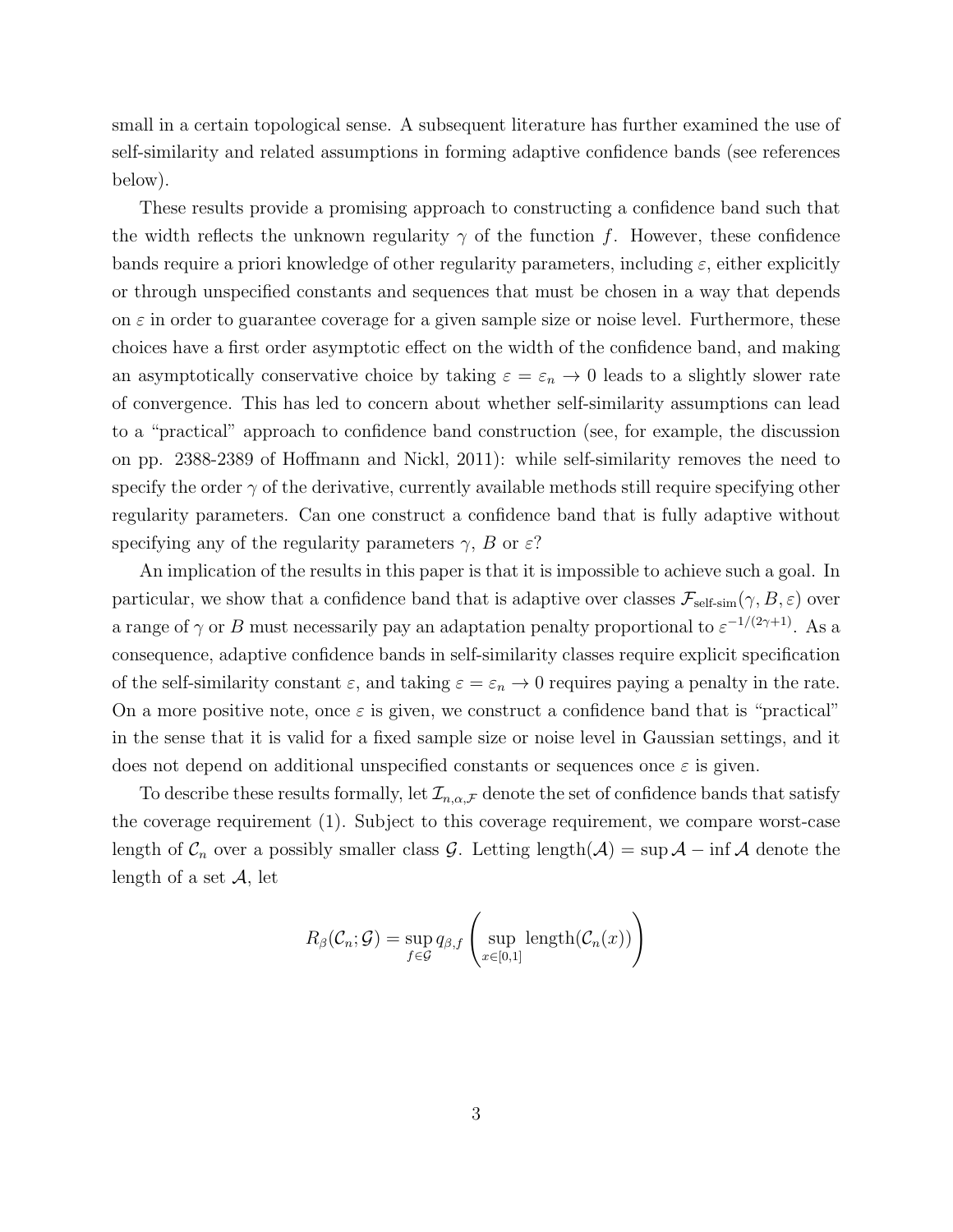where  $q_{\beta,f}$  denotes the  $\beta$  quantile when  $Y \sim f$ . Following Cai and Low (2004), define

$$
R_{n,\alpha,\beta}^*(\mathcal{G},\mathcal{F})=\inf_{\mathcal{C}_n(\cdot)\in\mathcal{I}_{n,\alpha,\mathcal{F}}}R_\beta(\mathcal{C}_n;\mathcal{G})
$$

to be the optimal worst-case length over G of a band with coverage over F, where  $\mathcal{G} \subset \mathcal{F}$ . A minimax confidence band over the set F is one that achieves the bound  $R^*_{n,\alpha,\beta}(\mathcal{F},\mathcal{F})$ . Given a family  $\mathcal{F}(\tau)$  of function classes indexed by a regularity parameter  $\tau \in \mathcal{T}$ , the goal of adaptive confidence band construction is to find a single confidence band  $\mathcal{C}_n(\cdot)$  that is close to achieving this bound for each  $\mathcal{F}(\tau)$ , while also maintaining coverage  $1 - \alpha$  for each  $\mathcal{F}(\tau)$ (so that  $\mathcal{C}_n(\cdot) \in \mathcal{I}_{n,\alpha,\cup_{\tau \in \mathcal{T}} \mathcal{F}(\tau)}$ ). Suppose that a confidence band  $\mathcal{C}_n(\cdot) \in \mathcal{I}_{n,\alpha,\cup_{\tau \in \mathcal{T}} \mathcal{F}(\tau)}$  achieves this goal up to a factor  $A_n(\tau)$ :

$$
R_{\beta}(\mathcal{C}_n; \mathcal{F}(\tau)) \leq A_n(\tau) R_{n, \alpha, \beta}^*(\mathcal{F}(\tau), \mathcal{F}(\tau)) \text{ all } \tau \in \mathcal{T}.
$$

We will call such a band *adaptive* to  $\tau$  up to the *adaptation penalty*  $A_n(\tau)$ . If the adaptation penalty is bounded as a function of  $n$ , we will say that the confidence band is (rate) adaptive (this corresponds to what Cai and Low (2004) call "strongly adaptive"). Note that  $R^*_{n,\alpha,\beta}(\mathcal{F}(\tau),\cup_{\tau\in\mathcal{T}}\mathcal{F}(\tau))/R^*_{n,\alpha,\beta}(\mathcal{F}(\tau),\mathcal{F}(\tau))$  provides a lower bound for the adaptation penalty of any confidence band  $\mathcal{C}_n(\cdot)$ .

For Hölder classes,  $R_{n,\alpha,\beta}^*(\mathcal{F}_{\text{H\"ol}}(\gamma,B),\mathcal{F}_{\text{H\"ol}}(\gamma,B))$  decreases at the rate  $(n/\log n)^{-\gamma/(2\gamma+1)}$ . A confidence band that is rate adaptive to  $\gamma$  would achieve this rate simultaneously for all  $\gamma$  in some set  $[\gamma, \overline{\gamma}]$  while maintaining coverage over  $\cup_{\gamma \in [\gamma, \overline{\gamma}]} \mathcal{F}_{\text{H\"ol}}(\gamma, B)$ . However, as noted above, the results of Low (1997) imply that this is impossible. Indeed,  $R^*_{n,\alpha,\beta}(\mathcal{F}_{\text{H\"ol}}(\gamma,B), \cup_{\gamma' \in [\gamma,\overline{\gamma}]} \mathcal{F}_{\text{H\"ol}}(\gamma',B))$ decreases at the rate  $(n/\log n)^{-\gamma/(2\gamma+1)}$  for each  $\gamma \in [\gamma,\overline{\gamma}]$ , so the adaptation penalty for Hölder classes is of order  $(n/\log n)^{\gamma/(2\gamma+1)-\gamma/(2\gamma+1)}$ , which is quite severe.

To salvage the possibility of adaptation, Giné and Nickl (2010) propose augmenting the Hölder condition with an auxiliary condition. Let  $K : \mathbb{R}^2 \to \mathbb{R}$  be a function, called a kernel, such that  $x \mapsto K(t, x)$  is of bounded variation for each t. Let  $K_j(t, x) = 2^j K_j(2^j t, 2^j x)$ for any integer j, and let  $\hat{f}(t, j) = \int K_j(t, x) dY(x)$ . This allows for convolution kernels  $K(t, x) = \tilde{K}(t - x)$  (in which case  $2^{-j}$  is the bandwidth) and wavelet projection kernels  $K(t, x) = \sum_{k} \phi(t - k) \phi(x - k)$  (in which case  $\phi$  is the father wavelet and j is the resolution level). While the restriction to integer  $j$  is more natural for projection kernels than for convolution kernels, we maintain it throughout the paper in order to treat both cases with the same framework, following Giné and Nickl (2010). A previous version of this paper (Armstrong, 2018) focuses on convolution kernels and imposes the bound for all  $h = \log_2 j$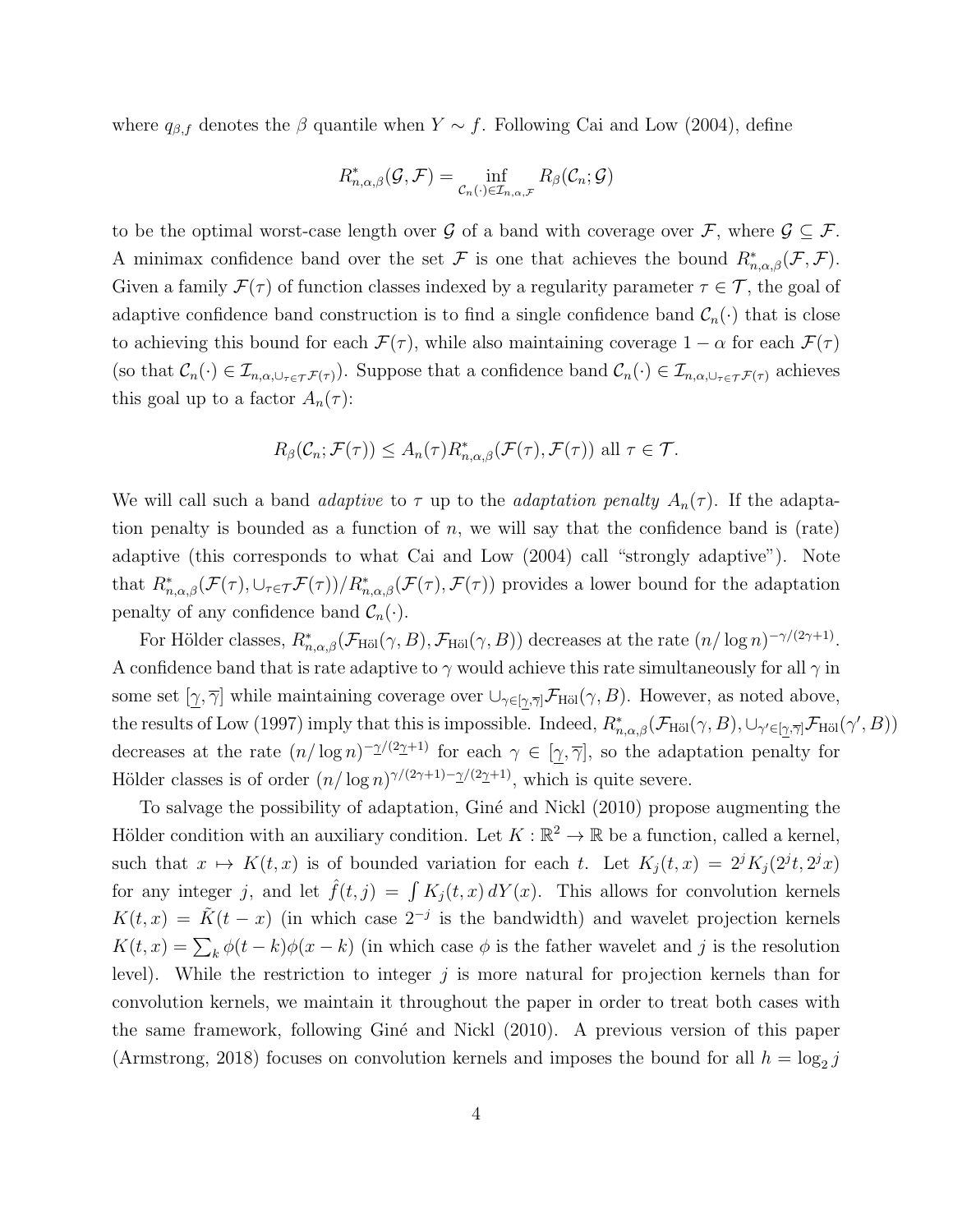on a set  $(0, \overline{h})$ . The results are similar, although additional conditions are needed on the kernel and range of values of  $\gamma$  considered. Let  $K_j f(t) = \int K(t, x) f(x) dx$ . Note that  $E_f \hat{f}(t, j) = K_j f(t)$ , where  $E_f$  denotes expectation when  $Y(x)$  is drawn according to f, so that the bias is given by  $K_j f(t) - f(t)$ . Under appropriate conditions on K, an upper bound on this bias for functions in  $\mathcal{F}_{\text{H\"ol}}(\gamma, B)$  follows from standard calculations (see Appendix B):

$$
\sup_{t \in [0,1]} |K_j f(t) - f(t)| \le \tilde{C} B 2^{-j\gamma} \tag{2}
$$

for some constant  $\tilde{C}$ . Giné and Nickl (2010) impose such a bound on bias directly, along with an analogous lower bound. For  $j, b_1, b_2 > 0$ , let  $\mathcal{F}_{GN}(\gamma, b_1, b_2) = \mathcal{F}_{GN}(\gamma, b_1, b_2; K, j)$  denote the set of functions f satisfying Condition 3 of Giné and Nickl (2010): for all integers  $j \geq j$ ,

$$
b_1 2^{-j\gamma} \le \sup_{t \in [0,1]} |K_j f(t) - f(t)| \le b_2 2^{-j\gamma}.
$$
 (3)

Since we will also be imposing Hölder conditions, which, as noted above, satisfy the upper bound with  $b_2 = \tilde{C}B$ , it is natural to make the lower bound proportional to B as well, by taking  $b_1 = \varepsilon B$  for some  $\varepsilon > 0$ . To this end, let  $\mathcal{F}_{\text{self-sim}}(\gamma, B, \varepsilon) = \mathcal{F}_{\text{self-sim}}(\gamma, B, \varepsilon; K, j)$  be the set of functions in  $\mathcal{F}_{\text{H\"ol}}(\gamma, B)$  such that the lower bound in (3) holds with  $b_1 = \varepsilon B$  for all integers  $j \geq j$ . By the discussion above, this is equivalent to defining  $\mathcal{F}_{\text{self-sim}}(\gamma, B, \varepsilon; K, j) =$  $\mathcal{F}_{\text{H\"ol}}(\gamma, B) \cap \mathcal{F}_{\text{GN}}(\gamma, \varepsilon B, CB; K, j)$  for any  $C \geq \tilde{C}$ . We will refer to  $\varepsilon$  as a "self-similarity" constant," and we will call the class  $\mathcal{F}_{\text{self-sim}}$  a "self-similarity class." Note that, by defining  $\varepsilon$  to be (up to a constant) the ratio of the upper and lower bounds on the bias, we are separating the role of self-similarity and the smoothness constant. In particular, the selfsimilarity constant is scale invariant. See Section 2.3 for alternative formulations of the notion of a "self-similarity constant."

Our main results are efficiency bounds that have implications for the adaptation penalty  $A_n(\gamma, B)$  for confidence bands that adapt to the regularity parameters  $(\gamma, B)$  over a rich enough set  $\mathcal T$  in the self-similarity class  $\mathcal F_{\text{self-sim}}(\varepsilon,\gamma,B)$ . In particular, our results imply the existence of a constant  $C_* > 0$  such that, for large enough n, the adaptation penalty for any confidence band must satisfy the lower bound  $C_* \varepsilon^{-1/(2\gamma+1)} < A_n(\gamma, B)$ . Furthermore, we construct a confidence band with adaptation penalty  $A_n(\gamma, B) < C^* \varepsilon^{-1/(2\gamma+1)}$ , where  $C^* < \infty$  (the constants  $C_*$  and  $C^*$  do not depend on  $\varepsilon$  but may depend on the set  $\mathcal T$  over which adaptation is required). For the lower bounds, we consider separately the cases of adaptation to B with  $\gamma$  known (i.e.  $\mathcal{T} = \gamma \times [\underline{B}, \overline{B}]$ ) and adaptation to  $\gamma$  with B known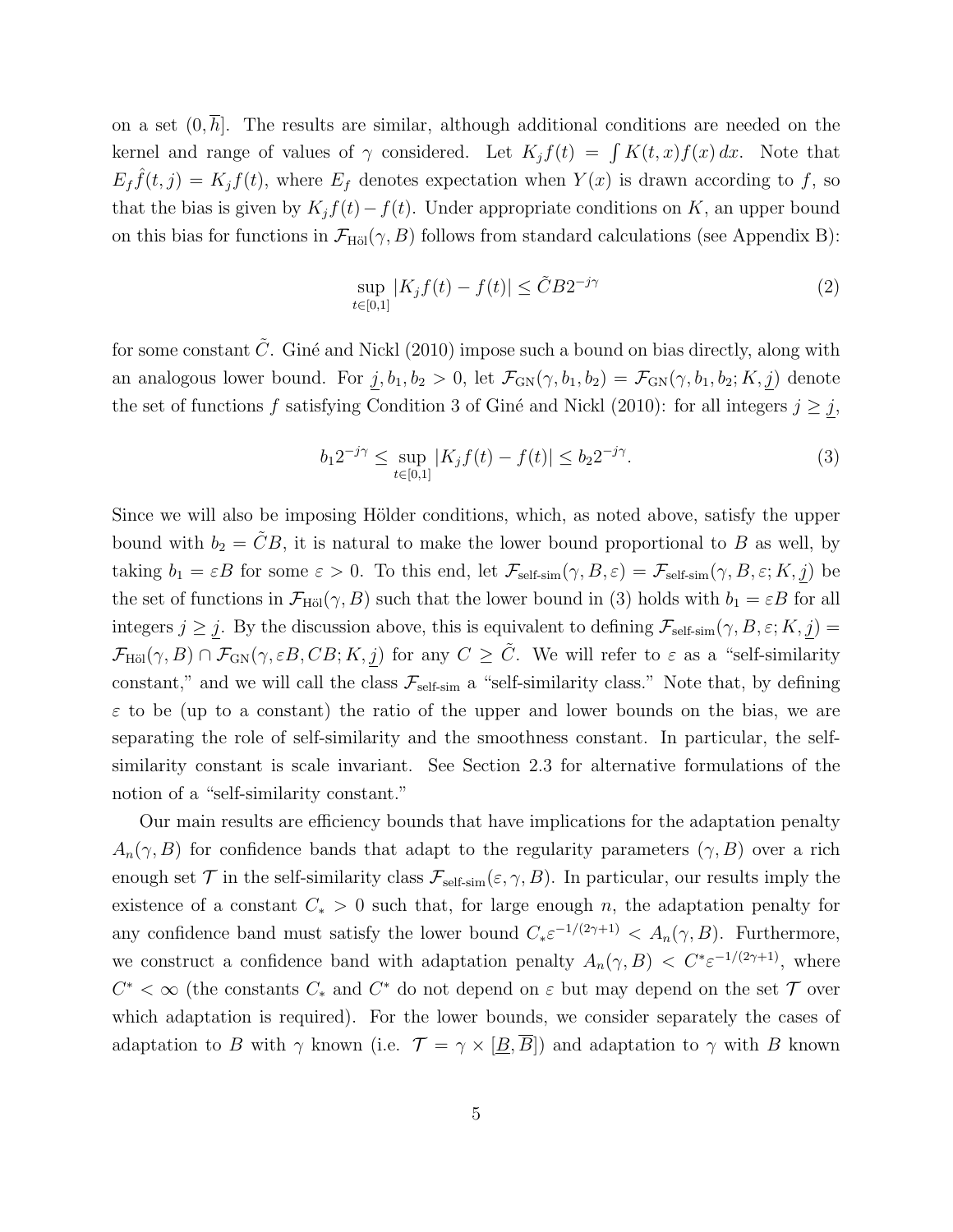(i.e.  $\mathcal{T} = [\gamma, \overline{\gamma}] \times B$ ). In both cases, the lower bound gives the same  $\varepsilon^{-1/(2\gamma+1)}$  term. We also consider the possibility of "adapting to the self-similarity constant" and find that that this is not possible: if we allow  $\varepsilon$  to be in some set  $[\varepsilon, \overline{\varepsilon}]$ , then we obtain a lower bound proportional to  $\varepsilon^{-1/(2\gamma+1)}$ .

Our results relate to the literature deriving confidence bands under self-similarity conditions. Giné and Nickl (2010) propose a confidence band that has coverage over  $f \in$  $\mathcal{F}_{\text{self-sim}}(\gamma, B, \varepsilon_n)$  for a range of  $(\gamma, B)$ , where  $\varepsilon_n \to 0$  with the sample size, and they show that it is adaptive up to a penalty  $A_n(\gamma, B)$  where  $A_n(\gamma, B) \to \infty$  slowly with the sample size n. Our lower bounds show that a penalty of this form is unavoidable if one takes  $\varepsilon_n \to 0$ . Bull (2012) and Chernozhukov et al. (2014) propose confidence bands with coverage over self-similarity classes with  $\varepsilon$  fixed, and they show that these confidence bands are fully rate adaptive (i.e. the adaptation penalty  $A_n(\gamma, B)$  is bounded as n increases). Checking whether the adaptation penalty for these confidence bands takes the optimal form  $C^* \varepsilon^{-1/(2\gamma+1)}$  for small  $\varepsilon$  appears to be difficult, and we derive upper bounds using a different confidence band (although the confidence band we propose builds on ideas in these papers; see Section 2.4).

To our knowledge, this paper is the first to derive lower bounds on adaptation constants for confidence bands under self-similarity conditions. A related question, addressed by Hoffmann and Nickl (2011) and Bull (2012), is whether the self-similarity conditions themselves can be weakened. Our lower bounds apply to these weaker conditions as well. In addition, a large literature has considered adaptive confidence sets in related settings under conditions that are similar to the self-similarity condition used by Giné and Nickl (2010). In the Gaussian sequence setting, Szabó et al.  $(2015)$  propose a condition called a "polished" tail" condition, and they show that this condition is weaker than a natural definition of selfsimilarity in that setting. They use this condition to show frequentist coverage of adaptive Bayesian credible sets (see also Sniekers and van der Vaart, 2015; van der Pas et al., 2017). Other applications of self-similarity type conditions include high dimensional sparse regression (Nickl and van de Geer, 2013), density estimation on the sphere (Kueh, 2012), locally adaptive confidence bands (Patschkowski and Rohde, 2019), binary regression (Mukherjee and Sen, 2018) and  $L_p$  confidence sets (Bull and Nickl, 2013; Carpentier, 2013; Nickl and Szabó, 2016). Self-similarity is also related to "signal strength" conditions used in other settings, such as "beta-min" conditions used to study variable selection in high dimensional regression (see Bühlmann and van de Geer, 2011, Section 7.4).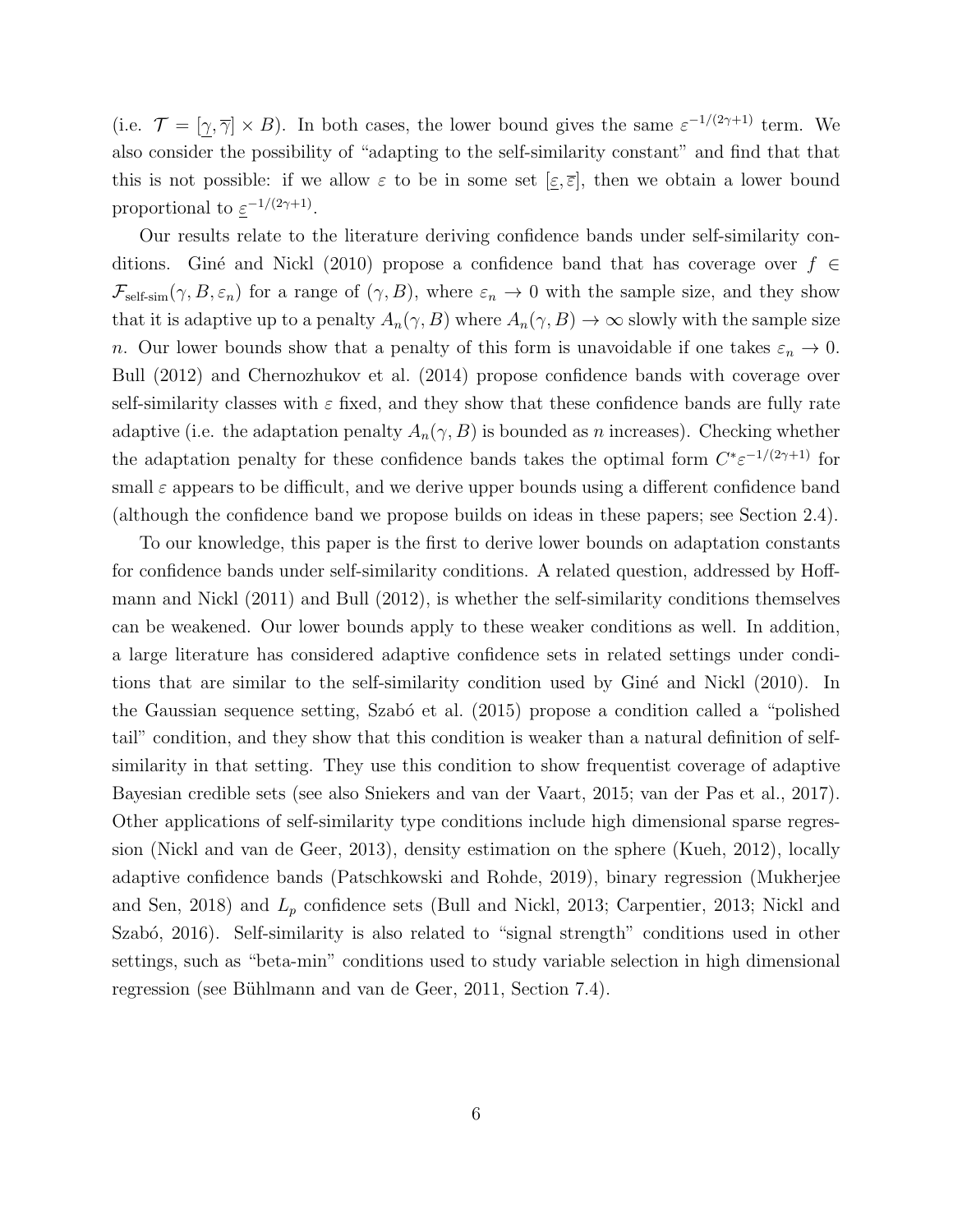### 2 Adaptation Bounds for Self-Similar Functions

This section states our main results. We first give lower bounds for adaptation, separating the role of adaptation to the constant B and the exponent  $\gamma$ . We then construct a confidence band that achieves these bounds, up to a constant that does not depend on the self-similarity constant  $\varepsilon$ , simultaneously for all  $\gamma$  and B on bounded intervals. Finally, we provide lower bounds for an alternative formulation of the problem, and a discussion of our results.

### 2.1 Lower Bounds

We now give bounds for adaptation over the classes  $\mathcal{F}_{\text{self-sim}}(\gamma, B, \varepsilon)$ . Proofs of the lower bounds in this section are given in Section 3. We impose the following conditions on the kernel K:

there exists 
$$
C_K < \infty
$$
 such that  $K(y, x) = 0$  for  $|x - y| > C_K$   
and, for all  $k \in \mathbb{Z}$  and  $x, y \in \mathbb{R}$ ,  $K(y, x) = K(y - k, x - k)$ . (4)

These conditions hold for convolution kernels with finite support, and for wavelet projection kernels for which the father wavelet has finite support.

We first consider adaptation to the constant B.

**Theorem 2.1.** Let  $\gamma > 0$  and let  $0 < 2\alpha < \beta < 1$ . Let K be a kernel satisfying (4). There exists  $j_{K,\gamma}$ ,  $C_{K,\gamma,*} > 0$  and  $\eta_{K,\gamma} > 0$  such that, for any  $0 < B \leq B \leq \overline{B}$ ,  $\varepsilon \leq \varepsilon' < \eta_{K,\gamma}$  and  $\underline{\ell} \geq \underline{j}_{K,\gamma},$ 

$$
R_{n,\alpha,\beta}^{*}(\mathcal{F}_{\text{self-sim}}(\gamma, B, \varepsilon'; K, \underline{\ell}), \cup_{B' \in [\underline{B}, \overline{B}]} \mathcal{F}_{\text{self-sim}}(\gamma, B', \varepsilon; K, \underline{\ell}))
$$
  

$$
\geq (1 + o(1))C_{K,\gamma,*} \min \{ \varepsilon^{-1}B, \overline{B} \}^{1/(2\gamma+1)} \left( \sigma_n^2 \log(1/\sigma_n) \right)^{\gamma/(2\gamma+1)}.
$$

We now consider adaptation to  $\gamma$  with B known. To avoid notational clutter, we normalize  $B$  to one.

**Theorem 2.2.** Let  $0 < \gamma < \gamma \leq \overline{\gamma}$  and let  $0 < 2\alpha < \beta < 1$ . Let K be a kernel that satisfies (4). There exist  $C_{K,\overline{\gamma},*}, \underline{j}_{K,\overline{\gamma}}$  and  $\eta_{K,\overline{\gamma}}$  depending only on K and  $\overline{\gamma}$  such that, for all  $\underline{\ell} \ge \underline{j}_{K,\overline{\gamma}}$ and  $0 < \varepsilon \leq \varepsilon' < \eta_{K,\overline{\gamma}},$ 

$$
R_{n,\alpha,\beta}^{*} \left( \mathcal{F}_{\text{self-sim}}(\gamma, 1, \varepsilon'; K, \underline{\ell}), \cup_{\gamma' \in [\underline{\gamma}, \overline{\gamma}]} \mathcal{F}_{\text{self-sim}}(\gamma', 1, \varepsilon; K, \underline{\ell}) \right)
$$
  
\n
$$
\geq (1 + o(1)) C_{K, \overline{\gamma}, *}\varepsilon^{-1/(2\gamma + 1)} \left( \sigma_n^2 \log(1/\sigma_n) \right)^{\gamma/(2\gamma + 1)}.
$$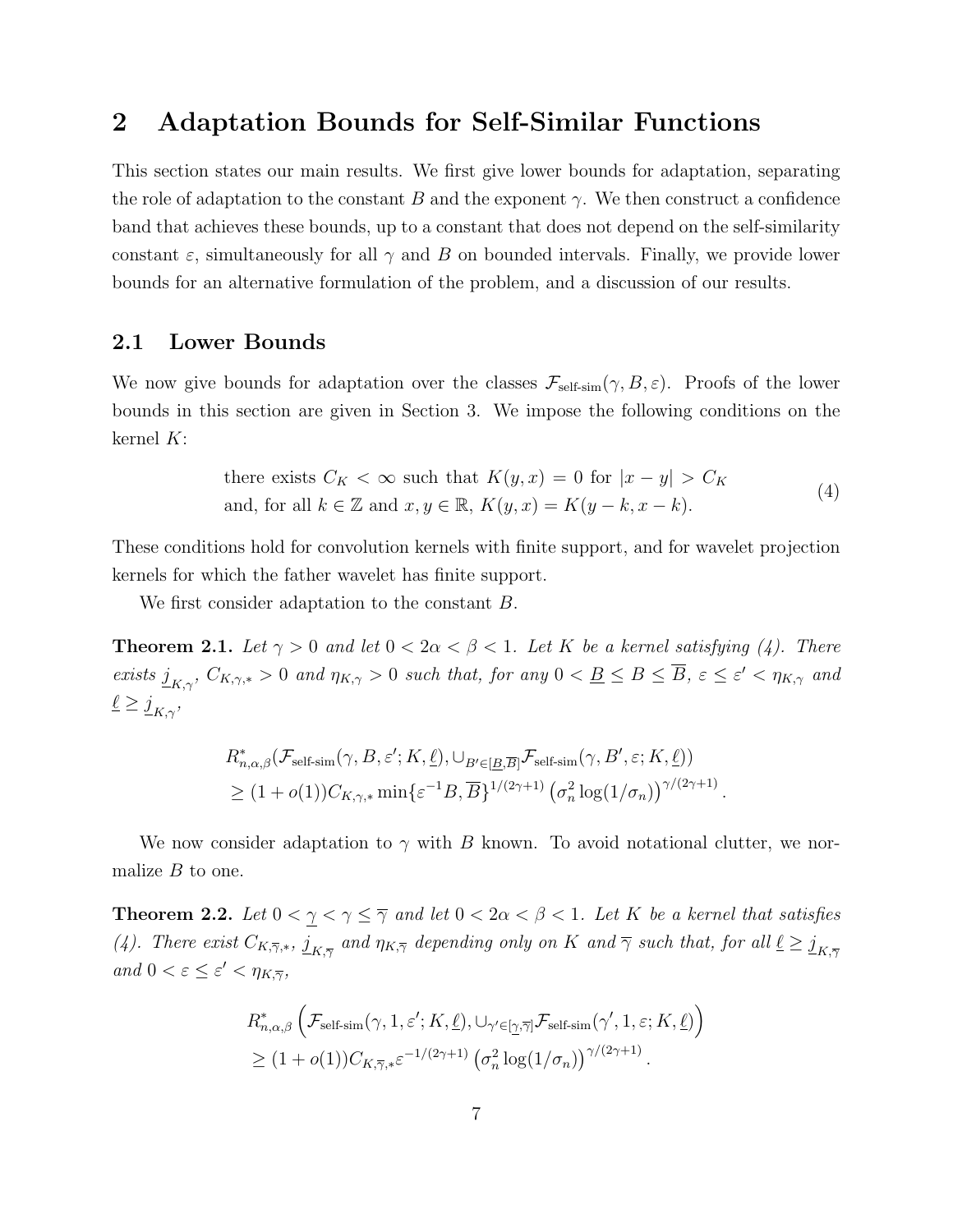It follows from Theorems 2.1 and 2.2 that adaptive confidence bands must pay an adaptation penalty proportional to  $\varepsilon^{-1/(2\gamma+1)}$ . Furthermore, these results show that one cannot "adapt to the self-similarity constant:" if we require coverage for  $\varepsilon$ -self-similarity, then the adaptation penalty is proportional to  $\varepsilon^{-1/(2\gamma+1)}$ , even for functions that are  $\varepsilon'$ -self-similar with  $\varepsilon' > \varepsilon$ .

#### 2.2 Achieving the Bound

We now turn to upper bounds. Both of these bounds can be achieved simultaneously for all  $\gamma \in [\gamma, \overline{\gamma}]$  and  $B \in [\underline{B}, \overline{B}]$  by a single confidence band, up to an additional term that depends only on K and the range  $[\gamma, \overline{\gamma}]$ . We first state the upper bound, and then describe the confidence band that achieves it.

We make some additional assumptions on the kernel:

$$
\sup_{t \in [0,1]} \int K(t,x)^2 dx < \infty \text{ and there exists } \tau_K > 0
$$
\nsuch that

\n
$$
\sup_{s,t \in [0,1]} \frac{\int [K(s,x) - K(t,x)]^2 dx}{|s-t|^{\tau_K}} < \infty.
$$
\n(5)

Condition (5) is a mild continuity condition. For convolution kernels  $K(y, x) = \tilde{K}(y - x)$  or wavelet projection kernels  $K(y, x) = \sum_{k} \phi(y - k) \phi(x - k)$ , it is sufficient for the kernel  $\tilde{K}$  or father wavelet  $\phi$  to be bounded with finite support and bounded first derivative (see Giné and Nickl, 2010, p. 1146 for the latter case).

**Theorem 2.3.** Let  $0 < \underline{B} < \overline{B}$  and  $0 < \gamma < \overline{\gamma}$  be given, and let K be a kernel that satisfies (4) and (5), such that, for some  $\tilde{C}$ , (2) holds for all  $B \in [\underline{B}, \overline{B}]$  and all  $\gamma \in [\gamma, \overline{\gamma}]$ . There exists a confidence band  $C_n(\cdot)$  and a constant  $C^*_{K,\overline{\gamma},\tilde{C}}$  depending only on  $K, \overline{\gamma}$  and  $\tilde{C}$  such that, with probability approaching one uniformly over  $\cup_{\gamma \in [\gamma, \overline{\gamma}]} \cup_{B \in [B, \overline{B}]} \mathcal{F}_{\text{self-sim}}(\gamma, B, \varepsilon)$ ,

$$
\sup_{x\in[0,1]}\text{length}\left(\mathcal{C}_n(x)\right)\leq C^*_{K,\overline{\gamma},\tilde{C}}\left(B\varepsilon^{-1}\right)^{1/(2\gamma+1)}\left(\sigma_n^2\log(1/\sigma_n^2)\right)^{\gamma/(2\gamma+1)}
$$

and  $f(x) \in \mathcal{C}_n(x)$  all  $x \in [0,1]$ .

To prove this theorem, we construct a confidence band that has coverage for the class  $\cup_{B\in [B,\overline{B}]} \cup_{\gamma\in [\gamma,\overline{\gamma}]} \mathcal{F}_{GN}(\gamma,\varepsilon B,B)$ , such that the width is bounded by a constant times  $(\varepsilon^{-1}B)^{1/(2\gamma+1)}(\sigma_n \log(1/\sigma_n))^{\gamma/(2\gamma+1)}$  with probability approaching one uniformly over the class  $\mathcal{F}_{GN}(\gamma,\varepsilon B,B)$ . Letting  $\tilde{\varepsilon} = \varepsilon/\tilde{C}$  and  $\tilde{B} = \tilde{C}B$ , we have  $\mathcal{F}_{self-sim}(\varepsilon,\gamma,B) \subseteq$  $\mathcal{F}_{GN}(\gamma, \tilde{\varepsilon}\tilde{B}, \tilde{B})$  under (2), so that the conclusion of Theorem 2.3 holds for this confidence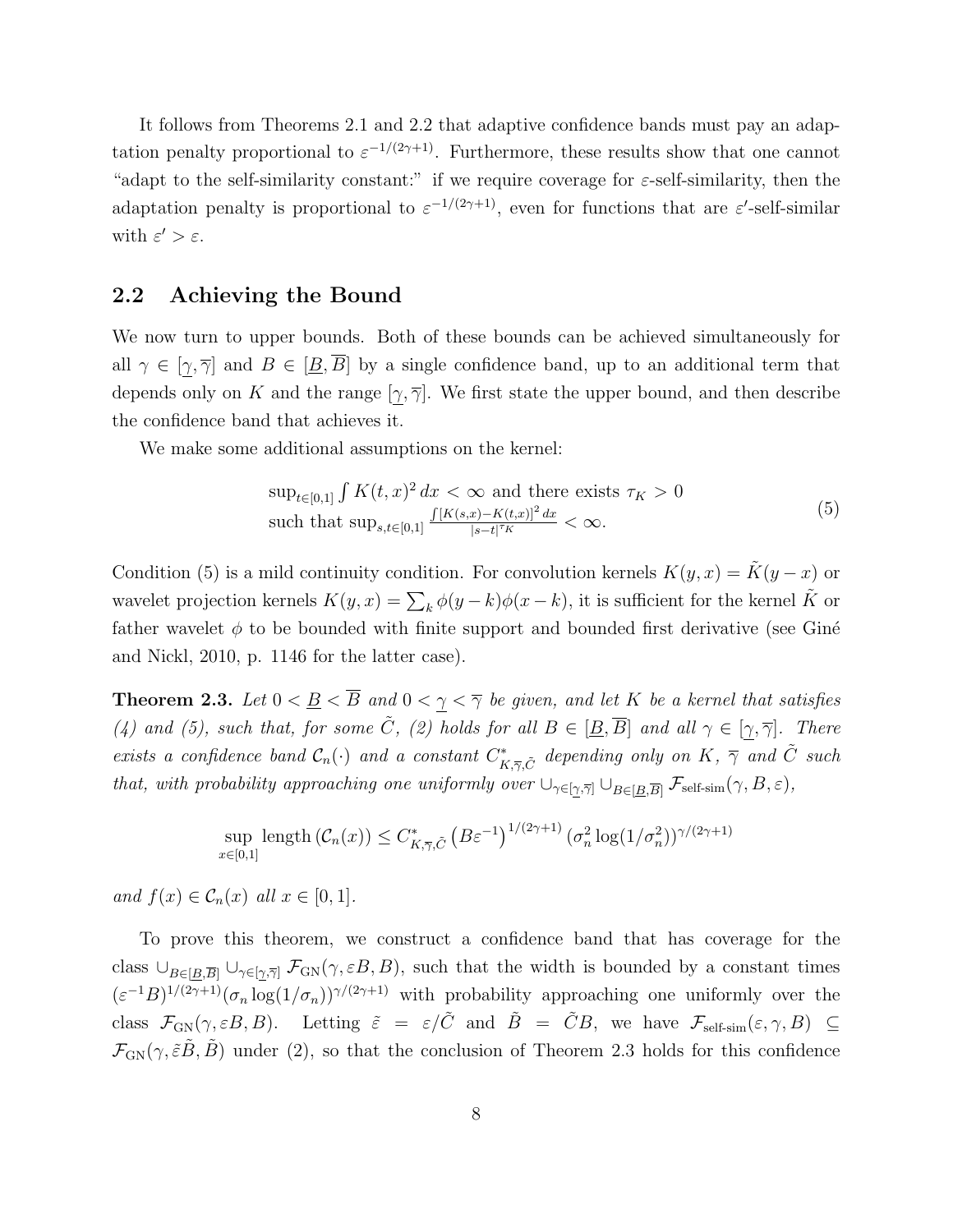band, constructed with  $\tilde{\varepsilon} = \varepsilon/\tilde{C}$  in place of  $\varepsilon$ . We describe the confidence band here, with additional details in Appendix A.

Let  $\Delta(j, j'; f) = \sup_{x \in [0,1]} |K_j f(x) - K_{j'} f(x)|$  and  $\hat{\Delta}(j, j') = \sup_{x \in [0,1]} |\hat{f}(x, j) - \hat{f}(x, j')|$ . Let  $c(j)$  and  $\tilde{c}(j, j')$  be critical values satisfying

$$
|\hat{f}(x,j) - K_j f(x)| \le c(j) \text{ all } x \in [0,1], j \in \mathcal{J}_n
$$
\n
$$
(6)
$$

and

$$
|\hat{\Delta}(j, j') - \Delta(j, j'; f)| \le \tilde{c}(j, j') \text{ all } j, j' \in \mathcal{J}_n
$$
\n(7)

with some prespecified probability for all  $f \in \bigcup_{\gamma \in [\gamma, \overline{\gamma}]} \bigcup_{B \in [\underline{B}, \overline{B}]} \mathcal{F}_{GN}(\gamma, \varepsilon B, B)$ , where  $\mathcal{J}_n =$  $\{\underline{\ell}_n, \underline{\ell}_n + 1, \ldots, \overline{\ell}_n\}$  for some  $\underline{\ell}_n$ ,  $\overline{\ell}_n$  (it suffices to set  $c(j) = \overline{c}_K \sigma_n 2^{j/2} \sqrt{j}$  and  $\tilde{c}(j, j')$  $c(j) + c(j')$  for a large enough constant  $\bar{c}_K$  and to take  $\underline{\ell}_n \to \infty$  with  $\underline{\ell}_n/\log n \to 0$  and  $\overline{\ell}_n/\log n \to \infty$ ; see Appendix A). We construct a confidence band that covers f for all  $f \in \bigcup_{\gamma \in [\gamma, \overline{\gamma}]} \bigcup_{B \in [\underline{B}, \overline{B}]} \mathcal{F}_{GN}(\gamma, \varepsilon B, B; K, \underline{\ell}_n)$  on the event that (6) and (7) both hold.

To this end, we use  $\Delta(j, j'; f)$  along with the self-similarity condition to bound the bias  $|K_jf(x) - f(x)|$ . This, along with the confidence bands  $\hat{f}(x, j) \pm c(j)$  and  $\hat{\Delta}(j, j') \pm c(j)$  $\tilde{c}(j, j')$  for  $K_j f(x)$  and  $\Delta(j, j'; f)$  leads to a confidence band for f. First, note that, for  $f \in \mathcal{F}_{GN}(\gamma, \varepsilon B, B; K, \underline{\ell})$  and  $j_1, j_2 \ge \underline{\ell},$ 

$$
B(\varepsilon 2^{-j_1\gamma} - 2^{-j_2\gamma}) \le \sup_{x \in [0,1]} |K_{j_1}f(x) - f(x)| - \sup_{x \in [0,1]} |K_{j_2}f(x) - f(x)|
$$
  
\n
$$
\le \Delta(j_1, j_2; f) \le \sup_{x \in [0,1]} |K_{j_1}f(x) - f(x)| + \sup_{x \in [0,1]} |K_{j_2}f(x) - f(x)| \le B(2^{-j_1\gamma} + 2^{-j_2\gamma}) \quad (8)
$$

where the second and third inequalities are applications of the triangle inequality. For  $0 < \gamma_{\ell} < \gamma_{u}$ , define

$$
a(\varepsilon, j_1, j_2, j, \gamma_\ell, \gamma_u) = \max \left\{ \varepsilon 2^{-\max\{(j_1 - j)\gamma_u, (j_1 - j)\gamma_\ell\}} - 2^{-\min\{(j_2 - j)\gamma_u, (j_2 - j)\gamma_\ell\}}, 0 \right\}.
$$

If  $\gamma_{\ell} \leq \gamma \leq \gamma_u$  and  $a(\varepsilon, j_1, j_2, j, \gamma_{\ell}, \gamma_u) > 0$ , then  $a(\varepsilon, j_1, j_2, j, \gamma_{\ell}, \gamma_u) \leq \frac{\varepsilon 2^{-j_1 \gamma} - 2^{-j_2 \gamma}}{2^{-j_1 \gamma}}$  so that, for any  $f \in \mathcal{F}_{GN}(\gamma, \varepsilon B, B)$ ,

$$
\sup_{x\in[0,1]}|K_jf(x)-f(x)| \le B2^{-j\gamma} \le B\frac{\varepsilon 2^{-j_1\gamma}-2^{-j_2\gamma}}{a(\varepsilon,j_1,j_2,j,\gamma_\ell,\gamma_u)} \le \frac{\Delta(j_1,j_2;f)}{a(\varepsilon,j_1,j_2,j,\gamma_\ell,\gamma_u)}\tag{9}
$$

where the last inequality uses (8).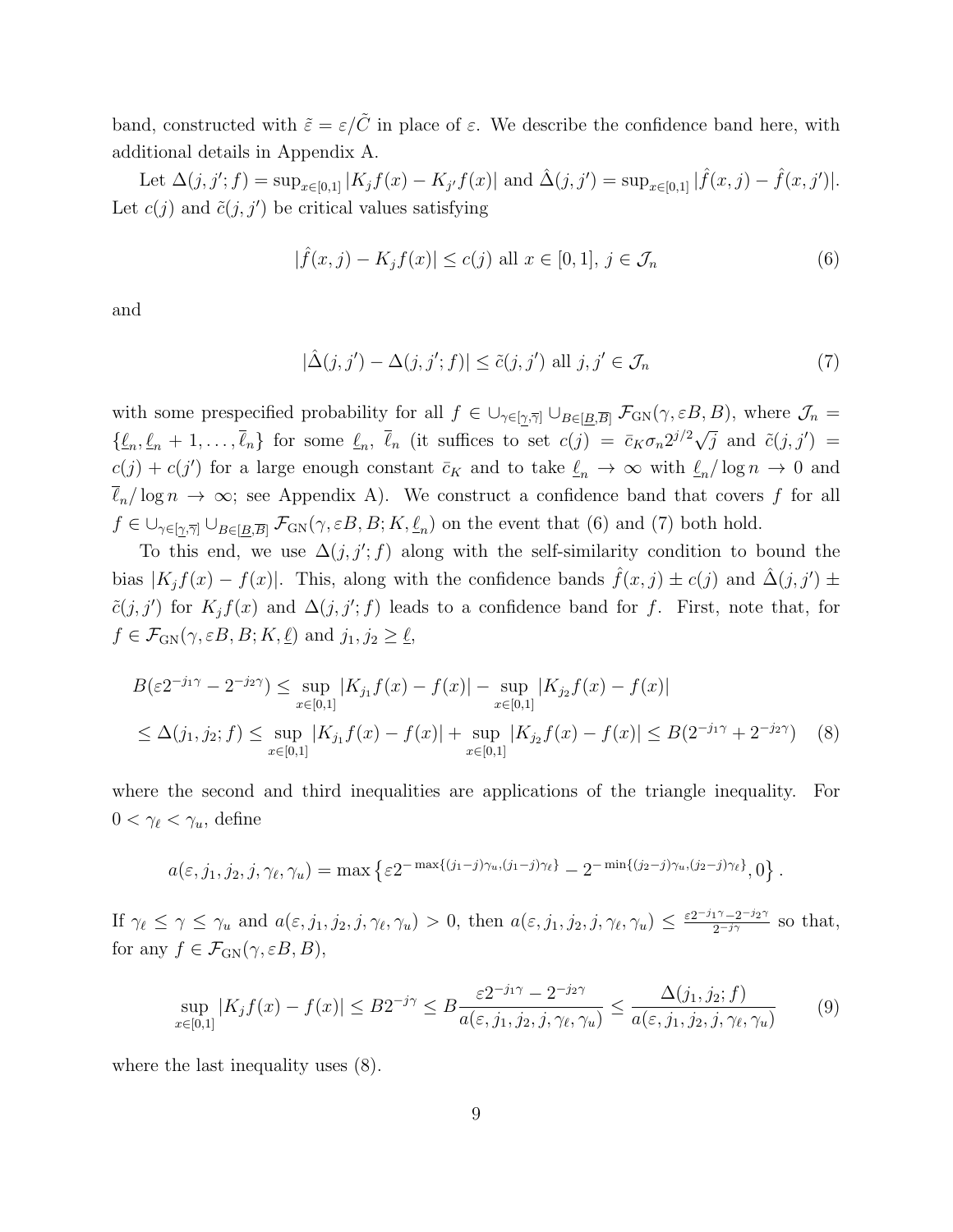In Appendix A.2, we provide an interval  $[\hat{\gamma}_{\ell}, \hat{\gamma}_{u}]$  that contains  $\gamma$  on the event in (7). Letting  $\hat{j}$ ,  $\hat{j}_1$  and  $\hat{j}_2$  be data dependent values that are contained in  $\mathcal{J}_n$  with probability one, it follows from  $(9)$  that, on the event that  $(6)$  and  $(7)$  both hold, the band

$$
\hat{f}(x,\hat{j}) \pm \left[c(\hat{j}) + \frac{\hat{\Delta}(\hat{j}_1,\hat{j}_2) + \tilde{c}(\hat{j}_1,\hat{j}_2)}{a(\varepsilon,\hat{j}_1,\hat{j}_2,\hat{j},\hat{\gamma}_\ell,\hat{\gamma}_u)}\right]
$$

contains  $f(x)$  for all  $x \in [0,1]$ . Since  $\hat{j}_1$ ,  $\hat{j}_2$  and  $\hat{j}$  can be data dependent, we can simply choose them to minimize the length of this band. For concreteness, we will assume that  $\mathcal{J}_n$ is finite for each  $n$ , so that a minimum is taken:

$$
c(\hat{j}) + \frac{\hat{\Delta}(\hat{j}_1, \hat{j}_2) + \tilde{c}(\hat{j}_1, \hat{j}_2)}{a(\varepsilon, \hat{j}_1, \hat{j}_2, \hat{j}, \hat{\gamma}_\ell, \hat{\gamma}_u)} = \min_{j, j_1, j_2 \in \mathcal{J}_n} \left[ c(j) + \frac{\hat{\Delta}(j_1, j_2) + \tilde{c}(j_1, j_2)}{a(\varepsilon, j_1, j_2, j, \hat{\gamma}_\ell, \hat{\gamma}_u)} \right],
$$

where we use the convention that  $\frac{\hat{\Delta}(j_1,j_2)+\tilde{c}(j_1,j_2)}{a(\varepsilon,j_1,j_2,j,\hat{\gamma}_\ell,\hat{\gamma}_u)}$  is equal to  $+\infty$  if  $a(\varepsilon,j_1,j_2,j,\hat{\gamma}_\ell,\hat{\gamma}_u)=0$ , so that the minimum is only over  $j, j_1, j_2$  such that  $a(\epsilon, j_1, j_2, j, \hat{\gamma}_\ell, \hat{\gamma}_u) > 0$ . The half-length of this band is then bounded by

$$
\min_{j,j_1,j_2 \in \mathcal{J}_n} \left[ c(j) + \frac{B(2^{-j_1 \gamma} + 2^{-j_2 \gamma}) + 2\tilde{c}(j_1, j_2)}{a(\varepsilon, j_1, j_2, j, \hat{\gamma}_\ell, \hat{\gamma}_u)} \right]
$$
(10)

on the event that (6) and (7) both hold (here we use the upper bound in (8)). In Appendix A.3, we use this bound to show that this confidence band, constructed with  $\tilde{\varepsilon} = \varepsilon/\tilde{C}$  in place of  $\varepsilon$ , satisfies the requirements of Theorem 2.3.

#### 2.3 Alternative Definition of Self-Similarity Constant

We have defined  $\mathcal{F}_{\text{self-sim}}(\gamma, B, \varepsilon)$  to be the class of functions in  $\mathcal{F}_{\text{H\"ol}}(\gamma, B)$  such that the lower bound in (3) holds with  $b_1 = \varepsilon B$ . Under (2), this means that the self-similarity constant  $\varepsilon$  gives the ratio between the upper and lower bound on bias, up to the constant  $\tilde{C}$ . The coverage condition takes the union of these classes with  $\varepsilon$  fixed, so that large values of the Hölder constant require proportionally large values of the lower bound.

Alternatively, one could fix the lower bound  $b_1 = \varepsilon B$  when taking the union of these classes. This leads to the class  $\overline{\mathcal{F}}_{\text{self-sim}}(\gamma, B, b_1) = \mathcal{F}_{\text{self-sim}}(\gamma, B, b_1/B)$ . Of course, this does not change the conclusion of Theorem 2.2 (adaptation to  $\gamma$  with B fixed) since the formulation of this problem remains the same. For adaptation to  $B$ , however, we obtain a different formulation, with coverage required over the class  $\cup_{B\in[\underline{B},\overline{B}]}\overline{\mathcal{F}}_{\text{self-sim}}(\gamma, B, b_1)$  =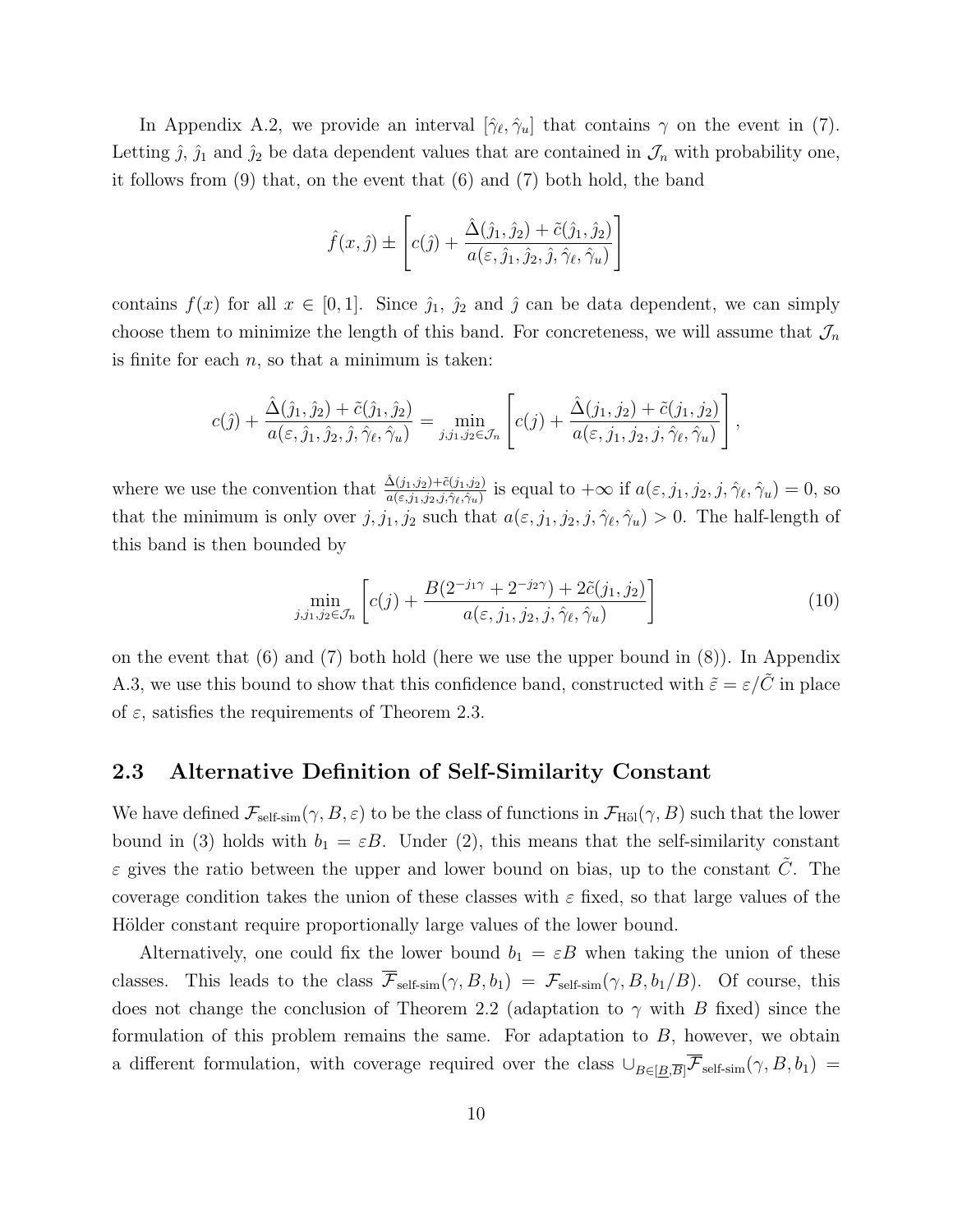$\overline{\mathcal{F}}_{\text{self-sim}}(\gamma, \overline{B}, b_1) = \mathcal{F}_{\text{self-sim}}(\gamma, \overline{B}, b_1/\overline{B}).$  As the next theorem shows, this leads to a much more negative result: adaptation to the Hölder constant is completely impossible.

**Theorem 2.4.** Let  $\gamma > 0$  and let  $0 < 2\alpha < \beta < 1$ . Let K be a kernel satisfying (4). There exists  $j_{K,\gamma}$ ,  $C_{K,\gamma,*} > 0$  and  $\eta_{K,\gamma} > 0$  such that, for any  $0 < B \le \overline{B}$ ,  $b_1 \le \eta_{K,\gamma}B$  and  $\underline{\ell} \ge \underline{j}_{K,\gamma}$ ,

$$
R_{n,\alpha,\beta}^*(\overline{\mathcal{F}}_{\text{self-sim}}(\gamma, B, b_1; K, \underline{\ell}), \overline{\mathcal{F}}_{\text{self-sim}}(\gamma, \overline{B}, b_1; K, \underline{\ell}))
$$
  
\n
$$
\geq (1 + o(1))C_{K,\gamma,*}\overline{B}^{1/(2\gamma+1)}\left(\sigma_n^2 \log(1/\sigma_n)\right)^{\gamma/(2\gamma+1)}.
$$

#### 2.4 Discussion

The confidence band in Section 2.2 builds on the important work of Bull (2012) and Chernozhukov et al. (2014) in constructing an upper bound on bias and using this to widen the confidence interval (see also Donoho (1994) and Schennach (2015) for applications of this idea in other settings). In contrast to these papers, which derive bounds on the bias of an estimator with bandwidth selected using Lepski's method, we bound the bias directly for each bandwidth and use the width of the resulting confidence band to choose the bandwidth (note, however, that the two approaches are related, since the bound on the bias ultimately comes from comparisons of estimates at different bandwidths, either explicitly in our approach, or implicitly through the use of Lepski's method to choose the bandwidth). This makes it easier to derive explicit bounds, and it may be needed to get the optimal form  $C\varepsilon^{-1/(2\gamma+1)}$  of the adaptation penalty (Bull (2012) and Chernozhukov et al. (2014) show that their procedures are adaptive up to a constant, but do not derive how this constant depends on  $\varepsilon$ ).

An alternative approach to ensuring coverage, used by Giné and Nickl (2010), is undersmoothing, which uses a bandwidth sequence for which variance slightly dominates bias. As noted by Bull (2012) and Chernozhukov et al. (2014), this leads to a slightly slower rate of convergence, so that the confidence band is not fully adaptive. Our lower bounds shed some light on this question: one must always pay an adaptation penalty of order  $\varepsilon^{-1/(2\gamma+1)}$ when  $\varepsilon$  is fixed, which means that letting  $\varepsilon = \varepsilon_n \to 0$  requires paying a penalty in the rate. In practice, however, for any given finite sample size  $n$ , one only achieves coverage over a class  $\mathcal{F}_{\text{self-sim}}$  corresponding to some  $\varepsilon_n > 0$ ; undersmoothed confidence bands choose such a sequence implicitly. To make this transparent, one can explicitly specify  $\varepsilon_n$ , and report a confidence band that is valid for the given self-similarity constant and noise level, even if the "asymptotic promise" states that  $\varepsilon_n \to 0$  (while our arguments do not formally cover the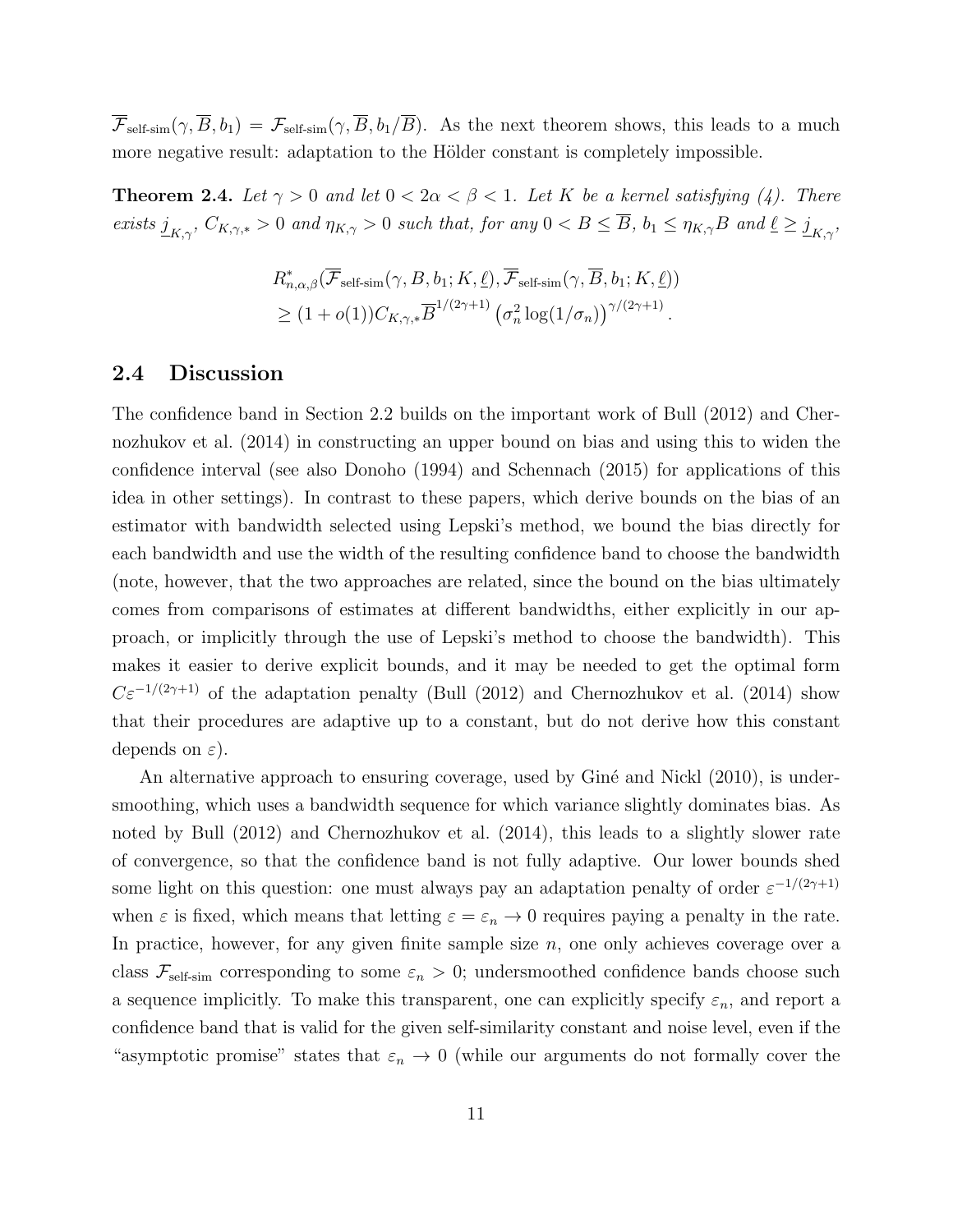case where  $\varepsilon = \varepsilon_n \to 0$ , it appears that they could be extended to allow  $\varepsilon_n \to 0$  at a slow enough rate).

There has been some discussion in the literature of whether or how self-similarity conditions can lead to a practical approach to constructing confidence bands. If "practical" means that the confidence band should not require the user to choose any regularity constants a priori, then our results show that the answer is "no." On the other hand, if one sees the selfsimilarity constant as an interpretable object, then we need not be so pessimistic. Indeed, the confidence band we construct is "practical" in the sense that it has valid coverage for a given noise level without relying on conservative constants or sequences.

It is helpful to contrast the role of self-similarity conditions in our setting with regularity conditions used to construct confidence intervals for the mean of a univariate random variable. To form a non-trivial confidence interval for the mean of a univariate random variable, one must place some conditions on the tails of the distribution (Bahadur and Savage, 1956). One approach is to choose some  $\delta > 0$ , and assume that the  $2 + \delta$  moment is bounded by  $1/\delta$ . Subject to this coverage requirement, the optimal width of the confidence interval does not depend on  $\delta$  asymptotically: adding and subtracting the  $1 - \alpha/2$  quantile of a normal distribution times the sample standard deviation leads to an asymptotically valid confidence interval regardless of the particular choice of  $\delta > 0$ . Thus, one can state that this confidence interval is asymptotically valid and optimal under a bounded  $2 + \delta$  moment, without worrying about the exact choice of  $\delta$ . Our results show that this is not the case with self-similarity constants: no single confidence band is asymptotically valid and optimal under  $\varepsilon$ -self-similarity for all  $\varepsilon$ .

### 3 Proofs of Lower Bounds

This section proves Theorems 2.1, 2.2 and 2.4. We begin with bounds based on minimax testing (Section 3.1). We then construct self-similar functions that can be used along with these testing bounds to prove our results (Section 3.2). Finally, we combine these results to complete the proofs (Section 3.3).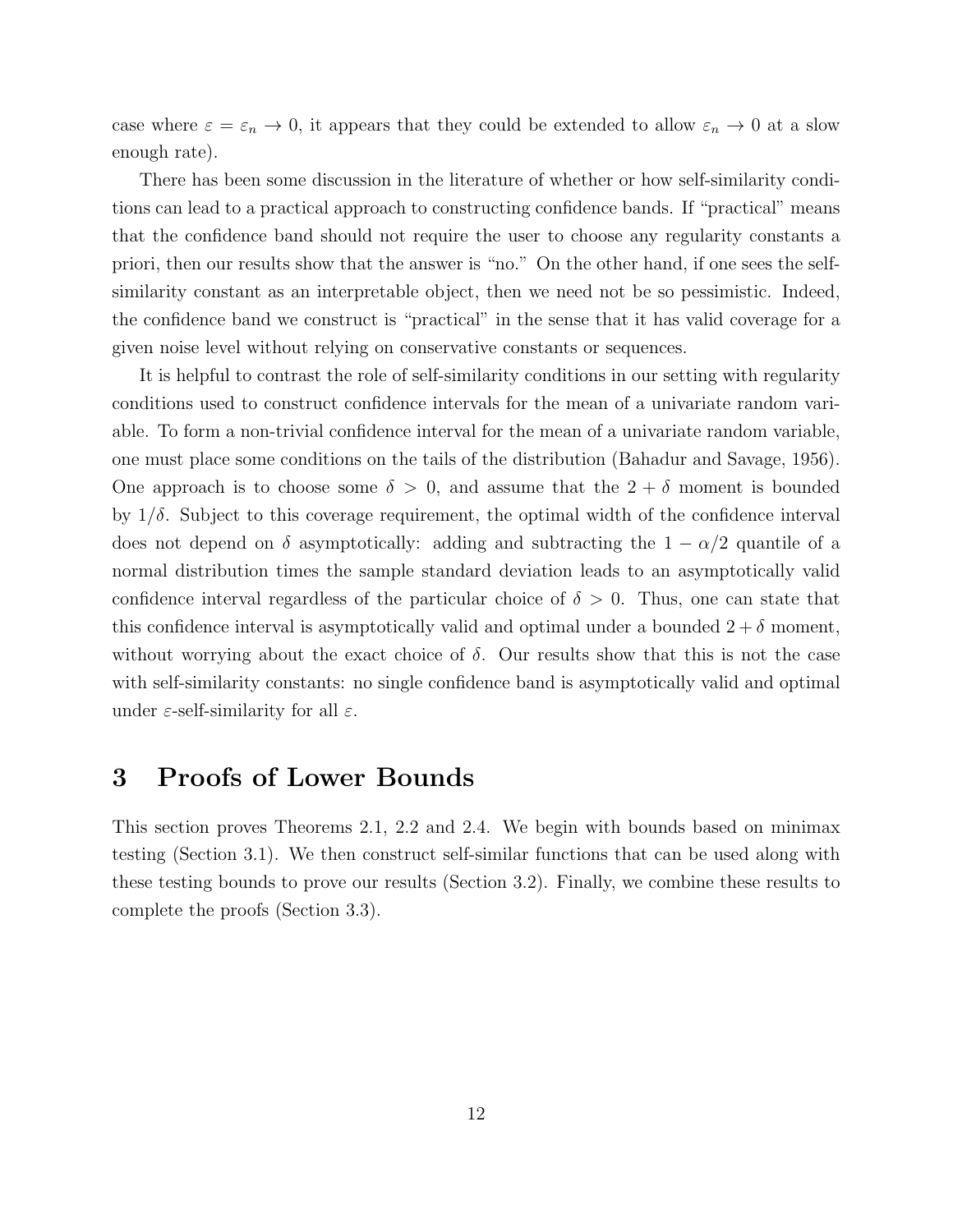#### 3.1 Bounds Based on Minimax Testing

For sets F and G, let  $d_{test}(\mathcal{F}, \mathcal{G})$  denote the maximum difference between minimax power and size of a test of  $H_0 : \mathcal{F}$  vs  $H_1 : \mathcal{G}$ :

$$
d_{\text{test}}(\mathcal{F}, \mathcal{G}) = \sup_{\phi} \inf_{f \in \mathcal{F}, g \in \mathcal{G}} |E_g \phi(Y) - E_f \phi(Y)|
$$

where  $E_f$  denotes expectation under the function f, and the supremum is over all tests  $\phi$ based on Y observed at noise level  $\sigma_n$  (i.e. all measurable functions with range [0, 1]). The following lemma allows us to obtain bounds on  $R^*_{n,\alpha,\beta}$  using bounds on  $d_{\text{test}}$ . The lemma is essentially Lemma 6.1 in Robins and van der Vaart (2006), with the conclusion of the argument stated nonasymptotically.

**Lemma 3.1.** Let  $\alpha, \beta$  and R be given and let  $\mathcal{G} \subseteq \mathcal{F}$ . Suppose that

for some 
$$
f_0 \in \mathcal{G}
$$
,  $d_{\text{test}}\left(\{f_0\}, \mathcal{F} \cap \{f : \sup_{x \in [0,1]} |f(x) - f_0(x)| \ge \tilde{R}\}\right) < \beta - 2\alpha$ .

Then  $R^*_{n,\alpha,\beta}(\mathcal{G},\mathcal{F}) \geq R^*_{n,\alpha,\beta}(\lbrace f_0 \rbrace,\mathcal{F}) \geq \tilde{R}.$ 

*Proof.* Suppose, to get a contradiction, that  $R^*_{n,\alpha,\beta}(\lbrace f_0 \rbrace,\mathcal{F}) < \tilde{R}$ . Then there exists a confidence band  $\mathcal{C}_n(\cdot) \in \mathcal{I}_{n,\alpha,\mathcal{F}}$  with  $R = R_\beta(\mathcal{C}_n; \{f_0\}) = q_{\beta,f_0}(\sup_{x \in [0,1]} \text{length}(\mathcal{C}_n(x))) < \tilde{R}$ , so that

$$
P_{f_0}\left(\sup_{x\in[0,1]}\text{length}\left(\mathcal{C}_n(x)\right) > R\right) = 1 - P_{f_0}\left(\sup_{x\in[0,1]}\text{length}\left(\mathcal{C}_n(x)\right) \le R\right) \le 1 - \beta. \tag{11}
$$

Let us abuse notation slightly and let  $\mathcal{C}_n$  denote the set of functions f contained in the confidence band  $\mathcal{C}_n(\cdot)$ , so that  $f \in \mathcal{C}_n$  iff.  $f(t) \in \mathcal{C}_n(t)$  all  $t \in [0,1]$ . Let  $\phi = 1$  if there exists a function f satisfying  $f \in \mathcal{F} \cap \{f : \sup_{x \in [0,1]} |f(x) - f_0(x)| \geq \tilde{R}\}\$  with  $f \in \mathcal{C}_n$ . It is immediate from the definition of this test and the assumption that  $\mathcal{C}_n(\cdot) \in \mathcal{I}_{n,\alpha,\mathcal{F}}$  that

$$
\inf_{f \in \mathcal{F} \cap \{f:\sup_{x \in [0,1]} |f(x) - f_0(x)| \ge \tilde{R}\}} E_f \phi \ge 1 - \alpha \tag{12}
$$

(i.e. the test has minimax power at least  $1-\alpha$  for  $H_1 : \mathcal{F} \cap \{f : \sup_{x \in [0,1]} |f(x)-f_0(x)| \geq \tilde{R}\}\)$ .

Now consider the level of the test for  $H_0: \{f_0\}$ . We have

$$
E_{f_0}\phi(Y) = E_{f_0}\phi(Y)I(f_0 \in C_n) + E_{f_0}\phi(Y)I(f_0 \notin C_n) \le E_{f_0}\phi(Y)I(f_0 \in C_n) + \alpha
$$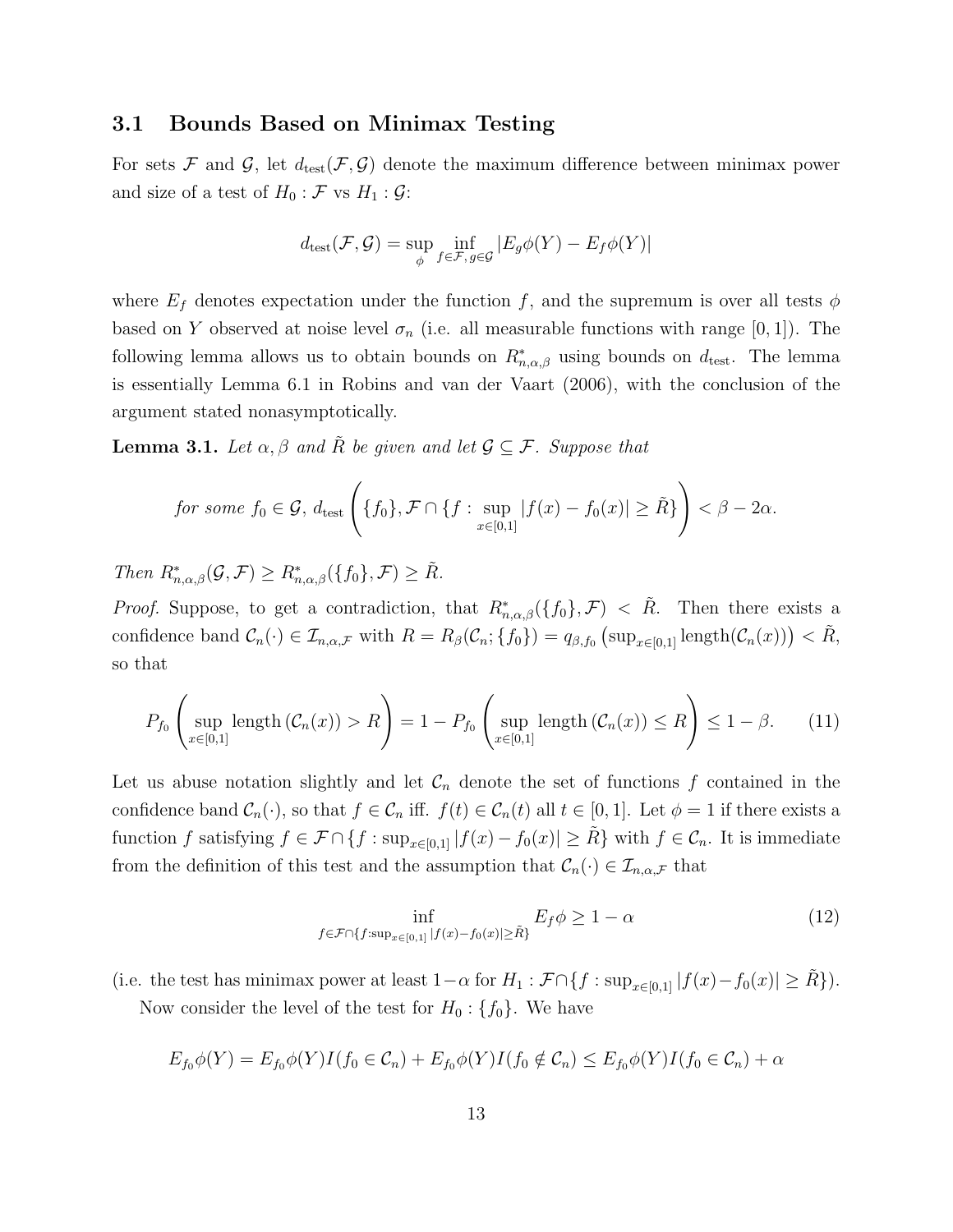by the converage condition. The event  $\phi(Y)I(f_0 \in \mathcal{C}_n)$  implies that  $\mathcal{C}_n$  contains both  $f_0$  and a function  $f_1$  with  $f_1 \in \mathcal{F}$  and  $\sup_{x \in [0,1]} |f_1(x) - f_0(x)| \geq \tilde{R}$ . This, in turn, implies that  $\sup_{x\in[0,1]} \text{length}(\mathcal{C}_n(x)) \geq \tilde{R} > R$  on this event so that, by (11), the probability of this event under  $f_0$  is bounded by  $1 - \beta$ . Thus, by the above display,  $E_{f_0} \phi(Y) \leq 1 - \beta + \alpha$ . Combining this with (12), it follows that  $\inf_{f \in \mathcal{F} \cap \{f:\sup_{x \in [0,1]} |f(x)-f_0(x)| \geq \tilde{R}\}} E_f \phi - E_{f_0} \phi \geq 1-\alpha-1+\beta-\alpha=$  $\beta - 2\alpha$ , which contradicts the assumptions of the theorem.  $\Box$ 

We will use bounds in this testing problem where, for some interval  $[a, b] \subseteq [0, 1]$ ,  $f_0$  and a set of alternative functions  $f_{n,1}, \ldots, f_{n,M_n}$  are constructed on [a, b] so that  $f_0(x) = 0$  for  $x \in [a, b]$  and, for each k,  $f_{n,k}$  is in the Hölder class with larger constant or smaller exponent, and  $\sup_{x \in [a,b]} |f_{n,k}(x)| = c_n$ , where  $c_n$  is a sequence converging to zero. This follows arguments in Lepski and Tsybakov (2000). We then extend these functions so that their behavior on another interval ensures self-similarity.

For the first step, we use the following result, which is immediate from slight modifications of arguments in Lepski and Tsybakov (2000). Let  $\widetilde{\mathcal{F}}(\gamma, B, a, b)$  denote the class of functions in  $\mathcal{F}_{\text{H\"ol}}(\gamma, B)$  that are equal to zero outside of [a, b]. For a function  $f : \mathbb{R} \to \mathbb{R}$ , let  $||f|| =$  $\sqrt{\int f(t)^2 dt}$  denote the  $L_2$  norm of the function f.

**Lemma 3.2.** Let a, b,  $\gamma$ ,  $\overline{\gamma}$ , <u>B</u> and  $\overline{B}$  be given with  $a < b$ ,  $0 < \gamma \leq \overline{\gamma} < \infty$  and  $0 < \underline{B} \leq \overline{\gamma}$  $\overline{B} < \infty$ , and let  $\kappa$  be a function with  $\kappa \in \mathcal{F}_{\text{H\"ol}}(1,\gamma)$  for all  $\gamma \in [\gamma,\overline{\gamma}]$ , with  $\kappa(0) > 0$  and with finite support. Let  $\eta > 0$  be given and let  $c_n(\gamma, B) = (1 - \eta)C(\gamma, B, \kappa) (\sigma_n^2 \log(1/\sigma_n))^{\gamma/(2\gamma+1)}$ where  $C(\gamma, B, \kappa) = \left[\frac{4}{2\gamma+1}B^{1/\gamma}/\|\kappa\|^2\right]^{\frac{\gamma}{2\gamma+1}}\kappa(0)$ . Then

$$
\lim_{n \to \infty} \sup_{\gamma \in [\underline{\gamma}, \overline{\gamma}], B \in [\underline{B}, \overline{B}]} d_{\text{test}}(\{0\}, \widetilde{\mathcal{F}}(\gamma, B, a, b) \cap \{f : \sup_{x \in [a, b]} |f(x)| = c_n(\gamma, B)\}) = 0.
$$

*Proof.* Let  $[-A_{\kappa}, A_{\kappa}]$  denote a set containing the support of  $\kappa$ . Following p. 34 of Lepski and Tsybakov (2000), let  $C = (1 - \eta)C(\gamma, B, \kappa)$ , and let

$$
h_n = \left(\frac{(1-\eta)C(\gamma, B, \kappa)}{B\kappa(0)}\right)^{1/\gamma} \left(\sigma_n^2 \log(1/\sigma_n)\right)^{1/(2\gamma+1)},
$$
  
\n
$$
M_n = \left[\frac{b-a}{2A_\kappa h_n}\right] - 1, \quad x_{n,k} = a + (2k-1)A_\kappa h_n, \quad k = 1, \dots, M_n
$$
  
\n
$$
f_{k,n}(x) = Bh_n^{\gamma} \kappa\left(\frac{x - x_{n,k}}{h_n}\right).
$$

By construction, the support of each  $f_{k,n}$  is nonoverlapping with and contained in [a, b].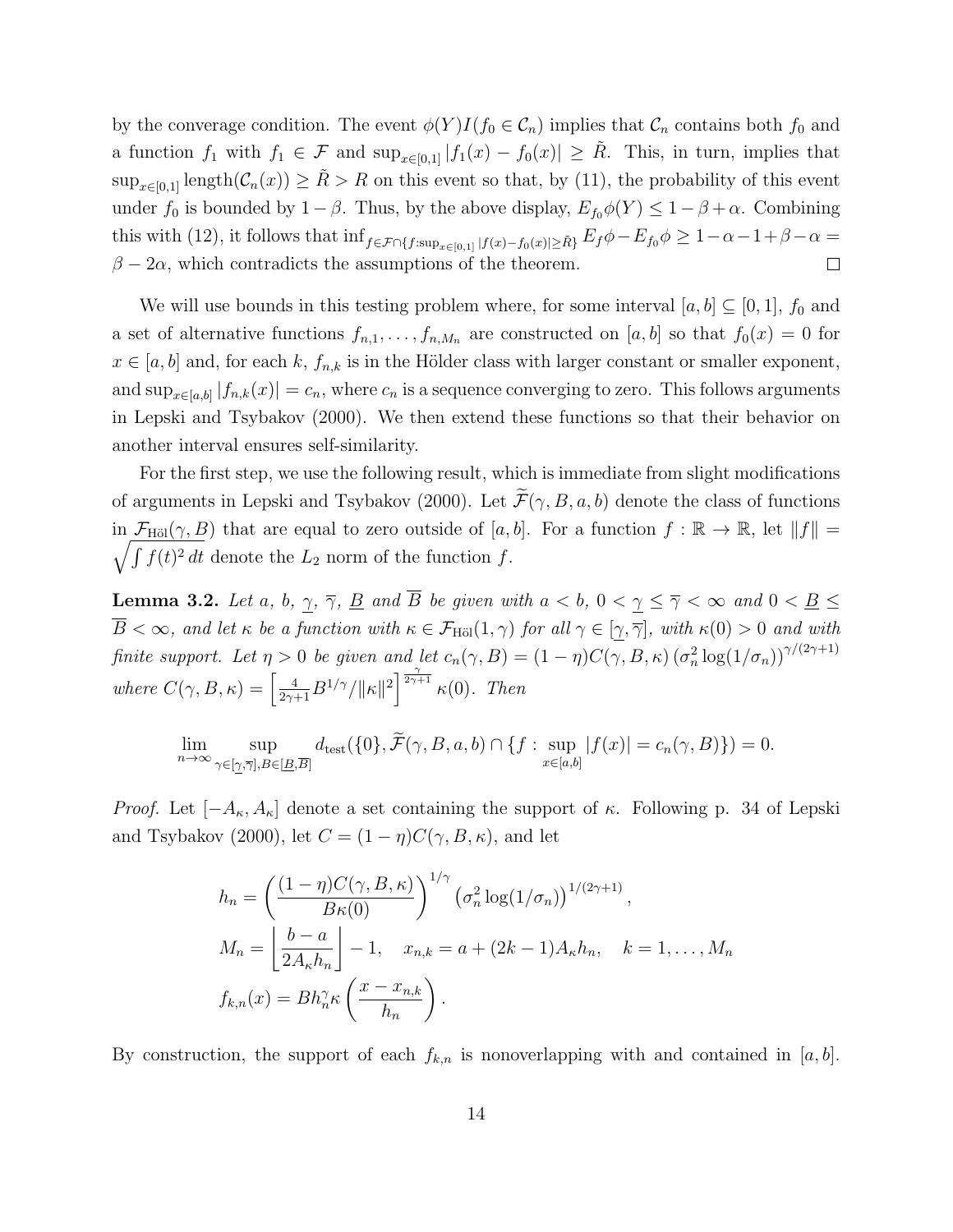Also, the variance of  $\int f_{k,n}(x) dY(x)$  is

$$
B^{2}h_{n}^{2\gamma} \int \kappa\left(\frac{x - x_{n,k}}{h_{n}}\right) dx = B^{2}h_{n}^{2\gamma + 1} \int \kappa(u)^{2} du =: s_{n}^{2}.
$$

Following arguments on pp. 35-36 of Lepski and Tsybakov (2000), it will then follow that  $\sup_{\gamma \in [\gamma,\overline{\gamma}],B\in[\underline{B},\overline{B}]} d_{\text{test}}(\{0\},\{f_{n,1},f_{n,2},\ldots,f_{n,M_n}\}) \to 0$  so long as there exists  $\delta > 0$  such that, for large enough  $n$ ,  $(s_n^2/\sigma_n^2)/(2 \log M_n) \leq (1-\delta)$  for all  $\gamma \in [\underline{\gamma}, \overline{\gamma}]$  and  $B \in [\underline{B}, \overline{B}]$ . Since each  $f_{k,n}$  is contained in the set  $\mathcal{F}(\gamma, B, a, b) \cap \{f : \sup_{x \in [a,b]} |f(x)| = c_n(\gamma, B)\}$ , this will complete the proof.

For n larger than a constant that depends only on  $(b - a)/(2A_{\kappa}h_n)$ , we have  $M_n \ge$  $(b-a)/(3A_\kappa h_n)$  so that

$$
2\log M_n \ge 2\log h_n^{-1} - 2\log[(b-a)/(3A_\kappa)] = \left(\frac{4}{2\gamma+1} + \tilde{K}_n(\gamma, B, \kappa, a, b)\right) \log(1/\sigma_n)
$$

where  $\tilde{K}_n(\gamma, B, \kappa, a, b)$  is a term with  $\sup_{\gamma \in [\gamma, \overline{\gamma}], B \in [\underline{B}, \overline{B}]} \tilde{K}_n(\gamma, B, \kappa, a, b) \to 0$ . We have

$$
\frac{s_n^2}{\sigma_n^2} = B^2 ||\kappa||^2 h_n^{2\gamma+1} \sigma_n^{-2} = B^2 ||\kappa||^2 \left( \frac{(1-\eta)C(\gamma, B, \kappa)}{B\kappa(0)} \right)^{(2\gamma+1)/\gamma} \log(1/\sigma_n)
$$
  
=  $(1-\eta)^{(2\gamma+1)/\gamma} \frac{4}{2\gamma+1} \log(1/\sigma_n).$ 

Thus, for  $\delta$  smaller than a constant that depends only on  $\overline{\gamma}$  and  $\gamma$ , we have, for n greater than some constant that depends only on  $\overline{\gamma}$ ,  $\gamma$ ,  $\overline{B}$ ,  $\underline{B}$ ,  $\kappa$ , a and b,  $(s_n^2/\sigma_n^2)/(2 \log M_n) \leq (1 - \delta)$ .  $\Box$ 

Lemma 3.2 gives a bound for testing  $\{0\}$  (the singleton set with the zero function) vs  $\mathcal{F}(\gamma, B, a, b) \cap \{f : \sup_{x \in [a,b]} |f(x)| = c\}.$  This is not immediately useful for our purposes, since these sets contain functions that do not satisfy the lower bound required for inclusion in  $\mathcal{F}_{\text{self-sim}}(\gamma, B, \varepsilon)$  for any  $\varepsilon > 0$ . Instead, we will consider testing problems in which a function that is zero on  $[a, b]$  but sufficiently nonsmooth outside of  $[a, b]$  is added to each of these sets. For this, the following lemma will be useful.

**Lemma 3.3.** For any functions  $f_0$  and  $g_0$  and sets  $\mathcal F$  and  $\mathcal G$ ,

$$
d_{\text{test}}(\mathcal{F} + \{f_0\}, \mathcal{G} + \{g_0\}) = d_{\text{test}}(\mathcal{F}, \mathcal{G} + \{g_0 - f_0\})
$$
  

$$
\leq d_{\text{test}}(\mathcal{F}, \mathcal{G}) + \sup_{\alpha} \left[ \Phi\left( ||f_0 - g_0|| / \sigma_n - z_{1-\alpha} \right) - \alpha \right] \leq d_{\text{test}}(\mathcal{F}, \mathcal{G}) + ||f_0 - g_0|| / \sigma_n.
$$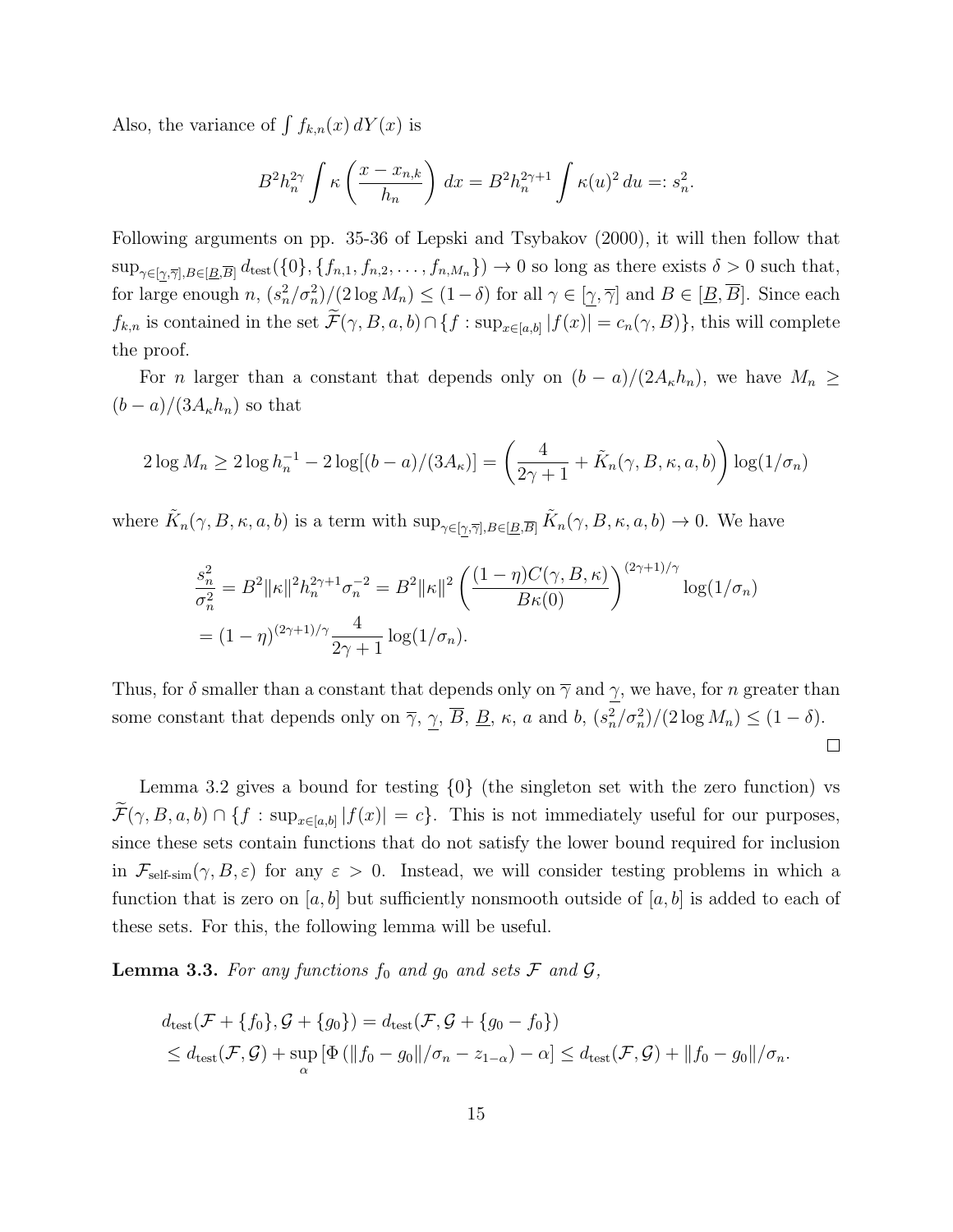*Proof.* The first equality follows since  $f_0$  can be added or subtracted from Y before performing any test, so that the supremum over tests  $\phi(Y)$  is the same as the supremum over tests  $\phi(Y - f_0)$ . For the first inequality, note that

$$
d_{\text{test}}(\mathcal{F}, \mathcal{G} + \{g_0 - f_0\}) = \sup_{\phi} \inf_{f \in \mathcal{F}, g \in \mathcal{G}} |E_{g + f_0 - g_0} \phi(Y) - E_f \phi(Y)|
$$
  

$$
\leq \sup_{\phi} \inf_{f \in \mathcal{F}, g \in \mathcal{G}} [|E_{g + f_0 - g_0} \phi(Y) - E_g \phi(Y)| + |E_g \phi(Y) - E_f \phi(Y)|].
$$

For any g, the first term is bounded by  $\sup_{\phi} |E_{g+f_0-g_0} \phi(Y) - E_g \phi(Y)|$  which, using the Neyman-Pearson lemma and some calculations (see Example 2.1 in Ingster and Suslina, 2003), can be seen to be equal to

$$
\sup_{\alpha} [\Phi (||f_0 - g_0||/\sigma_n - z_{1-\alpha}) - \Phi(z_{1-\alpha})] \le ||f_0 - g_0||/\sigma_n,
$$

where the inequality follows from Taylor's theorem, since the derivative of the standard √ normal cdf is bounded by 1/  $2\pi \leq 1$ .  $\Box$ 

#### 3.2 Constructing Functions in Self-Similarity Classes

Let  $\psi : \mathbb{R} \to \mathbb{R}$  be a function with  $\|\psi\| = 1$  with support contained in  $(-C_{\psi}, C_{\psi})$  where  $C_{\psi} < \infty$ . Let  $\psi_{\ell k}(x) = 2^{\ell/2} \psi(2^{\ell} x - k)$ . Let  $k^*$  be a positive integer with  $k^* > 3C_{\psi}$ . Note that the lower endpoint of the support of  $\psi_{\ell k^*}$  is  $-2^{-\ell}C_{\psi} + 2^{-\ell}k^*$  and the upper endpoint of the support of  $\psi_{(\ell+1)k^*}$  is  $2^{-(\ell+1)}\mathcal{C}_{\psi} + 2^{-(\ell+1)}k^*$ , so that the supports of these functions do not overlap so long as  $-2C_{\psi} + 2k^* \ge C_{\psi} + k^*$ , which is guaranteed by the condition  $k^* > 3C_{\psi}$ . Furthermore, this guarantees that the support of each  $\psi_{\ell k^*}$  is contained in  $(0, \infty)$  and does not overlap with the support of  $\psi_{\ell' k^*}$  for any  $\ell' \neq \ell$ . Given a positive integer  $\underline{\ell}$  and a sequence  $\left\{ \tilde{\beta}_{\ell}\right\} ^{\infty}$ % of real numbers, we will consider functions that take the form

$$
f_{\{\tilde{\beta}\},\underline{\ell}}(x) = \sum_{\ell=\underline{\ell}}^{\infty} \tilde{\beta}_{\ell} \psi_{\ell k^*}(x). \tag{13}
$$

Note that, since the support of each  $\psi_{\ell k*}$  is nonoverlapping and  $\|\psi_{\ell k*}\| = \|\psi\| = 1$ , we have  $|| f_{\{\tilde{\beta}\},\ell} ||^2 = \sum_{\ell=\ell}^{\infty} \tilde{\beta}_{\ell}^2$ . If  $\psi$  is a mother wavelet for some wavelet basis, then f has  $\ell, k$ th wavelet coefficient given by  $\tilde{\beta}_{\ell}$  for  $\ell \geq \ell$  and  $k = k^*$  and  $\ell, k$ th wavelet coefficent 0 for all other  $\ell, k$ . However, we do not require that  $\psi$  be a mother wavelet.

A Hölder condition for such functions can be obtained from the rate of decay of the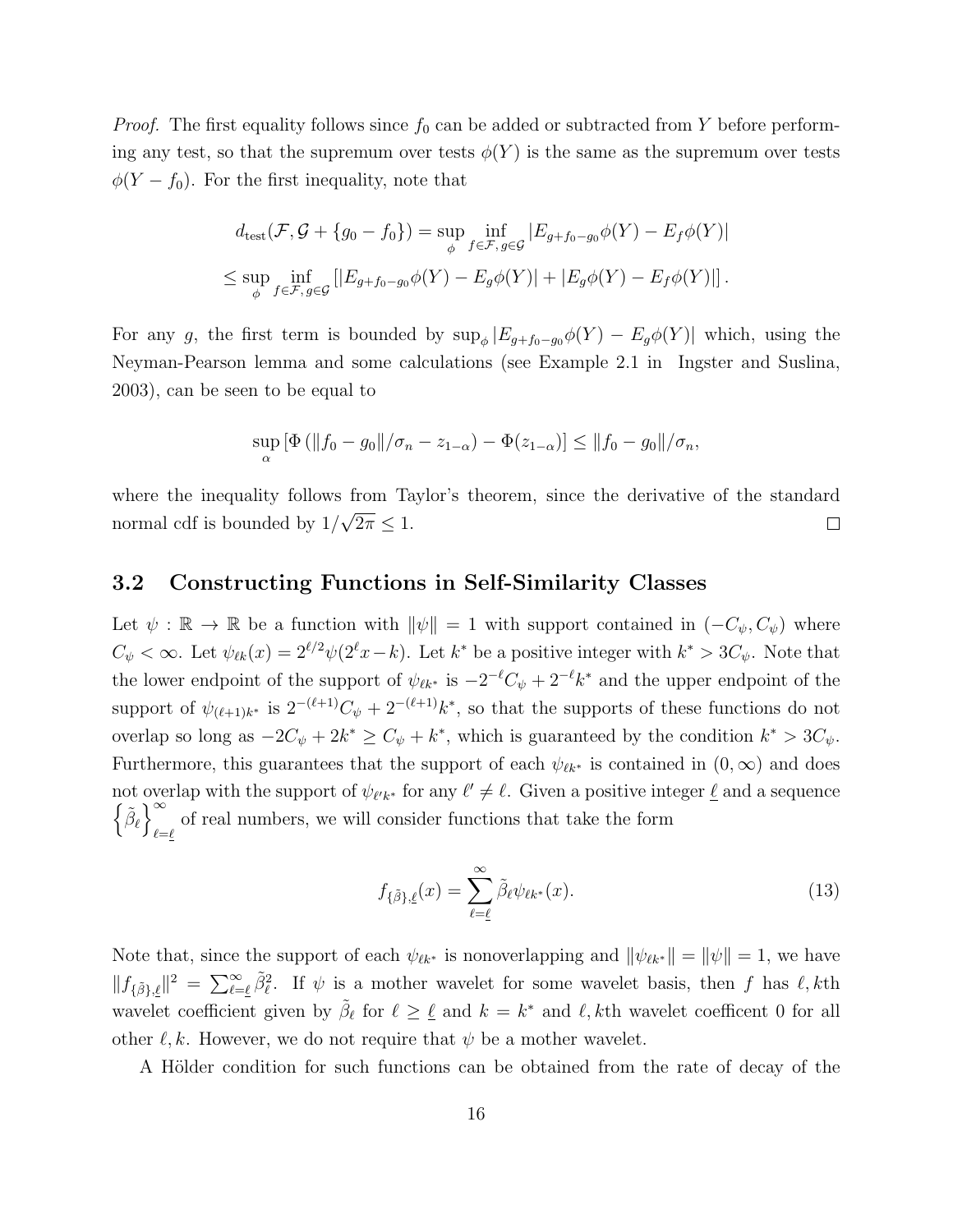coefficients  $\tilde{\beta}_{\ell}$ . For a function  $f : \mathbb{R} \to \mathbb{R}$ , let  $||f||_{\infty} = \sup_{t \in \mathbb{R}} |f(t)|$  denote the  $L_{\infty}$  norm of  $f$ .

**Lemma 3.4.** Let  $\gamma > 0$  and suppose that  $\psi$  is  $[\gamma] + 1$  times differentiable. Let A be given and let  $f(x) = f_{\{\tilde{\beta}\},\ell}(x)$  be given by (13) where  $|\tilde{\beta}_{\ell}| \leq A2^{-\ell(\gamma+1/2)}$  for all  $\ell$ . Then  $f \in \mathcal{F}_{\text{H\"ol}}(\gamma, 2A || \psi^{(\lfloor \gamma \rfloor + 1)} ||_{\infty} (2C_{\psi})^{1-(\gamma - \lfloor \gamma \rfloor)}.$ 

*Proof.* By Lemma 3.5, it suffices to show that  $x \mapsto \tilde{\beta}_{\ell} \psi_{\ell k^*}(x)$  is in  $\mathcal{F}_{\text{H\"ol}}(\gamma, A || \psi^{(\lfloor \gamma \rfloor) + 1} ||_{\infty} (2C_{\psi})^{1-(\gamma - \lfloor \gamma \rfloor)})$ for each  $\ell$ . Given  $\ell$ , let x and x' be in the support of  $\psi_{\ell k^*}$  so that  $x, x' \in [2^{-\ell}k^*-2^{-\ell}C_{\psi}, 2^{-\ell}k^*+$  $2^{-\ell}C_{\psi}$ . Then

$$
\begin{aligned}\n&\left|\tilde{\beta}_{\ell}\psi_{\ell k^*}^{(\lfloor\gamma\rfloor)}(x) - \tilde{\beta}_{\ell}\psi_{\ell k^*}^{(\lfloor\gamma\rfloor)}(x')\right| \\
&= |\tilde{\beta}_{\ell}| 2^{\ell(\lfloor\gamma\rfloor+1/2)} |\psi^{(\lfloor\gamma\rfloor)}(2^{\ell}x+k) - \psi^{(\lfloor\gamma\rfloor)}(2^{\ell}x'+k)| \leq ||\psi^{(\lfloor\gamma\rfloor+1)}||_{\infty} \cdot |\tilde{\beta}_{\ell}| 2^{\ell(\lfloor\gamma\rfloor+1/2)} \cdot 2^{\ell}|x-x'| \\
&= ||\psi^{(\lfloor\gamma\rfloor+1)}||_{\infty} \cdot |\tilde{\beta}_{\ell}| 2^{\ell(\lfloor\gamma\rfloor+1/2)} \cdot (2C_{\psi}) \cdot (2C_{\psi})^{-1} 2^{\ell}|x-x'| \\
&\leq ||\psi^{(\lfloor\gamma\rfloor+1)}||_{\infty} \cdot |\tilde{\beta}_{\ell}| 2^{\ell(\lfloor\gamma\rfloor+1/2)} \cdot (2C_{\psi}) \cdot (2C_{\psi})^{-(\gamma-\lfloor\gamma\rfloor)} 2^{\ell(\gamma-\lfloor\gamma\rfloor)}|x-x'|^{\gamma-\lfloor\gamma\rfloor}\n\end{aligned}
$$

where the last inequality uses the fact that  $(2C_{\psi})^{-1}2^{\ell}|x-x'| \leq 1$  by the conditions on  $x, x'$ . If  $|\tilde{\beta}_{\ell}| \leq A2^{-\ell(\gamma+1/2)}$ , then this is bounded by  $A||\psi^{(\lfloor\gamma\rfloor+1)}||_{\infty}(2C_{\psi})^{1-(\gamma-\lfloor\gamma\rfloor)}|x-x'|^{\gamma-\lfloor\gamma\rfloor}$  as required.  $\Box$ 

We have used the following lemma.

**Lemma 3.5.** Let  ${g_k}_{k=1}^{\infty}$  be a sequence of functions with nonoveralapping support with  $g_k \in \mathcal{F}_{\text{H\"ol}}(\gamma, B)$  for each k. Let  $f = \sum_{k=1}^{\infty} g_k$ . Then  $f \in \mathcal{F}_{\text{H\"ol}}(\gamma, 2B)$ .

*Proof.* Let  $x, x'$  be given. We need to show that  $|f^{[\gamma]}(x) - f^{[\gamma]}(x')| \leq 2B|x - x'|^{\gamma - [\gamma]}$ . If x and x' are both in the support of  $g_k$  for some k, or if x and x' are not in the support of  $g_k$  for any k, then this follows immediately. If x is in the support of  $g_k$  and x' is in the support of  $g_{k'}$  for some  $k' \neq k$ , let  $\bar{x}$  denote the upper endpoint of the support of  $g_k$  and let  $\underline{x}'$  denote the lower endpoint of the support of  $g_{k'}$ , and assume without loss of generality that  $\bar{x} \leq \underline{x}'$ . By the Hölder condition on  $g_k$  and  $g_{k'}$ , we have  $g_k^{[\gamma]}$  $g_k^{\lfloor \gamma \rfloor}(\overline{x}) = g_{k'}^{\lfloor \gamma \rfloor}$  $\chi_k^{[\gamma]}(\underline{x}')=0$ , so that  $|f^{[\gamma]}(x)-f^{[\gamma]}(x')|=|g_k^{[\gamma]}$  $g_k^{\lfloor \gamma \rfloor}(x) - g_k^{\lfloor \gamma \rfloor}$  $\int_k^{\lfloor \gamma \rfloor} (\overline{x}) + g_{k'}^{\lfloor \gamma \rfloor}$  $\int_{k'}^{\lfloor \gamma \rfloor} (x) - g_{k'}^{\lfloor \gamma \rfloor}$  $\vert_{k'}^{[\gamma]}(\underline{x}')\vert \leq B \vert x-\overline{x}\vert^{\gamma-\lfloor \gamma \rfloor} + B \vert x'-\overline{x}'\vert^{\gamma-\lfloor \gamma \rfloor} \leq$  $2B|x-x'|^{\gamma-|\gamma|}$ . Finally, if x is in the support of some  $g_k$  and x' is not in the support of  $g_{k'}$  for any k', then, letting  $[\underline{x}, \overline{x}]$  denote the support of  $g_k$ ,  $|f^{[\gamma]}(x) - f^{[\gamma]}(x')| = |g_k^{[\gamma]}$  $\vert_k^{\lfloor \gamma \rfloor}(x) \vert \leq$  $B \min\{|x-\underline{x}|^{\gamma-|\gamma|}, |x-\overline{x}|^{\gamma-|\gamma|}\}\leq B|x-x'|^{\gamma-|\gamma|}.$  $\Box$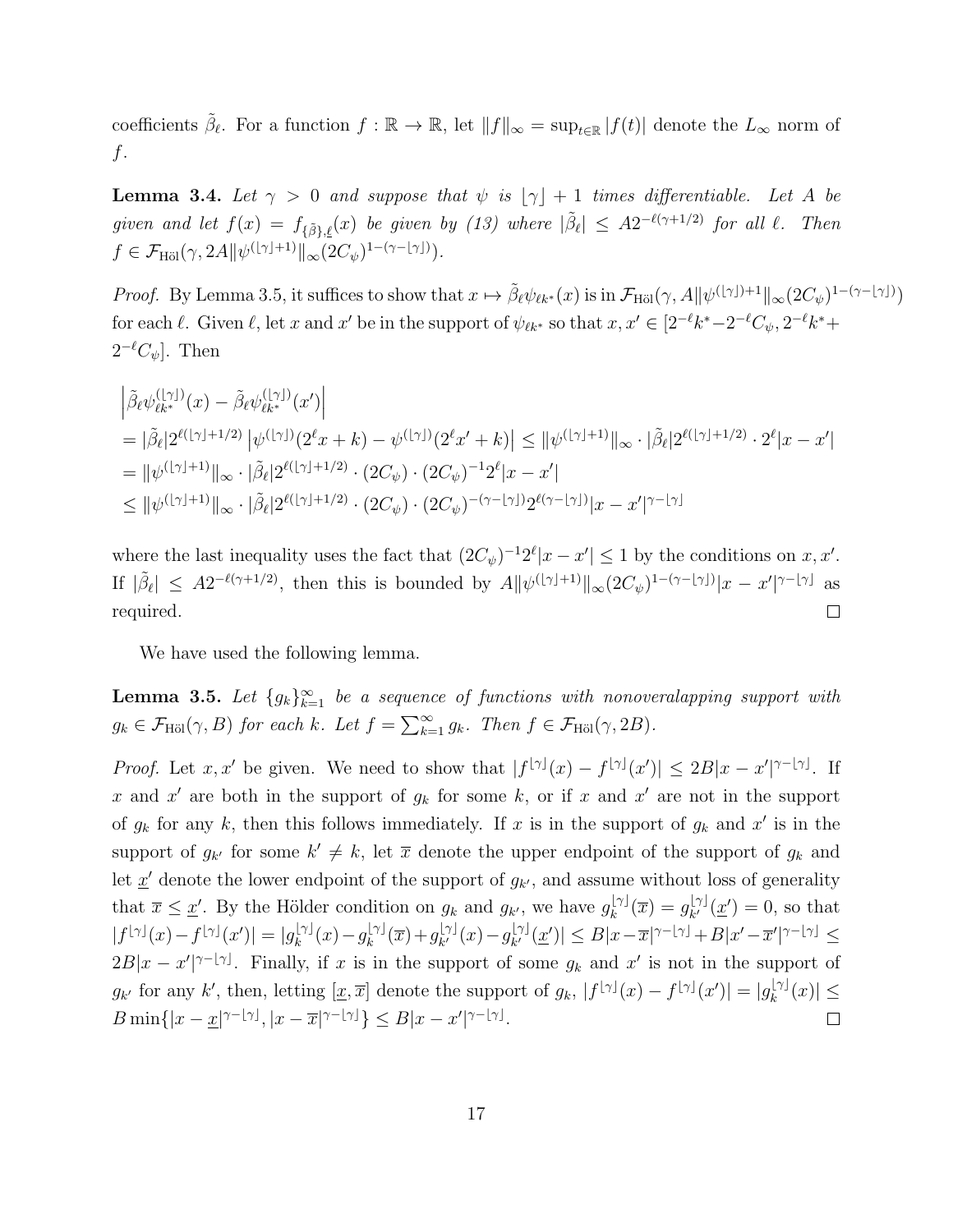**Lemma 3.6.** Suppose that  $K(y, x)$  satisfies (4), and let  $f_{\{\tilde{\beta}\}, \ell}$  be defined as in (13), with  $k^* > 4(C_\psi + C_K)$ . Let  $f^*$  be a function supported on the set  $(2^{-\ell}(k^* + C_\psi + 2C_K), \infty)$ , and let  $f = f_{\{\tilde{\beta}\},\underline{\ell}} + f^*$ . Then, for  $j \ge \underline{\ell}$ ,

$$
\sup_{x\in [0,2^{-j}(k^*+C_{\psi}+C_K)]} |K_j f(x)-f(x)| \geq |\tilde{\beta}_j|\cdot 2^{j/2}\sup_{x\in \mathbb{R}} |K_0 \psi(x)-\psi(x)|.
$$

*Proof.* Note that  $K_j(y, x) = 2^j K(2^j y, 2^j x) = 0$  whenever  $|x - y| > 2^{-j} C_K$ . Thus, for any function g with support contained in  $(a, b)$  for some  $a < b$ , the support of  $K_j g$  is contained in  $(a - 2^{-j}C_K, b + 2^{-j}C_K)$ . In particular, the support of  $K_j \psi_{\ell k^*}(x)$  is contained in  $(2^{-\ell}k^* - 2^{-\ell}C_{\psi} - 2^{-j}C_K, 2^{-\ell}k^* + 2^{-\ell}C_{\psi} + 2^{-j}C_K)$ . Let  $S_j$  denote this set with  $\ell = j$ . We will argue that  $S_j$  does not overlap with the support of  $K_j f^* - f^*$  or  $K_j \psi_{\ell k^*} - \psi_{\ell k^*}$  for  $\ell \neq j$ . This will imply that, for  $x \in S_j$  and  $j \geq \underline{\ell}$ ,  $K_j f(x) - f(x) = \tilde{\beta}_j [K_j \psi_{jk^*}(x) - \psi_{jk^*}(x)]$ . This gives the result since

$$
\sup_{x \in [0,2^{-j}(k^* + C_{\psi} + C_K)]} |K_j f(x) - f(x)| \ge \sup_{x \in S_j} |K_j f(x) - f(x)|
$$
  
=  $|\tilde{\beta}_j| \sup_{x \in \mathbb{R}} |K_j \psi_{jk^*}(x) - \psi_{jk^*}(x)| = |\tilde{\beta}_j| \cdot 2^{j/2} \sup_{x \in \mathbb{R}} |K_0 \psi(x) - \psi(x)|$ 

where the last step follows by using a change of variables to note that  $K_j\psi_{jk}(x)-\psi_{jk}(x)=$  $2^{j/2} [K_0 \psi(u - k^*) - \psi(u - k^*)].$ 

To complete the proof, we need to show that  $S_j$  does not overlap with the support of  $K_j f^* - f^*$  or  $K_j \psi_{\ell k^*} - \psi_{\ell k^*}$  for  $\ell \neq j$ . For any  $\ell \geq j+1$ , the upper support point of  $K_j \psi_{\ell k^*} - \psi_{\ell k^*}$  is no greater than  $2^{-\ell} k^* + 2^{-\ell}C_{\psi} + 2^{-j}C_K \leq 2^{-j-1}k^* + 2^{-j-1}C_{\psi} + 2^{-j}C_K$ . Thus, the support of  $K_j \psi_{\ell k^*}$  does not overlap with  $S_j$  so long as  $2^{-j-1}k^* + 2^{-j-1}C_{\psi} + 2^{-j}C_K$  $2^{-j}k^* - 2^{-j}C_{\psi} - 2^{-j}C_K$ , which holds so long as  $3C_{\psi} + 4C_K < k^*$ . This is guaranteed by the condition  $k^* > 4(C_{\psi} + C_K)$ . For  $\ell \leq j - 1$ , the lower support point of  $K_j \psi_{\ell k^*} - \psi_{\ell k^*}$  is no less than  $2^{-\ell}k^* - 2^{-\ell}C_{\psi} - 2^{-j}C_K \geq 2^{-j+1}k^* - 2^{-j+1}C_{\psi} - 2^{-j}C_K$ . Thus, the support of  $K_j\psi_{\ell k^*}$  does not overlap with  $S_j$  so long as  $2^{-j}k^* + 2^{-j}C_{\psi} + 2^{-j}C_K < 2^{-j+1}k^* - 2^{-j+1}C_{\psi} - 2^{-j}C_K$ , which holds so long as  $3C_{\psi} + 2C_{K} < k^*$ . This is guaranteed by the condition  $k^* > 4(C_{\psi} + C_{K})$ . Finally, the lower support point of  $K_j f^* - f^*$  is bounded from below by  $2^{-\ell}(k^* + C_{\psi} + C_K)$ , so that the support of  $K_j f^* - f^*$  does not overlap with  $S_j$ .

 $\Box$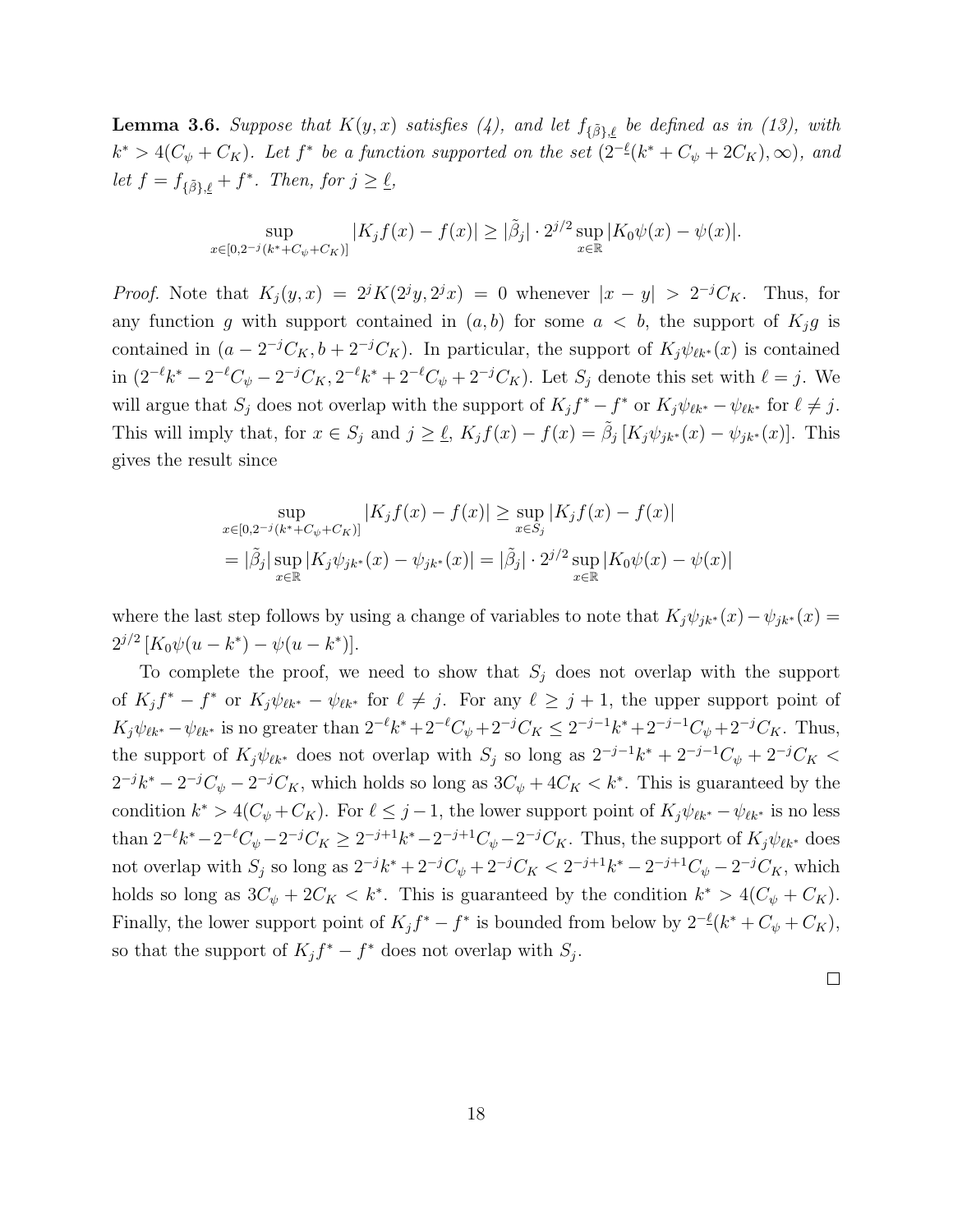Given  $0 < \varepsilon < 1$  and  $0 < \gamma - \delta \leq \gamma < \infty$ , let  $f_{\ell,\gamma,\delta,\varepsilon,1}$  be defined as in (13) with

$$
\tilde{\beta}_{\ell} = \max\{2^{-\ell(\gamma + 1/2)}, \varepsilon 2^{-\ell(\gamma - \delta + 1/2)}\}.
$$

Let  $\tilde{g}_{\ell,\gamma,1}$  be defined as in (13) with

$$
\tilde{\beta}_{\ell}=2^{-\ell(\gamma+1/2)}.
$$

Let  $\tilde{f}_{\ell,\gamma,\delta,\varepsilon,A}(x) = A \tilde{f}_{\ell,\gamma,\delta,\varepsilon,1}(x)$  and let  $\tilde{g}_{\ell,\gamma,A}(x) = A \tilde{g}_{\ell,\gamma,1}(x)$ . The next two lemmas construct self-similar functions from  $\tilde{f}_{\ell,\gamma,\delta,\varepsilon,A}$  and  $\tilde{g}_{\ell,\gamma,A}$ . Let  $\psi$  be given, and let  $C_{K,\psi}$  =  $\sup_{x\in[0,1]}|K_0\psi(x)-\psi(x)|$  and  $\overline{C}_{K,\psi,\gamma}=2\|\psi^{(\lfloor\gamma\rfloor+1)}\|_{\infty}(2C_{\psi})^{1-(\gamma-\lfloor\gamma\rfloor)}$ . Note that  $\psi$  can be chosen so that  $\overline{C}_{K,\psi,\gamma}$  is bounded from above over  $\gamma \leq \overline{\gamma}$ , and so that  $\underline{C}_{K,\psi} > 0$ . Recall that  $\mathcal{F}(\gamma, B, a, b)$  denotes the class of functions in  $\mathcal{F}_{\text{H\"ol}}(\gamma, B)$  with support in [a, b].

**Lemma 3.7.** Let  $0 < a < b$ ,  $A > 0$  and  $\tilde{B} \ge 0$  be given, and let K be a kernel that satisfies (4). Let  $k^* > 4(C_\psi + C_K)$ , and let  $\underline{\ell}$  be large enough so that  $2^{-\underline{\ell}}(k^* + C_\psi + C_K) < a$ . Then, for any  $A^* \geq \overline{C}_{K,\psi,\gamma}A + \tilde{B}$  and  $\varepsilon^* \leq \underline{C}_{K,\psi}A/A^*$ ,

$$
\widetilde{\mathcal{F}}(\gamma, \tilde{B}, a, b) + \{\tilde{g}_{\ell, \gamma, A}\} \subseteq \mathcal{F}_{\text{self-sim}}(\gamma, A^*, \varepsilon^*; K, \underline{\ell}).
$$

*Proof.* Let  $f^* \in \widetilde{\mathcal{F}}(\gamma, \widetilde{B}, a, b)$  and let  $f = f^* + \widetilde{g}_{\ell, \gamma, A}$ . It follows from Lemma 3.4 that  $\tilde{g}_{\ell,\gamma,A}\in\mathcal{F}_{\text{H\"ol}}(\gamma,\overline{C}_{K,\psi,\gamma}A)$ , so that  $f\in\mathcal{F}_{\text{H\"ol}}(\gamma,\overline{C}_{K,\psi,\gamma}A+\tilde{B})\subseteq\mathcal{F}_{\text{H\"ol}}(\gamma,A^*)$ . From Lemma 3.6, it follows that, for  $j \geq \ell$ ,  $\sup_{x \in [0,1]} |K_j f(x) - f(x)| \geq A2^{-j(\gamma+1/2)} \cdot 2^{j/2} \underline{C}_{K,\psi} = A2^{-j\gamma} \underline{C}_{K,\psi} =$  $(\underline{C}_{K,\psi}A/A^*)\cdot A^*\cdot 2^{-j\gamma} \geq \varepsilon^*A^*\cdot 2^{-j\gamma}$ . Thus,  $f\in \mathcal{F}_{\text{self-sim}}(\gamma,A^*,\varepsilon^*;K,\underline{\ell})$ .

 $\Box$ 

**Lemma 3.8.** Let  $0 < a < b$ ,  $\tilde{\varepsilon} > 0$ ,  $A > 0$  and  $\tilde{B} \ge 0$  be given, and let K be a kernel that satisfies (4). Let  $k^* > 4(C_{\psi} + C_K)$ , and let  $\underline{\ell}$  be large enough so that  $2^{-\underline{\ell}}(k^* + C_{\psi} + C_K) < a$ . Then, for any  $A^* \geq \overline{C}_{K,\psi,\gamma-\delta}A + \tilde{B}$  and  $\varepsilon^* \leq \tilde{\varepsilon}C_{K,\psi}A/A^*$ ,

$$
\widetilde{\mathcal{F}}(\gamma-\delta,\tilde{B},a,b)+\{\tilde{f}_{\underline{\ell},\gamma,\delta,\tilde{\varepsilon},A}\}\subseteq\mathcal{F}_{\text{self-sim}}(\gamma-\delta,A^*,\varepsilon^*;K,\underline{\ell}).
$$

Proof. Let  $f^* \in \tilde{\mathcal{F}}(\gamma - \delta, \tilde{B}, a, b)$  and let  $f = f^* + \tilde{f}_{\ell,\gamma,\delta,\tilde{\varepsilon},A}$ . It follows from Lemma 3.4 that  $\tilde{f}_{\ell,\gamma,\delta,\tilde{\varepsilon},A} \in \mathcal{F}_{\text{H\"ol}}(\gamma - \delta, \overline{C}_{K,\psi,\gamma-\delta}A)$  so that  $f \in \mathcal{F}_{\text{H\"ol}}(\gamma - \delta, \overline{C}_{K,\psi,\gamma-\delta}A + \tilde{B}) \subseteq \mathcal{F}_{\text{H\"ol}}(\gamma - \delta, A^*)$ . From Lemma 3.6, it follows that, for  $j \geq \ell$ ,  $\sup_{x \in [0,1]} |K_j f(x) - f(x)| \geq \tilde{\epsilon} A 2^{-j(\gamma - \delta + 1/2)}$ .  $2^{j/2}C_{K,\psi} = \tilde{\varepsilon}A2^{-j(\gamma-\delta)}C_{K,\psi} = \tilde{\varepsilon}(C_{K,\psi}A/A^*) \cdot A^* \cdot 2^{-j(\gamma-\delta)} \geq \varepsilon^* \cdot A^* \cdot 2^{-j(\gamma-\delta)}$ . Thus,  $f \in$  $\mathcal{F}_{\text{self-sim}}(\gamma-\delta,A^*,\varepsilon^*;K,\underline{\ell}).$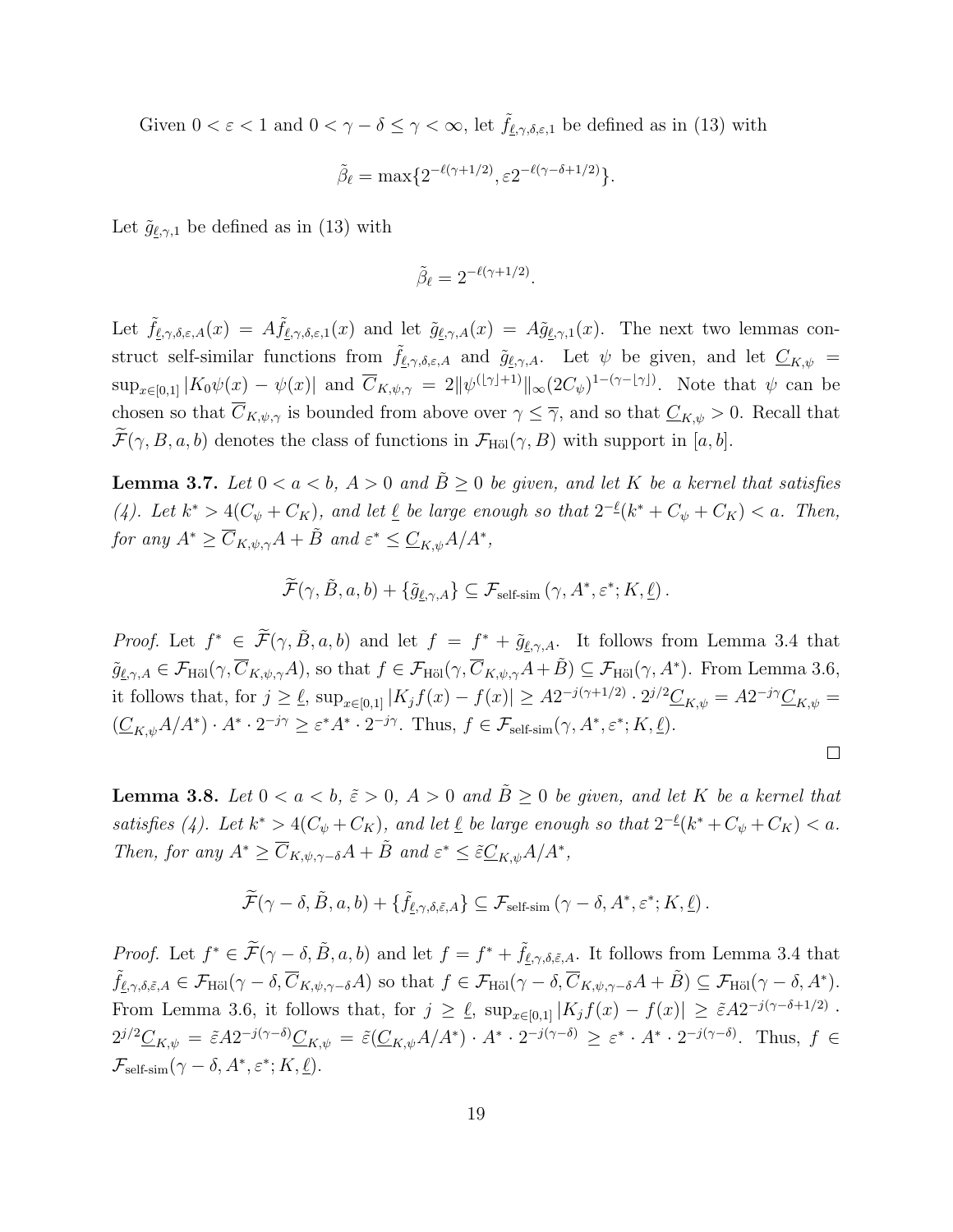#### 3.3 Testing Bounds for Self-Similar Functions

According to Lemma 3.7, we can obtain bounds for adaptation to the Hölder constant subject to coverage over self-similarity classes using the classes  $\widetilde{\mathcal{F}}(\gamma, B, a, b) + {\{\widetilde{g}_{\ell, \gamma, A}\}}$ , thereby completing the proofs of Theorems 2.1 and 2.2. Similarly, Lemma 3.8 allows us to obtain bounds for adaptation to the Hölder exponent using the classes  $\widetilde{\mathcal{F}}(\gamma, B, a, b) + {\{\widetilde{f}_{\ell,\gamma,\delta,\varepsilon,A}\}},$ thereby completing the proof of Theorem 2.4. To obtain these bounds, we use the results from Section 3.1. We begin with a bound that will be useful for adaptation to the constant.

**Lemma 3.9.** Let  $A > 0$ ,  $B > 0$  and  $0 < a < b$  be given, and let K be a kernel that satisfies (4). Let  $k^* > 4(C_\psi + C_K)$ , and let  $\underline{\ell}$  be large enough so that  $2^{-\underline{\ell}}(k^* + C_\psi + C_K) < a$ . Let

$$
c_n = \left(\frac{4}{2\gamma+1}\right)^{\frac{\gamma}{2\gamma+1}} B^{\frac{1}{2\gamma+1}} \kappa_{\gamma}^*(0) \|\kappa_{\gamma}^*\|^{-2\gamma/(2\gamma+1)} \left(\sigma_n^2 \log(1/\sigma_n)\right)^{\gamma/(2\gamma+1)}
$$

where  $\kappa^*_{\gamma}$  is a function in  $\mathcal{F}_{\text{H\"ol}}(\gamma, 1)$  with compact support. Then, if  $0 < 2\alpha < \beta < 1$ ,

$$
R_{n,\alpha,\beta}^{*}\left(\{\tilde{g}_{\underline{\ell},\gamma,A}\},\widetilde{\mathcal{F}}(\gamma,B,a,b)+\{\tilde{g}_{\underline{\ell},\gamma,A}\}\right) \geq (1+o(1))c_n.
$$

Proof. The result is immediate from Lemmas 3.1, 3.2 and 3.3, along with the fact that  $\Bigl\{ \widetilde{\mathcal{F}}(\gamma,B,a,b) + \{\widetilde{g}_{\underline{\ell},\gamma,A}\} \Bigr\} \cap \{ f: \sup_{x \in [a,b]} |f(x)| \geq c_n(1-\eta) \} = \widetilde{\mathcal{F}}(\gamma,B,a,b) \cap \{ f: \sup_{x \in [a,b]} |f(x)| \geq c_n(1-\eta) \}$  $c_n(1 - \eta) + {\tilde{g}}_{\ell,\gamma,A}$  (since  $\tilde{g}_{\ell,\gamma,A}(x) = 0$  for  $x \in [a, b]$ ).  $\Box$ 

We are now ready to prove Theorems 2.1 and 2.4.

*Proof of Theorem 2.1.* Let  $k^*$  and  $\underline{\ell}$  be chosen so that  $k^* > 4(C_{\psi} + C_K)$  and  $2^{-\underline{\ell}}(k^* + C_{\psi} + C_K)$  $C_K$ ) < 1/2. Let  $A = B/(2 \max\{\overline{C}_{K,\psi,\gamma},1\})$ . Then, by Lemma 3.7,  $\tilde{g}_{\ell,\gamma,A} \in \mathcal{F}_{\text{self-sim}}(\gamma, B, \varepsilon'; K, \underline{\ell})$ so long as  $\varepsilon' \leq \underline{C}_{K,\psi}/(2 \max\{\overline{C}_{K,\psi,\gamma},1\})$ . Let  $\tilde{B} = \min\{\tilde{\varepsilon}^{-1}B,\overline{B}\}-\overline{C}_{K,\psi,\gamma}A$  where  $\tilde{\varepsilon} =$  $2\varepsilon \max\{\overline{C}_{K,\psi,\gamma},1\}/\underline{C}_{K,\psi}$ . Applying Lemma 3.7 with  $\min\{\tilde{\varepsilon}^{-1}B,\overline{B}\}\)$  playing the role of  $A^*$ , we have  $\widetilde{\mathcal{F}}(\gamma, \widetilde{B}, 1/2, 1) + \{\widetilde{g}_{\underline{\ell}, \gamma, A}\} \subseteq \mathcal{F}_{\text{self-sim}}(\gamma, \min{\{\tilde{\varepsilon}^{-1}B, \overline{B}\}, \varepsilon; K, \underline{\ell})}$ , where we use the fact that the choice of  $\tilde{\varepsilon}$  guarantees  $\underline{C}_{K,\psi}A/A^* \geq \varepsilon$ . If  $\eta_{K,\gamma}$  is small enough, then we will have  $\min\{\tilde{\varepsilon}^{-1}B,\overline{B}\}\in[\underline{B},\overline{B}],$  so that this implies  $\widetilde{\mathcal{F}}(\gamma,\tilde{B},1/2,1)+\{\tilde{g}_{\underline{\ell},\gamma,A}\}\subseteq\cup_{B'\in[\underline{B},\overline{B}]} \mathcal{F}_{\mathrm{self-sim}}(\gamma,B',\varepsilon;K,\underline{\ell}).$ Applying Lemma 3.9, it follows that  $R^*_{n,\alpha,\beta}(\mathcal{F}_{\text{self-sim}}(\gamma, B, \varepsilon'; K, \underline{\ell}), \cup_{B' \in [\underline{B}, \overline{B}]} \mathcal{F}_{\text{self-sim}}(\gamma, B', \varepsilon; K, \underline{\ell}))$ is bounded from below by  $(1+o(1))\tilde{B}^{1/(2\gamma+1)}(\sigma_n^2\log(1/\sigma_n))^{\gamma/(2\gamma+1)}$  times a term that depends only on  $\gamma$ . The result follows by noting that, if  $\eta_{K,\gamma}$  is chosen small enough, then  $\ddot{B}$  is bounded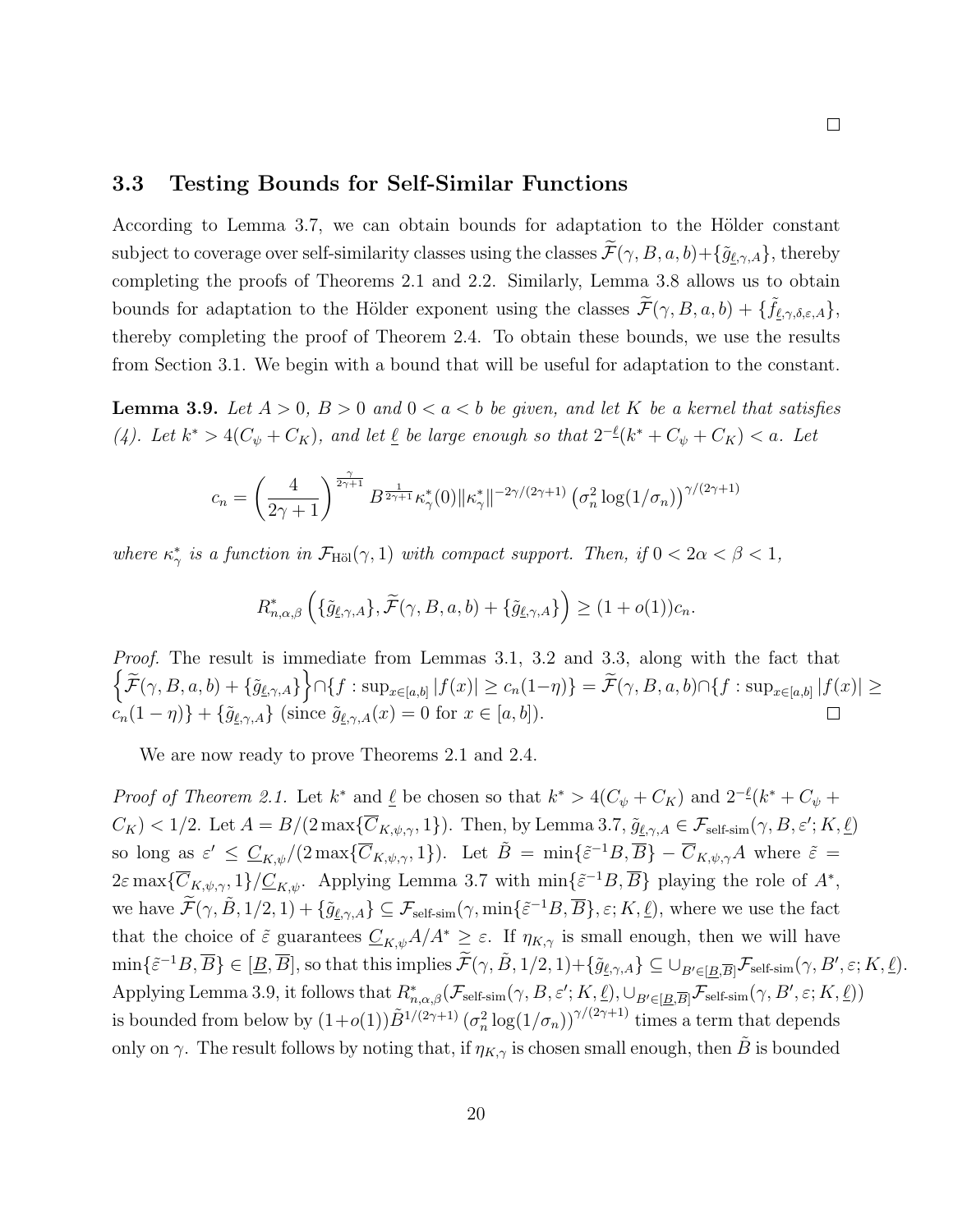from below by a constant times  $\min\{\varepsilon^{-1}B, \overline{B}\}\,$ , where the constant depends only on  $\underline{C}_{K,\psi}$ and  $C_{K,\psi,\gamma}$ .

*Proof of Theorem 2.4.* Let  $k^*$  and  $\underline{\ell}$  be chosen so that  $k^* > 4(C_{\psi} + C_K)$  and  $2^{-\underline{\ell}}(k^* + C_{\psi} + C_K)$  $C_K$ ) < 1/2. Let  $A = B/(2 \max{\{\overline{C}_{K,\psi,\gamma},1\}})$ . Then, by Lemma 3.7,  $\tilde{g}_{\ell,\gamma,A} \in \mathcal{F}_{\text{self-sim}}(\gamma, B, b_1/B; K, \underline{\ell})$  $\overline{\mathcal{F}}_{\text{self-sim}}(\gamma, B, b_1; K, \underline{\ell})$  so long as  $b_1/B \leq \underline{C}_{K,\psi}/(2 \max\{\overline{C}_{K,\psi,\gamma}, 1\})$ . Let  $\tilde{B} = \overline{B} - \overline{C}_{K,\psi,\gamma}A =$  $\overline{B} - B\overline{C}_{K,\psi,\gamma}/(2 \max\{\overline{C}_{K,\psi,\gamma},1\})$ . Applying Lemma 3.7 with  $\overline{B}$  playing the role of  $A^*$ , we have  $\widetilde{\mathcal{F}}(\gamma, \widetilde{B}, 1/2, 1) + \{\widetilde{g}_{\ell, \gamma, A}\} \subseteq \mathcal{F}_{\text{self-sim}}(\gamma, \overline{B}, b_1/\overline{B}; K, \underline{\ell}) = \overline{\mathcal{F}}_{\text{self-sim}}(\gamma, \overline{B}, b_1; K, \underline{\ell})$ , so long as  $b_1 \leq \underline{C}_{K,\psi}A = \underline{C}_{K,\psi}B/(2 \max{\{\overline{C}_{K,\psi,\gamma},1\}}).$  The result follows by applying Lemma 3.9 and noting that  $\tilde{B} \ge \overline{B}/2$ .

 $\Box$ 

 $\Box$ 

For adaptation to the exponent, we will use testing bounds for the classes  $\{\tilde{f}_{\ell,\gamma,\delta_n,\varepsilon,A}\}$  and  $\widetilde{\mathcal{F}}(\gamma, A, a, b) + \{\widetilde{g}_{\underline{\ell}, \gamma, A}\}\$  where  $\delta_n$  is a sequence converging to zero. To obtain these bounds using Lemma 3.2 and Lemma 3.3, we need to bound  $\|\tilde{f}_{\ell,\gamma,\delta_n,\varepsilon,A} - \tilde{g}_{\ell,\gamma,A}\|/\sigma_n$ , and to compute the limit of  $(\sigma_n^2 \log(1/\sigma_n))^{(\gamma-\delta_n)/(2(\gamma-\delta_n)+1)}$ . It turns out that setting  $\delta_n$  to decrease at rate  $1/\log n$  gives bounds for both terms.

**Lemma 3.10.** Let  $\delta_n = C_n / \log n$  where  $C_n = (1 - b_n)(2\gamma + 1) \log \varepsilon^{-1}$  with  $b_n = 1/(\log n)^{1/2}$ . Then

$$
\|\tilde{f}_{\underline{\ell},\gamma,\delta,\varepsilon,A}-\tilde{g}_{\underline{\ell},\gamma,A}\|^2/\sigma_n^2\to 0.
$$

*Proof.* It suffices to prove the result for  $A = 1$ . We have

$$
\|\tilde{f}_{\underline{\ell},\gamma,\delta,\varepsilon,1}-\tilde{g}_{\underline{\ell},\gamma,1}\|^2=\sum_{\ell=\tilde{\ell}}^{\infty}\left(\varepsilon 2^{-\ell(\gamma-\delta+1/2)}-2^{-\ell(\gamma+1/2)}\right)^2=\sum_{\ell=\tilde{\ell}}^{\infty}2^{-\ell(2\gamma+1)}\left(\varepsilon 2^{\ell\delta}-1\right)^2
$$

where  $\tilde{\ell} = \tilde{\ell}(\varepsilon, \delta)$  is the minimum value of  $\ell \geq \ell$  such that  $\varepsilon 2^{\ell\delta} > 1$ . The above display is bounded by

$$
\varepsilon^2 \sum_{\ell=\tilde\ell}^\infty 2^{-\ell(2(\gamma-\delta)+1)} = \varepsilon^2 \sum_{\ell=0}^\infty 2^{-(\ell+\tilde\ell)(2(\gamma-\delta)+1)} = \varepsilon^2 2^{-\tilde\ell(2(\gamma-\delta)+1)} \sum_{\ell=0}^\infty 2^{-\ell(2(\gamma-\delta)+1)}.
$$

Note that  $2^{-\tilde{\ell}} < \varepsilon^{1/\delta}$ , so  $2^{-\tilde{\ell}(2(\gamma-\delta)+1)} < \varepsilon^{(2(\gamma-\delta)+1)/\delta}$ . From this and the bound  $\sum_{\ell=0}^{\infty} 2^{-\ell(2(\gamma-\delta)+1)} \le$  $\sum_{\ell=0}^{\infty} 2^{-\ell} = 2$ , it follows that the above display is bounded by  $2\varepsilon^{2+(2(\gamma-\delta)+1)/\delta} = 2\varepsilon^{(2\gamma+1)/\delta}$ .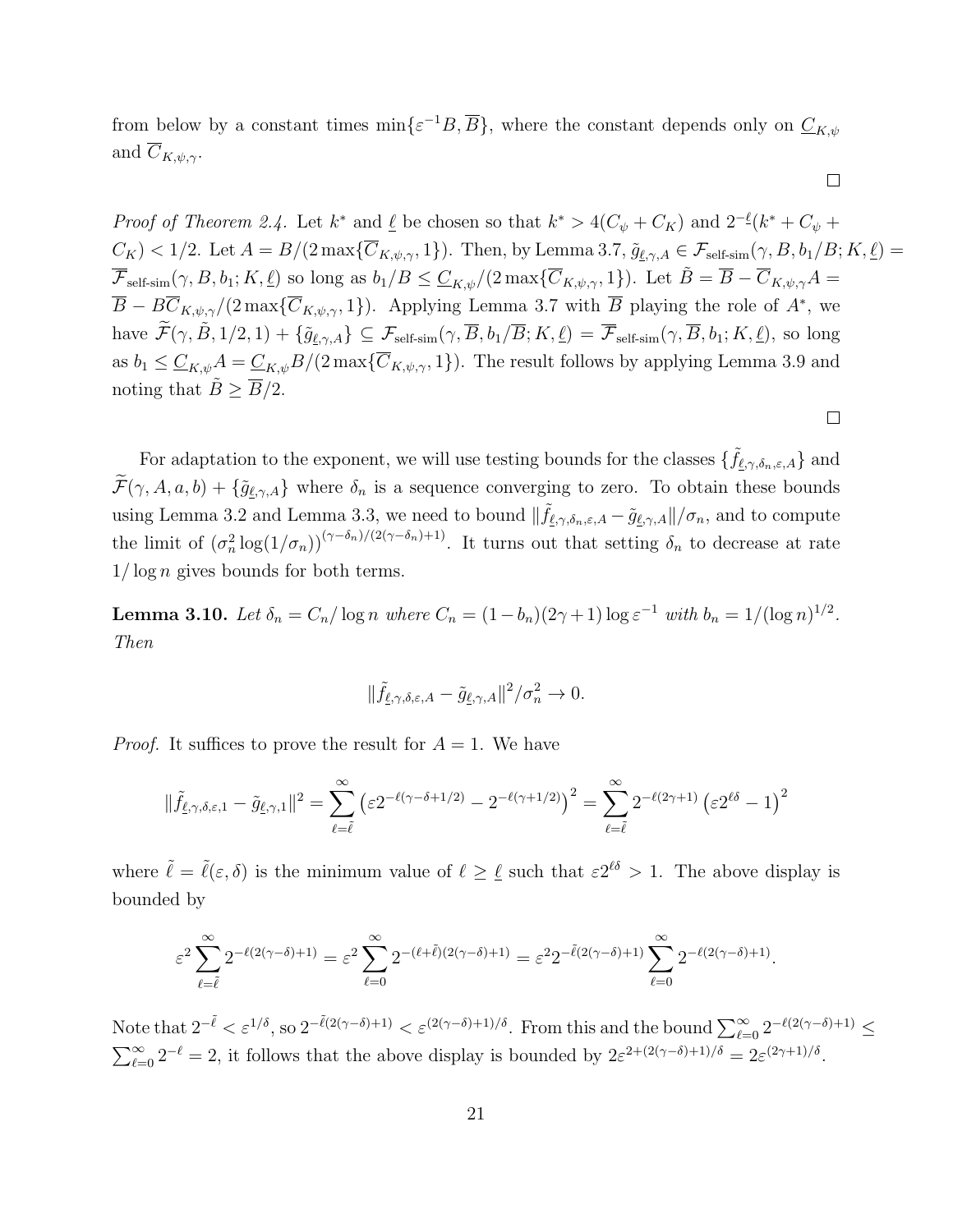Plugging in  $\delta_n = C_n / \log n$ , dividing by  $\sigma_n^2$  and taking logs gives

$$
\log\left[\|\tilde{f}_{\underline{\ell},\gamma,\delta,\varepsilon,1} - \tilde{g}_{\underline{\ell},\gamma,1}\|^2/\sigma_n^2\right] \le \frac{2\gamma+1}{\delta_n} \log \varepsilon + \log 2 - \log(\sigma^2/n)
$$

$$
= \left(\frac{(2\gamma+1)\log \varepsilon}{C_n} + 1\right) \log n + \log(2/\sigma^2) = \frac{-b_n}{1-b_n} \log n + \log(2/\sigma^2)
$$

which diverges to  $-\infty$ , so that exponentiating gives a sequence that converges to 0 as required.

 $\Box$ 

**Lemma 3.11.** Let  $C > 0$  and let  $\delta_n = C_n / \log n$  where  $C_n \to C$ . Then

$$
\lim_{n \to \infty} \frac{(\sigma_n^2 \log(1/\sigma_n))^{(\gamma - \delta_n)/(2(\gamma - \delta_n) + 1)}}{(\sigma_n^2 \log(1/\sigma_n))^{\gamma/(2\gamma + 1)}} = \exp\left(\frac{C}{(2\gamma + 1)^2}\right)
$$

Proof. First, note that

$$
\frac{\gamma - \delta_n}{2(\gamma - \delta_n) + 1} - \frac{\gamma}{2\gamma + 1} = -\frac{\delta_n}{[2(\gamma - \delta_n) + 1](2\gamma + 1)} = -\frac{\delta_n}{(2\gamma + 1)^2} (1 + o(1)).
$$

Thus,

$$
(\sigma_n^2)^{\frac{\gamma-\delta_n}{2(\gamma-\delta_n)+1} - \frac{\gamma}{2\gamma+1}} = (\sigma_n^2)^{-\frac{\delta_n}{(2\gamma+1)^2}(1+o(1))} = (1+o(1))n^{\frac{\delta_n}{(2\gamma+1)^2}(1+o(1))}
$$
  
=  $\exp\left(\frac{\delta_n}{(2\gamma+1)^2}(1+o(1))\log n\right) = \exp\left(\frac{C}{(2\gamma+1)^2}(1+o(1))\right).$ 

For the other term, we have

$$
\left[\log(1/\sigma_n)\right]^{\frac{\gamma-\delta_n}{2(\gamma-\delta_n)+1} - \frac{\gamma}{2\gamma+1}} = \left[\log \sigma^{-1} + (1/2)\log n\right]^{\mathcal{O}(1/\log n)}
$$

$$
= \exp\left(\mathcal{O}(1/\log n)\log\left[\log \sigma^{-1} + (1/2)\log n\right]\right)
$$

which converges to one as  $n \to \infty$ .

Plugging in the constant  $C = (2\gamma + 1) \log \varepsilon^{-1}$  used in Lemma 3.10 gives  $\exp \left( \frac{C}{2\gamma + 1} \right)$  $\frac{C}{(2\gamma+1)^2}$  =  $\varepsilon^{-1/(2\gamma+1)}$ . With these results in hand, we can state a lemma that bounds the scope for adaptation to the Hölder exponent.

**Lemma 3.12.** Let  $A > 0$ ,  $B > 0$  and  $0 < a < b$  be given, and let K be a kernel that satisfies (4). Let  $k^* > 4(C_\psi + C_K)$ , and let  $\underline{\ell}$  be large enough so that  $2^{-\ell}(k^* + C_\psi + C_K) < a$ . Let

 $\Box$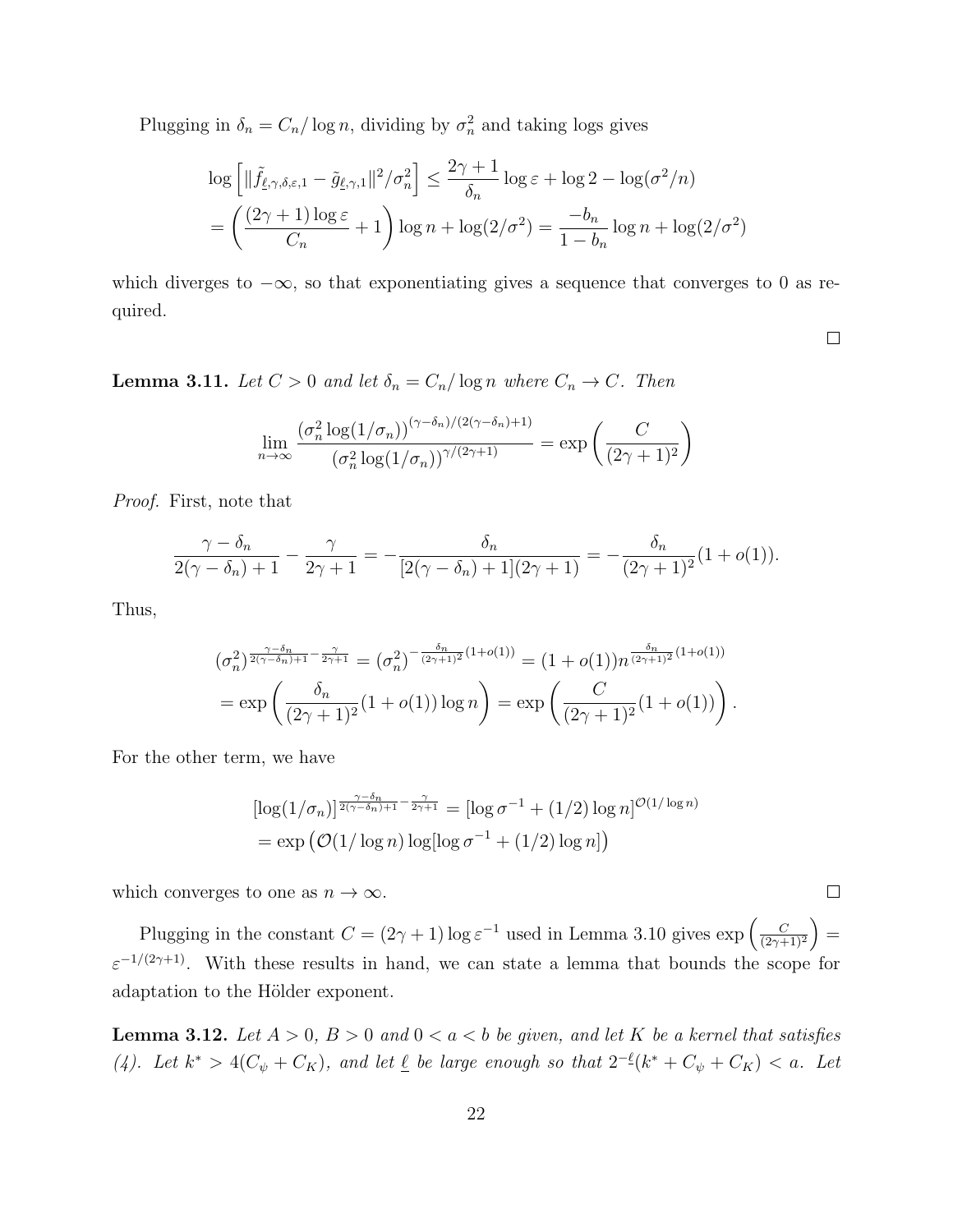$\delta_n = C_n / \log n$  where  $C_n = (1 - b_n)(2\gamma + 1) \log \varepsilon^{-1}$  with  $b_n = 1/(\log n)^{1/2}$ , as in Lemma 3.10. Let

$$
c_n = \varepsilon^{-1/(2\gamma+1)} \left[ \frac{4}{2\gamma+1} \|\kappa^*\|^{-2} \right]^{\frac{\gamma}{2\gamma+1}} B^{\frac{1}{2\gamma+1}} \kappa^*(0) \left( \sigma_n^2 \log(1/\sigma_n) \right)^{\gamma/(2\gamma+1)}
$$

where  $\kappa^*$  is a function with  $\kappa^* \in \mathcal{F}_{\text{H\"ol}}(1,\gamma-\delta)$  for  $\delta \geq 0$  small enough, with finite support. Then, if  $0 < 2\alpha < \beta < 1$ ,

$$
R_{n,\alpha,\beta}^*\left(\{\tilde{g}_{\underline{\ell},\gamma,A}\},\left\{\widetilde{\mathcal{F}}(\gamma-\delta_n,B,a,b)+\{\tilde{f}_{\underline{\ell},\gamma,\delta_n,\varepsilon,A}\}\right\}\cup\{\tilde{g}_{\underline{\ell},\gamma,A}\}\right) \geq (1+o(1))c_n.
$$

*Proof.* First, note that, since  $\tilde{f}_{\ell,\gamma,\delta_n,\varepsilon,A}(x) = 0$  for  $x \in [a, b],$ 

$$
\left\{\widetilde{\mathcal{F}}(\gamma-\delta_n, B, a, b) + \{\widetilde{f}_{\underline{\ell},\gamma,\delta_n,\varepsilon,A}\}\right\} \cap \left\{f : \sup_{x \in [a,b]} |f(x)| \ge c_n(1-\eta)\right\}
$$

$$
= \widetilde{\mathcal{F}}(\gamma-\delta_n, B, a, b) \cap \left\{f : \sup_{x \in [a,b]} |f(x)| \ge c_n(1-\eta)\right\} + \{\widetilde{f}_{\underline{\ell},\gamma,\delta_n,\varepsilon,A}\}
$$

for any  $\eta > 0$ . By Lemma 3.3,

$$
d_{\text{test}} \left( \{ \tilde{g}_{\underline{\ell}, \gamma, A} \}, \tilde{\mathcal{F}}(\gamma - \delta_n, B, a, b) \cap \{ f : \sup_{x \in [a, b]} |f(x)| \ge c_n (1 - \eta) \} + \{ \tilde{f}_{\underline{\ell}, \gamma, \delta_n, \varepsilon, A} \} \right)
$$
  

$$
\le d_{\text{test}} \left( \{ 0 \}, \tilde{\mathcal{F}}(\gamma - \delta_n, B, a, b) \cap \{ f : \sup_{x \in [a, b]} |f(x)| \ge c_n (1 - \eta) \} \right)
$$
  

$$
+ ||\tilde{f}_{\underline{\ell}, \gamma, \delta_n, \varepsilon, A} - \tilde{g}_{\underline{\ell}, \gamma, A} ||/\sigma_n.
$$

The second term converges to zero by Lemma 3.10. By Lemma 3.2, the first term will converge to zero so long as

$$
\limsup_{n\to\infty}\frac{c_n(1-\eta)}{C(\gamma-\delta_n,B,\kappa^*)\left(\sigma_n^2\log(1/\sigma_n)\right)^{(\gamma-\delta_n)/[2(\gamma-\delta_n)+1]}}<1,
$$

which holds by Lemma 3.11 and the fact that  $C(\gamma - \delta_n, B, \kappa^*) \to C(\gamma, B, \kappa^*)$ . The result now follows by Lemma 3.1.  $\Box$ 

We are now ready to prove Theorem 2.2.

*Proof of Theorem 2.2.* Let  $k^*$  and  $\underline{\ell}$  be chosen so that  $k^* > 4(C_{\psi} + C_K)$  and  $2^{-\underline{\ell}}(k^* + C_{\psi} + C_K)$  $C_K$ ) < 1/2. Let  $C = \sup_{\gamma' \in (0,\overline{\gamma}]} \overline{C}_{K,\psi,\gamma'}$ . By Lemma 3.7,  $\tilde{g}_{\ell,\gamma,1/(2C)} \in \mathcal{F}_{\text{self-sim}}(\gamma,1,\varepsilon') \subseteq$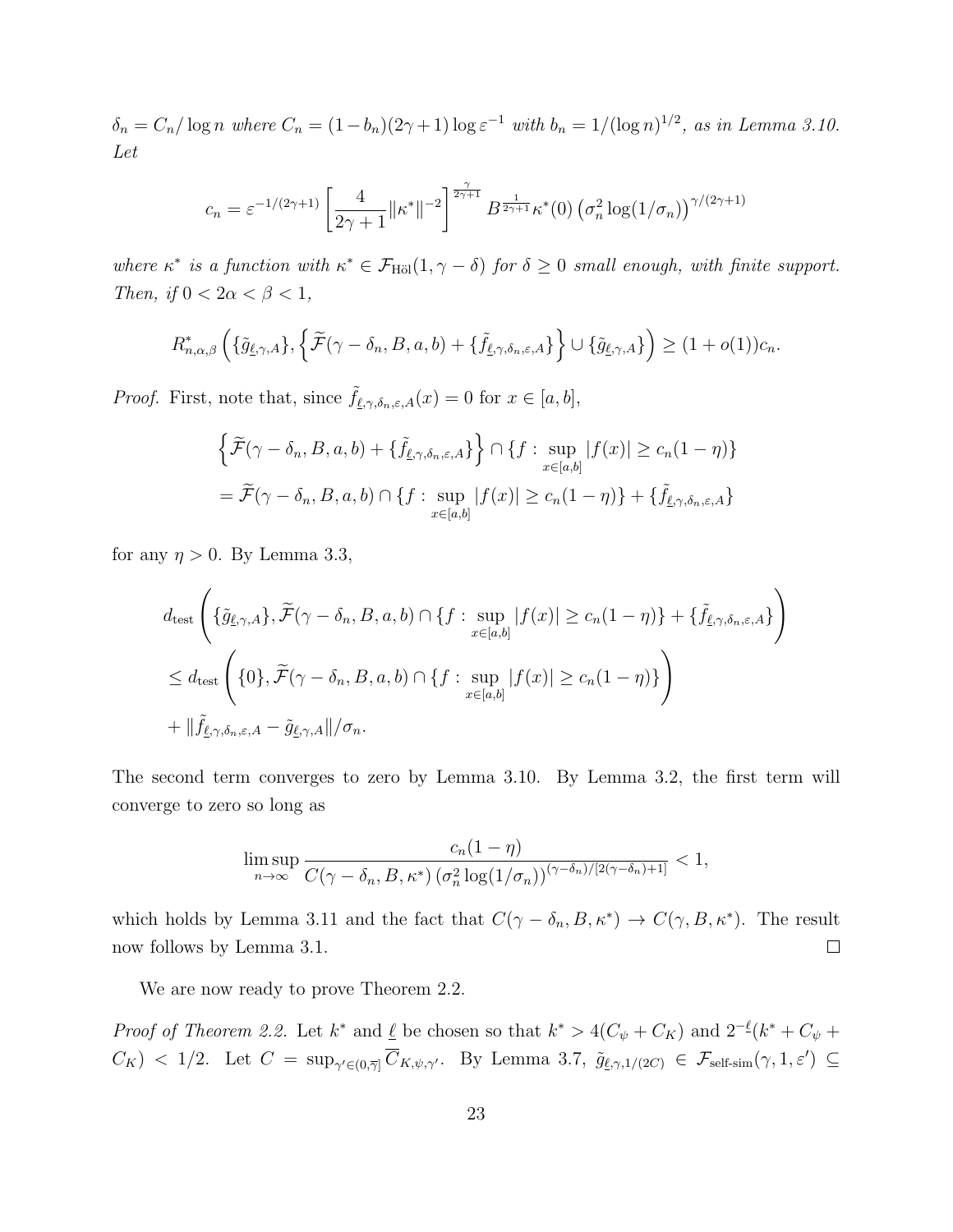$\mathcal{F}_{\text{self-sim}}(\gamma, 1, \varepsilon)$  for any  $\varepsilon \leq \varepsilon' \leq \underline{C}_{K,\psi}/(2C)$ . Applying Lemma 3.8 with  $\tilde{\varepsilon} = 2\varepsilon C/\underline{C}_{K,\psi}$ ,  $\tilde{B} = 1/2$ ,  $A = 1/(2C)$ , we have  $\tilde{\mathcal{F}}(\gamma-\delta, 1/2, 1/2, 1)+\tilde{f}_{\ell,\gamma,\delta,\tilde{\varepsilon},1/(2C)} \subseteq \mathcal{F}_{\text{self-sim}}(\gamma-\delta, 1, \varepsilon)$ . Let  $\delta_n$ be defined as in Lemma 3.12, with  $\tilde{\varepsilon}$  in place of  $\varepsilon$ . Once n is large enough so that  $\gamma-\delta_n > \gamma$ , we will have  $\widetilde{\mathcal{F}}(\gamma-\delta,1/2,1/2,1)+\widetilde{f}_{\ell,\gamma,\delta,\tilde{\varepsilon},1/(2C)}\subseteq\cup_{\gamma'\in[\underline{\gamma},\overline{\gamma}]} \mathcal{F}_{\mathrm{self-sim}}(\gamma',1,\varepsilon)$ . Using this and the fact that  $\tilde{g}_{\ell,\gamma,1/(2C)} \in \mathcal{F}_{\text{self-sim}}(\gamma,1,\varepsilon'),$  it follows that  $R^*_{n,\alpha,\beta}(\mathcal{F}_{\text{self-sim}}(\gamma,1,\varepsilon';K,\underline{\ell}), \cup_{\gamma' \in [\underline{\gamma},\overline{\gamma}]} \mathcal{F}_{\text{self-sim}}(\gamma',1,\varepsilon';K,\underline{\ell}))$ is bounded from below by  $R^*_{n,\alpha,\beta}(\{\tilde{g}_{\ell,\gamma,1/(2C)}\},\widetilde{\mathcal{F}}(\gamma-\delta,1/2,1/2,1) + \{\tilde{f}_{\ell,\gamma,\delta,\tilde{\varepsilon},1/(2C)}\})$ . By Lemma 3.12, this is bounded from below by a positive constant that depends only on  $\overline{\gamma}$ times  $(1+o(1))\tilde{\varepsilon}^{-1/(2\gamma+1)}\left(\sigma_n^2\log(1/\sigma_n)\right)^{\gamma/(2\gamma+1)}$  (note that  $\kappa^*$  can be chosen to depend only on  $\bar{\gamma}$ ). The result follows since  $(\tilde{\varepsilon}/\varepsilon)^{-1/(2\gamma+1)}$  is bounded from below by a constant that depends only on  $\overline{\gamma}$ .

 $\Box$ 

### A Details for Section 2.2

This appendix provides details for the results in Section 2.2.

### A.1 Critical Value

The critical value  $c(j) = \bar{c}_K \sigma_n 2^{j/2} \sqrt{j}$  is justified by the following lemma.

**Lemma A.1.** Let  $c(j) = \bar{c}_K \sigma_n 2^{j/2} \sqrt{j}$  and suppose that (4) and (5) hold. Then, if  $\bar{c}_K$  is larger than a constant that depends only on the kernel  $K$ , we will have, for any sequence  $\underline{\ell}_n \to \infty$ ,

$$
P\left(|\hat{f}(t,j) - K_j f(t)| \le c(j) \text{ all } t \in [0,1], j \ge \underline{\ell}_n\right) \to 1.
$$

*Proof.* Let  $\mathbb{T}_n(t,j) = \sigma_n^{-1} 2^{-j/2} \left[ \hat{f}(t,j) - K_j f(t) \right] = \int 2^{j/2} K(2^{j}t, 2^{j}x) dW(x)$ . Note that the distribution of the process  $t \mapsto \overline{T}_n(2^{-j}(t+k))$  is the same for all  $j, k, n$ , since  $cov(\overline{T}_n(2^{-j}(s+k)))$ k), j),  $\mathbb{T}_n(2^{-j}(t+k), j) = \int 2^j K(s+k, 2^j x) K(t+k, 2^j x) dx = \int K(s, u) K(t, u) du$ , using change of variables  $u = 2^{j}x - k$  and the fact that  $K(t + k, u + k) = K(t, u)$ . Thus,

$$
P\left(\sup_{t\in[0,1]} |\mathbb{T}_n(t,j)| > \bar{c}_K \sqrt{j}\right) \le \sum_{k=0}^{2^j-1} P\left(\sup_{s\in[0,1]} |\mathbb{T}_n(2^{-j}(s+k),j)| > \bar{c}_K \sqrt{j}\right)
$$
  
=  $2^j P\left(\sup_{t\in[0,1]} |\mathbb{T}_n(t,1)| > \bar{c}_K \sqrt{j}\right).$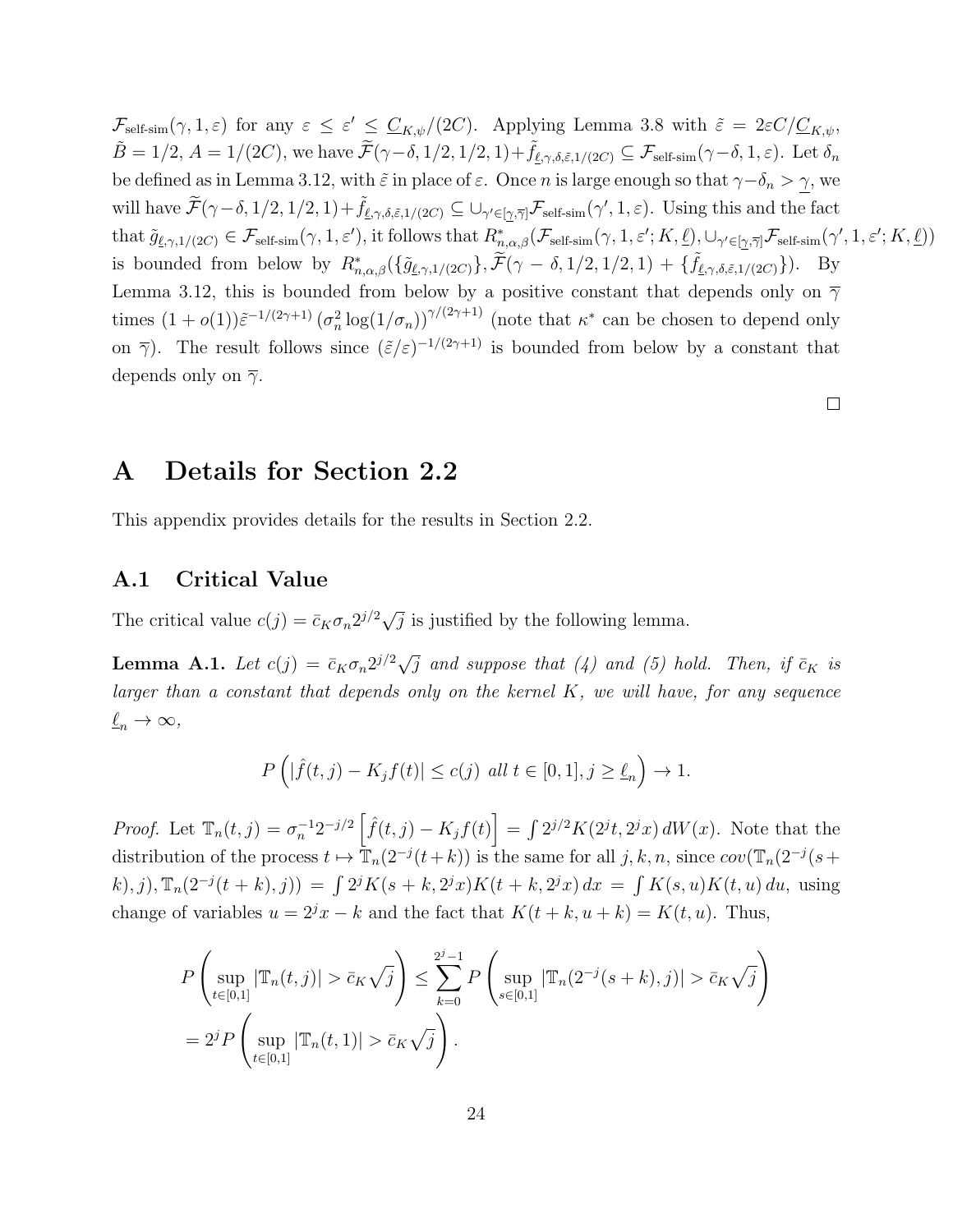By (5), we can apply Theorem 8.1 in Piterbarg (1996) to the process  $\mathbb{T}_n(t,1)$ , which, along with the tail bound  $\Phi(-x) \leq (x)$ √  $(\overline{2\pi})^{-1}$  exp  $(-x^2/2)$  where  $\Phi$  is the standard normal cdf, gives the bound  $P(\sup_{t\in[0,1]}|\mathbb{T}_n(t,1)|>\bar{c}_K\sqrt{j})\leq Cj^{1/\tau_K-1}\exp(-j\bar{c}_K/C)$  for some constant √  $C$  that depends only on the kernel  $K$ . Thus,

$$
1 - P\left(|\hat{f}(t,j) - K_j f(t)| \le c(j) \text{ all } t \in [0,1], j \ge \underline{\ell}_n\right) \le \sum_{j=\underline{\ell}_n}^{\infty} 2^j P\left(\sup_{t \in [0,1]} |\mathbb{T}_n(t,1)| > \bar{c}_K \sqrt{j}\right)
$$
  

$$
\le \sum_{j=\underline{\ell}_n}^{\infty} 2^j C j^{1/\tau_K - 1} \exp(-j\bar{c}_K/C) = \sum_{j=\underline{\ell}_n}^{\infty} C j^{1/\tau_K - 1} \exp(-j(\bar{c}_K/C - \log 2).
$$

For  $\bar{c}_K > C \log 2$ , this converges to 0 as  $n \to \infty$ .

#### A.2 Confidence Interval for  $\gamma$

We construct a confidence interval  $[\hat{\gamma}_{\ell}, \hat{\gamma}_{u}]$  for  $\gamma$ , which can be used in the confidence band described in Section 2.2. The confidence interval covers  $\gamma$  on the event in (7), so that the resulting cofidence band for f contains f on the event that  $(6)$  and  $(7)$  both hold.

Let  $\underline{G}(j_1, j_2) = \underline{G}(\varepsilon, \underline{B}, \overline{B}, \underline{\gamma}, \overline{\gamma}, j_1, j_2) = \min_{B \in [\underline{B}, \overline{B}], \gamma \in [\gamma, \overline{\gamma}]} B(\varepsilon - 2^{-(j_2 - j_1)\gamma})$  and  $\overline{G}(j_1, j_2) =$  $\overline{G}(\underline{B}, \overline{B}, \underline{\gamma}, \overline{\gamma}, j_1, j_2) = \max_{B \in [\underline{B}, \overline{B}], \gamma \in [\gamma, \overline{\gamma}]} B(1 + 2^{-(j_2 - j_1)\gamma}).$  Let

$$
\tilde{\gamma}_{\ell}(j_1, j_2) = \frac{\log_2 \underline{G}(j_1, j_2) - \log_2 \left[ \hat{\Delta}(j_2, j_2) + \tilde{c}(j_1, j_2) \right]}{j_1}
$$

with the convention that  $\tilde{\gamma}_{\ell}(j_1, j_2) = \gamma$  when  $\underline{G}(j_1, j_2) \leq 0$ . Let

$$
\tilde{\gamma}_u(j_1, j_2) = \frac{\log_2 \overline{G}(j_1, j_2) - \log_2 \left[ \hat{\Delta}(j_2, j_2) - \tilde{c}(j_1, j_2) \right]}{j_1}
$$

with the convention that  $\tilde{\gamma}_u(j_1, j_2) = \overline{\gamma}$  when  $\log_2 \left[ \hat{\Delta}(j_2, j_2) - \tilde{c}(j_1, j_2) \right] \leq 0$ . Let

$$
\hat{\gamma}_{\ell} = \max_{j \in \mathcal{J}_n} \tilde{\gamma}_{\ell}(j_1, j_2) \text{ and } \hat{\gamma}_u = \min_{j \in \mathcal{J}_n} \tilde{\gamma}_u(j_1, j_2).
$$

Then  $\gamma \in [\hat{\gamma}_\ell, \hat{\gamma}_u]$  on the event in (7). To see this, note that, by (8), we have, for all  $j_1, j_2 \in \mathcal{J}_n$ 

$$
2^{-j_1 \gamma} \underline{G}(j_1, j_2) \le 2^{-j_1 \gamma} B(\varepsilon - 2^{-(j_2 - j_1)\gamma}) \le \Delta(j_1, j_2; f) \le \hat{\Delta}(j_1, j_2) + \tilde{c}(j_1, j_2),\tag{14}
$$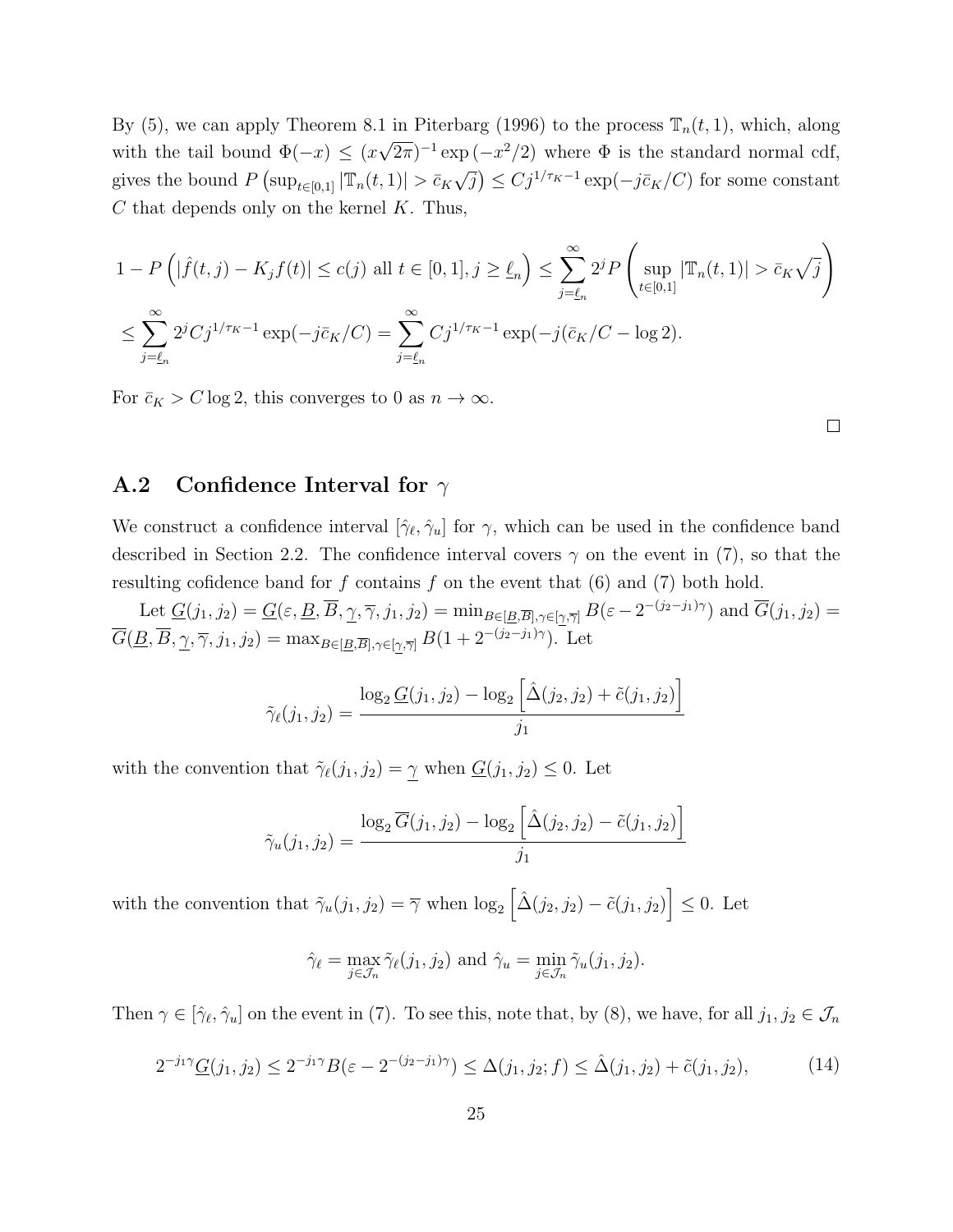and

$$
\hat{\Delta}(j_2, j_2) - \tilde{c}(j_1, j_2) \le \Delta(j_1, j_2; f) \le 2^{-j_1 \gamma} B(1 + 2^{-(j_2 - j_1)\gamma}) \le 2^{-j_1 \gamma} \overline{G}(j_1, j_2).
$$

Taking logs and rearranging gives  $\gamma \in [\tilde{\gamma}_{\ell}(j_1, j_2), \tilde{\gamma}_{\ell}(j_1, j_2)]$ . Note also that

$$
\tilde{\gamma}_u(j_1, j_2) - \tilde{\gamma}_\ell(j_1, j_2) \le \frac{\log_2 \overline{G}(j_1, j_2) - \log_2 \underline{G}(j_1, j_2)}{j_1} + \frac{2\tilde{c}(j_1, j_2)}{j_1(\hat{\Delta}(j_1, j_2) - \tilde{c}(j_1, j_2))\log 2}
$$
\n
$$
\le \frac{\log_2 \overline{G}(j_1, j_2) - \log_2 \underline{G}(j_1, j_2)}{j_1} + \frac{2\tilde{c}(j_1, j_2)}{j_1(2^{-j_1\overline{\gamma}}\underline{G}(j_1, j_2) - 2\tilde{c}(j_1, j_2))\log 2}
$$

where the first inequality uses  $|\log a - \log b| \leq |a - b| / \min\{a, b\}$  and the second inequality uses (14).

Let  $\tilde{c}(j_1, j_2) = \bar{c}_K \sigma_n 2^{j_1/2} \sqrt{j_1} + \bar{c}_K \sigma_n 2^{j_2/2} \sqrt{j_2}$ , so that Lemma A.1 applies. Let  $j_1, j_2$  satisfy  $j_1, j_2 \to \infty$ ,  $j_2 - j_1 \to \infty$ , and  $j_2/\log n \to 0$ . Then the above display is bounded by a constant times  $j_1^{-1}$ . To see this, note that  $\underline{G}(j_1, j_2)$  and  $\overline{G}(j_1, j_2)$  converge to positive constants, and  $2^{j_1\overline{\gamma}}\tilde{c}(j_1, j_2) \to 0$  by the conditions on  $j_1$  and  $j_2$ .

We collect these results in a theorem.

**Theorem A.1.** Let  $\hat{\gamma}_\ell$  and  $\hat{\gamma}_u$  be given above. Then, on the event in (7), we have  $\gamma \in [\hat{\gamma}_\ell, \hat{\gamma}_u]$ for  $f \in \mathcal{F}_{\text{self-sim}}(\gamma, B, \varepsilon)$  with  $B \in [\underline{B}, \overline{B}]$  and  $\gamma \in [\gamma, \overline{\gamma}]$ . Furthermore, if we take  $\tilde{c}(j_1, j_2)$  $\overline{c}_K \sigma_n 2^{j_1/2} \sqrt{j_1} + \overline{c}_K \sigma_n 2^{j_2/2} \sqrt{j_2}$  and  $\mathcal{J}_n$  contains sequences  $j_1 = j_{1,n}$  and  $j_2 = j_{2,n}$  which satisfy  $j_1, j_2 \to \infty$ ,  $j_2 - j_1 \to \infty$ , and  $j_2/\log n \to 0$ , then, for any sequence  $r_n$  with  $r_n \to 0$  and  $r_n/j_1 \rightarrow \infty$ , we have

$$
\gamma - r_n \le \hat{\gamma}_\ell \le \gamma \le \hat{\gamma}_u \le \gamma + r_n
$$

with probability approaching one uniformly over  $\cup_{\gamma \in [\gamma, \overline{\gamma}], B \in [\underline{B}, \overline{B}]} \mathcal{F}_{\text{GN}}(\varepsilon, \varepsilon B, B)$ .

### A.3 Length of the Confidence Band

We now bound the length of this confidence band. From (10), it follows that, on the event  $\gamma - r_n \leq \hat{\gamma}_\ell \leq \gamma \leq \hat{\gamma}_u \leq \gamma + r_n$ , the length of the confidence band is bounded by

$$
\sup_{\gamma_u,\gamma_\ell \in [\gamma - r_n, \gamma + r_n]} \min_{j,j_1,j_2 \in \mathcal{J}_n} \left[ c(j) + \frac{B(2^{-j_1\gamma} + 2^{-j_2\gamma}) + 2c(j_1) + 2c(j_2)}{a(\varepsilon, j_1, j_2, j, \gamma_\ell, \gamma_u)} \right]
$$

where  $c(j) = \bar{c}_K \sigma 2^{j/2} \sqrt{j/n}$ .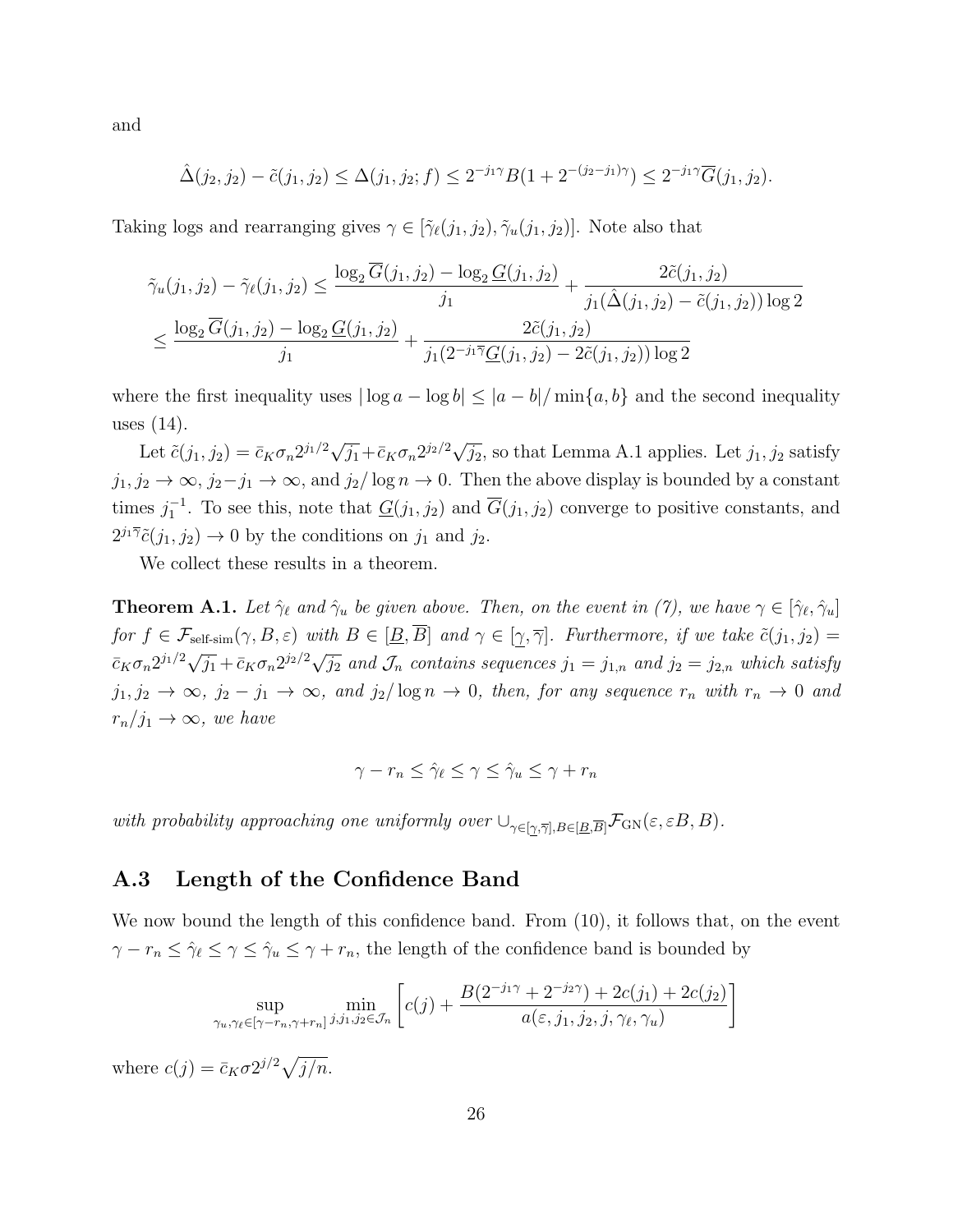It turns out that it will suffice to get an upper bound for the minimum in the above display by taking  $j = j_{n,\gamma} = \lfloor \rho_{\gamma} + (2\gamma + 1)^{-1} (\log_2(n/\log_2 n)) \rfloor$ ,  $j_1 = j_{1,n,\gamma} = j_{n,\gamma} - m_{1,n}$ and  $j_2 = j_{2,n,\gamma} = j_{n,\gamma} - m_{2,n}$  where  $m_{1,n}$  and  $m_{2,n}$  are sequences such that  $m_{2,n} \to \infty$ ,  $m_{1,n} - m_{2,n} \to \infty$ ,  $r_n m_{1,n} \to 0$  and, for all  $\gamma \in [\gamma, \overline{\gamma}], j_{1,n,\gamma} \to \infty$  and  $j_{2,n,\gamma} \to \infty$ . Applying the lemmas below gives the bound

$$
\left[\frac{\overline{c}_K \sigma 2^{\rho_\gamma/2}}{(2\gamma+1)^{1/2}} + B \varepsilon^{-1} 2^{\gamma(1-\rho_\gamma)}\right] (n/\log n)^{-\gamma/(2\gamma+1)} [1+o(1)]
$$

where the  $o(1)$  term is over  $\gamma \in [\underline{\gamma}, \overline{\gamma}]$ ,  $B \in [\underline{B}, \overline{B}]$ . Setting  $\rho_{\gamma} = \log_2 (\sigma^{-1} B \varepsilon^{-1})^{2/(2\gamma+1)}$  so that  $2^{\rho_{\gamma}/2} = (\sigma^{-1}B\varepsilon^{-1})^{1/(2\gamma+1)} = \sigma^{2\gamma/(2\gamma+1)-1} (B\varepsilon^{-1})^{1/(2\gamma+1)}$  gives

$$
\left[\frac{\overline{c}_K}{(2\gamma+1)^{1/2}} + 2^{\gamma}\right] \sigma^{2\gamma/(2\gamma+1)} \left(B\varepsilon^{-1}\right)^{1/(2\gamma+1)} (n/\log n)^{-\gamma/(2\gamma+1)} [1+o(1)].
$$

Since  $\sigma_n^2 \log(1/\sigma_n) = (\sigma^2/n)((1/2)\log n - \log \sigma) = (1 + o(1))(\sigma^2/2)(\log n)/n$ , this gives a bound of  $(\sigma_n^2 \log(1/\sigma_n))^{\gamma/(2\gamma+1)}$  times a constant that is bounded uniformly over  $\gamma \leq \overline{\gamma}$ , as required.

#### Lemma A.2.

$$
\sup_{\gamma \in [\underline{\gamma}, \overline{\gamma}]}\sup_{\gamma_{\ell}, \gamma_{u} \in [\gamma - r_{n}, \gamma + r_{n}]} \left| \frac{a(\varepsilon, j_{1,n,\gamma}, j_{2,n,\gamma}, j_{n,\gamma}, \gamma_{\ell}, \gamma_{u})}{a(\varepsilon, j_{1,n,\gamma}, j_{2,n,\gamma}, j_{n,\gamma}, \gamma, \gamma)} - 1 \right| \to 0.
$$

*Proof.* For n large enough, we have, for any  $\gamma \in [\gamma, \overline{\gamma}]$  and  $\gamma_{\ell}, \gamma_u$  with  $\gamma - r_n \leq \gamma_{\ell} \leq \gamma_u \leq \gamma_u$  $\gamma + r_n$ ,

$$
\varepsilon 2^{m_{1,n}(\gamma - r_n)} - 2^{m_{2,n}(\gamma + r_n)} \le a(\varepsilon, j_{1,n,\gamma}, j_{2,n,\gamma}, j_{n,\gamma}, \gamma_\ell, \gamma_u) \le \varepsilon 2^{m_{1,n}(\gamma + r_n)} - 2^{m_{2,n}(\gamma - r_n)}
$$

and  $a(\varepsilon, j_{1,n,\gamma}, j_{2,n,\gamma}, j_{n,\gamma}, \gamma, \gamma) = \varepsilon 2^{m_{1,n}\gamma} - 2^{m_{2,n}\gamma}$ . Thus,

$$
\frac{a(\varepsilon,j_{1,n,\gamma},j_{2,n,\gamma},j_{n,\gamma},\gamma_\ell,\gamma_u)}{a(\varepsilon,j_{1,n,\gamma},j_{2,n,\gamma},j_{n,\gamma},\gamma,\gamma)}\leq \frac{\varepsilon2^{m_{1,n}(\gamma+r_n)}-2^{m_{2,n}(\gamma-r_n)}}{\varepsilon2^{m_{1,n}\gamma}-2^{m_{2,n}\gamma}}=\frac{2^{m_{1,n}r_n}-\varepsilon^{-1}2^{-m_{2,n}r_n+(m_{2,n}-m_{1,n})\gamma}}{1-\varepsilon^{-1}2^{(m_{2,n}-m_{1,n})\gamma}}
$$

which converges to one uniformly over  $\gamma \in [\gamma, \overline{\gamma}]$  by the conditions on  $m_{1,n}$  and  $m_{2,n}$ . The result follows from this and a similar argument with the lower bound.  $\Box$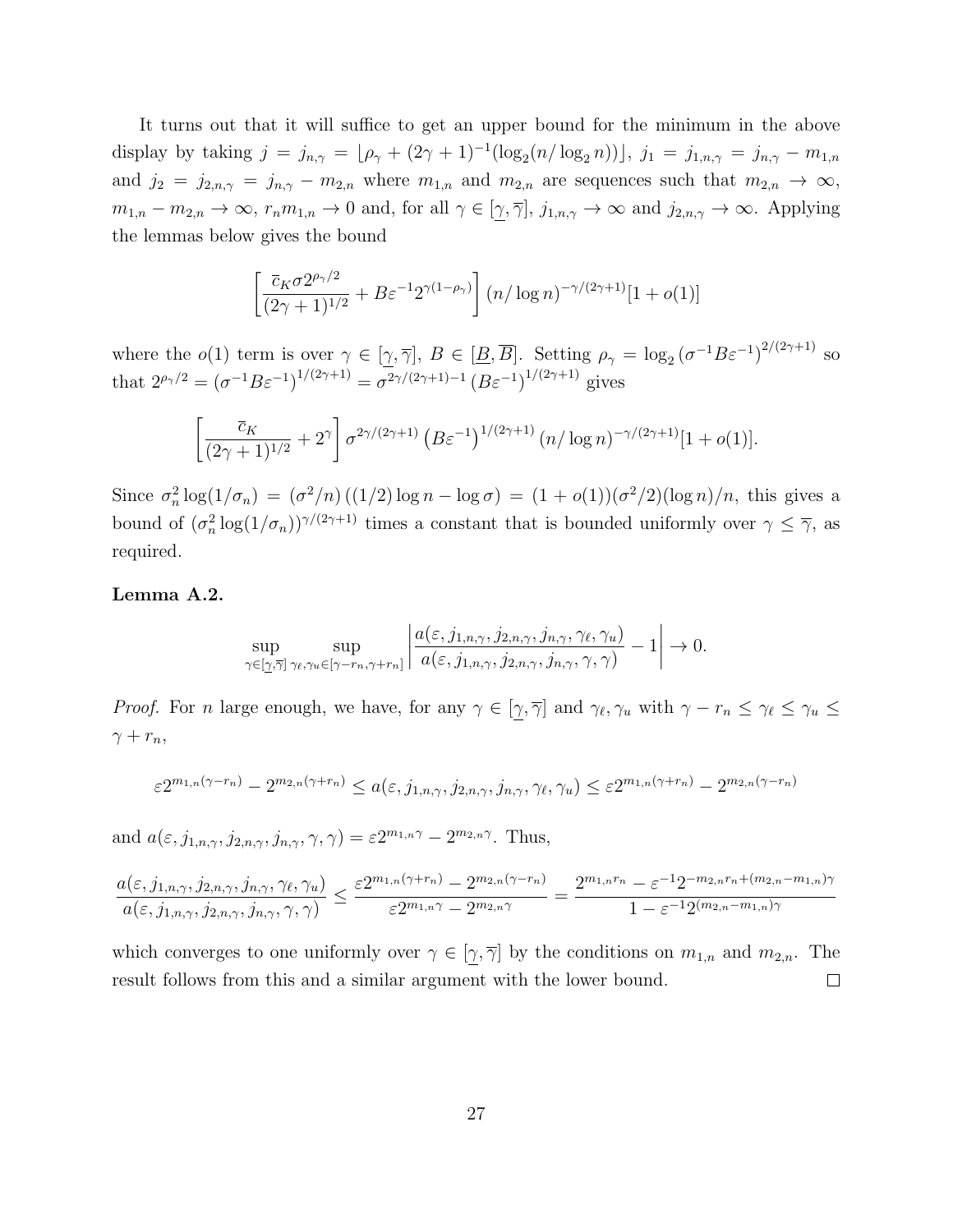Lemma A.3.

$$
\frac{2^{-\gamma j_{1,n,\gamma}} + 2^{-\gamma j_{2,n,\gamma}}}{a(\varepsilon, j_{1,n,\gamma}, j_{2,n,\gamma}, j_{n,\gamma}, \gamma, \gamma)} = 2^{-\gamma j_{n,\gamma}} \varepsilon^{-1} (1 + o(1))
$$

where the o(1) term is uniform over all  $\gamma \in [\gamma, \overline{\gamma}]$ .

Proof. We have

$$
\frac{2^{-\gamma j_{1,n,\gamma}}+2^{-\gamma j_{2,n,\gamma}}}{2^{-\gamma j_{n,\gamma}}\varepsilon^{-1}a(\varepsilon,j_{1,n,\gamma},j_{2,n,\gamma},j_{n,\gamma},\gamma,\gamma)}=\frac{2^{-\gamma(j_{1,n,\gamma}-j_{n,\gamma})}+2^{-\gamma(j_{2,n,\gamma}-j_{n,\gamma})}}{2^{m_{1,n}\gamma}-\varepsilon^{-1}2^{m_{2,n}\gamma}}=\frac{1+2^{-(m_{1,n}-m_{2,n})\gamma}}{1-\varepsilon^{-1}2^{-(m_{1,n}-m_{2,n})\gamma}}
$$

which converges to one uniformly over  $\gamma \in [\gamma, \overline{\gamma}]$  by the conditions on  $m_{1,n}$  and  $m_{2,n}$ .  $\Box$ 

**Lemma A.4.** If  $\rho_{\gamma}$  is bounded over  $\gamma \in [\gamma, \overline{\gamma}]$ , then  $c(j_{1,n,\gamma})/2^{-\gamma j_{1,n,\gamma}} \to 0$  and  $c(j_{2,n,\gamma})/2^{-\gamma j_{2,n,\gamma}} \to$ 0 uniformly over  $\gamma \in [\gamma, \overline{\gamma}]$ . Furthermore,  $c(j_{n,\gamma}) \leq \overline{c}_K \sigma 2^{\rho_{\gamma}/2} (2\gamma+1)^{-1/2} (n/\log n)^{-\gamma/(2\gamma+1)}$ and  $2^{-\gamma j_{n,\gamma}} \leq 2^{\gamma(1-\rho_{\gamma})} (n/\log_2 n)^{-\gamma/(2\gamma+1)}$ .

Proof. We have

$$
c(j_{n,\gamma})^2/(\overline{c}_K\sigma)^2 = 2^{j_{n,\gamma}}j_{n,\gamma}/n = 2^{\lfloor \rho_\gamma + (2\gamma + 1)^{-1}(\log_2(n/\log_2 n)) \rfloor} \lfloor (2\gamma + 1)^{-1}(\log_2 n - \log_2 \log_2 n) \rfloor/n
$$
  
\$\leq 2^{\rho\_\gamma}2^{(2\gamma + 1)^{-1}(\log\_2(n/\log\_2 n))}(2\gamma + 1)^{-1}(\log\_2 n)/n = 2^{\rho\_\gamma}(2\gamma + 1)^{-1}(n/\log\_2 n)^{-2\gamma/(2\gamma + 1)}.

and

$$
2^{-\gamma j_{n,\gamma}} = 2^{-\gamma \lfloor \rho_\gamma + (2\gamma + 1)^{-1} \log_2(n/\log_2 n) \rfloor} \leq 2^{\gamma (1 - \rho_\gamma) - \gamma (2\gamma + 1)^{-1} \log_2(n/\log_2 n)} = 2^{\gamma (1 - \rho_\gamma)} (n/\log_2 n)^{\gamma/(2\gamma + 1)}.
$$

For any  $m \geq \rho_{\gamma}$ , we have

$$
c(j_{n,\gamma}-m)^2/(2^{-\gamma(j_{n,\gamma}-m)}\overline{c}_K\sigma)^2 = 2^{(2\gamma+1)(j_{n,\gamma}-m)}(j_{n,\gamma}-m)/n
$$
  
\$\leq 2^{\log\_2(n/\log\_2 n)-(m-\rho\_\gamma)(2\gamma+1)}(2\gamma+1)^{-1}(\log\_2 n)/n = 2^{-(m-\rho\_\gamma)(2\gamma+1)}(2\gamma+1)^{-1}\$

Setting  $m = m_{1,n} \to \infty$  it follows that  $c(j_{1,n,\gamma})/2^{-\gamma j_{1,n,\gamma}} \to 0$  uniformly over  $\gamma \in [\gamma, \overline{\gamma}]$  and similarly for  $j_{2,n,\gamma}$ .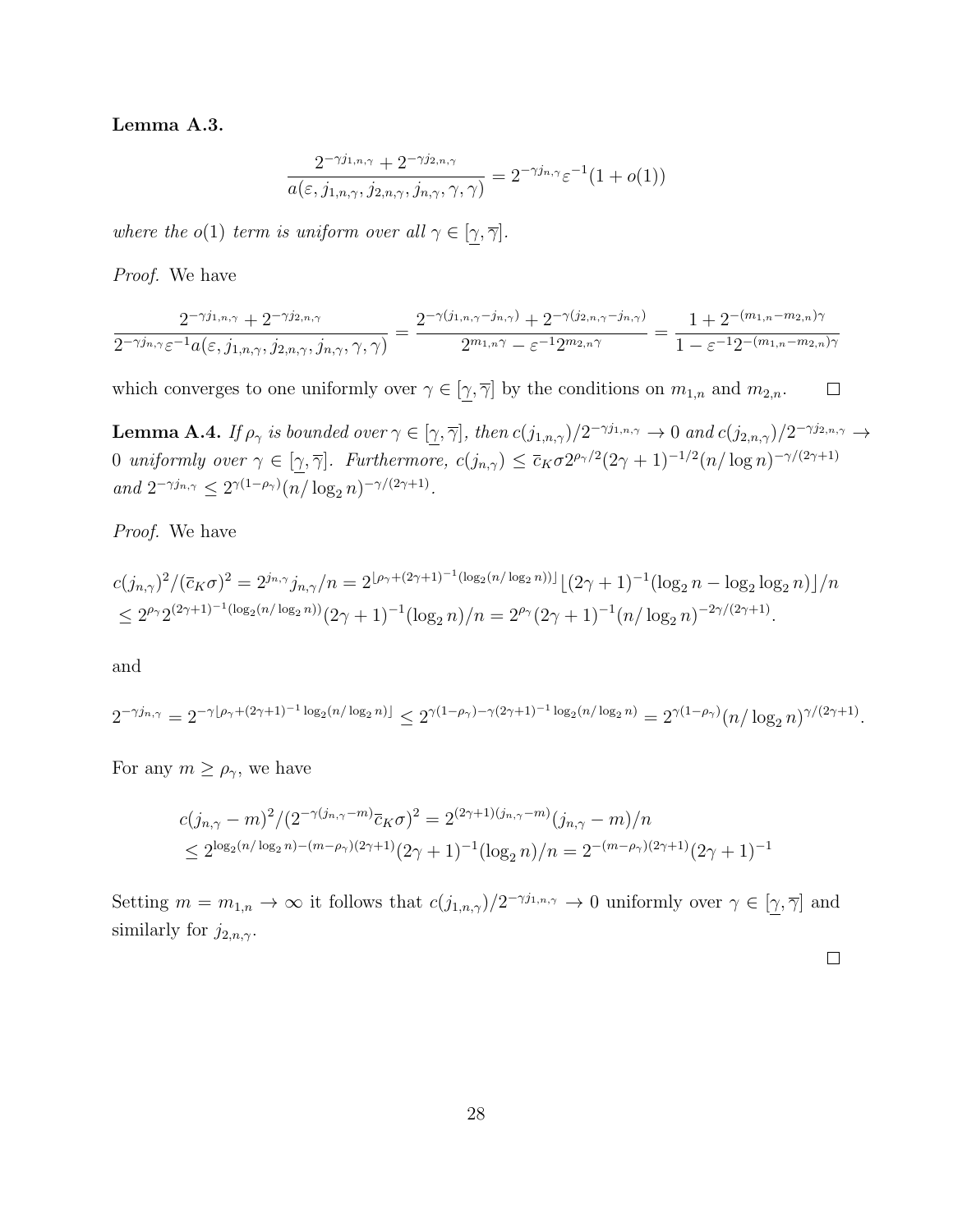## B Approximation Bounds

As noted by Giné and Nickl  $(2010)$ ,  $(2)$  holds under a Hölder condition under appropriate regularity conditions on the kernel  $K$ . In particular, for a bounded kernel satisfying  $(4)$ , it suffices to assume that, for all  $v \in \mathbb{R}$ ,

$$
\int K(v, v + u) \, du = 1, \int K(v, v + u) u^{\ell} \, du = 0 \text{for } \ell = 1, \dots, \lfloor \gamma \rfloor,
$$
\n(15)

This is Condition 4.1.4, p. 301 in Giné and Nickl  $(2015)$ , without the moment bound, which is implied by the support condition. For convolution kernels, this simply requires that the kernel be of order at least  $\lfloor \gamma \rfloor + 1$ . See Section 4.2.2 in Giné and Nickl (2015) for projection kernels.

**Lemma B.1.** Let K be a bounded kernel satisfying  $(4)$  and  $(15)$ . Then there exists a constant  $\tilde{C}_K$ , depending only on the kernel K, such that, for any  $\gamma, B > 0$  and  $f \in \mathcal{F}_{\text{H\"ol}}(\gamma, B)$ ,  $|K_j f(t) - f(t)| \leq \tilde{C}_K B 2^{-j\gamma}.$ 

Proof. We have

$$
K_j f(t) - f(t) = \int 2^j K(2^j t, 2^j x) f(x) dx - f(t) = \int K(2^j t, 2^j t + u) f(t + 2^{-j} u) du - f(t)
$$
  
= 
$$
\int K(2^j t, 2^j t + u) [f(t + 2^{-j} u) - f(t)] du.
$$

By a Taylor approximation, we have, letting  $r = \lfloor \gamma \rfloor$ ,

$$
f(t+s) - f(t) = \sum_{\ell=1}^{r-1} s^{\ell} f^{(\ell)}(t) / \ell! + \frac{s^r}{(r-1)!} \int_0^1 (1-\tau)^{r-1} f^{(r)}(t+\tau s) d\tau.
$$

Substituting this Taylor approximation and using the moment conditions on  $K$  gives

$$
\int K(2^{j}t, 2^{j}t+u) \frac{2^{-j r} u^{r}}{(r-1)!} \int_{0}^{1} (1-\tau)^{r-1} [f^{(r)}(t+\tau 2^{-j}u) - f^{(r)}(t)] d\tau du
$$
\n
$$
\leq B \int |K(2^{j}t, 2^{j}t+u)| \frac{2^{-j \gamma} |u|^{\gamma}}{(r-1)!} \int_{0}^{1} (1-\tau)^{r-1} |\tau|^{\gamma-r} d\tau du
$$
\n
$$
\leq \frac{2^{-j \gamma} B}{(r-1)!} \sup_{v \in \mathbb{R}} \int K(v, v+u) |u|^{\gamma} du.
$$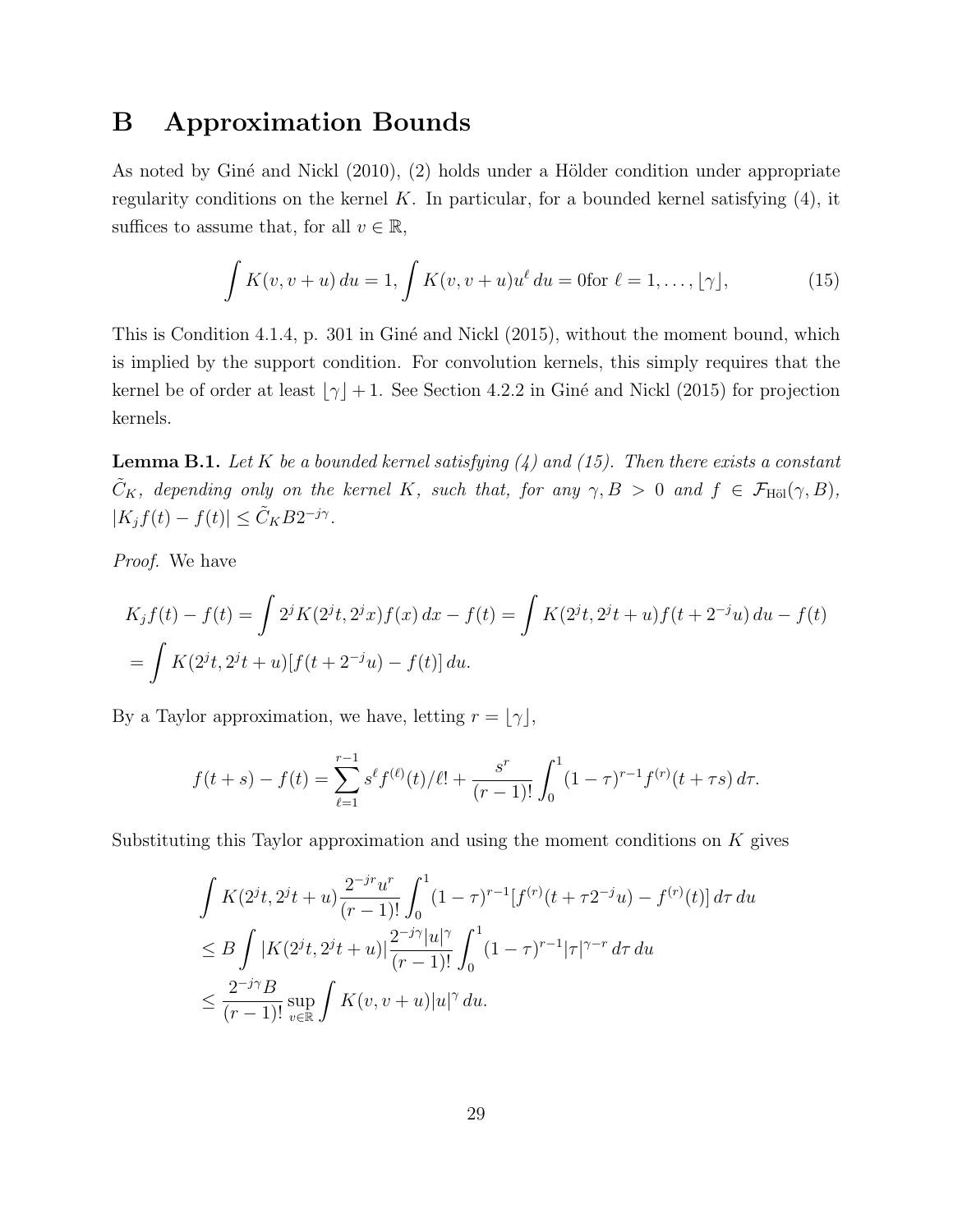If K satisfies (4) and is bounded by some constant  $\overline{K}$ , this is bounded by

$$
\frac{2^{-j\gamma}B}{(r-1)!}\sup_{v\in\mathbb{R}}\int K(v,v+u)|u|^\gamma\,du\leq \frac{2^{-j\gamma}B}{(r-1)!}\overline{K}C_K^\gamma
$$

where  $C_K$  is the support bound in (4) and  $\overline{K}$  is a bound on  $|K(u, v)|$ . The result follows by noting that  $C_K^{\gamma}/(\lfloor \gamma \rfloor - 1)!$  is bounded uniformly over  $\gamma$ .

 $\Box$ 

# References

- Armstrong, T. B. (2018): "Adaptation Bounds for Confidence Bands under Self-Similarity,"  $arXiv:1810.09762v1$  [math, stat].
- Bahadur, R. R. and L. J. Savage (1956): "The Nonexistence of Certain Statistical Procedures in Nonparametric Problems," The Annals of Mathematical Statistics, 27, 1115– 1122.
- Brown, L. D. and M. G. Low (1996): "Asymptotic equivalence of nonparametric regression and white noise," The Annals of Statistics, 24, 2384–2398.
- BULL, A. D. (2012): "Honest adaptive confidence bands and self-similar functions," *Elec*tronic Journal of Statistics, 6, 1490–1516.
- BULL, A. D. AND R. NICKL (2013): "Adaptive confidence sets in  $L^2$ ," Probability Theory and Related Fields, 156, 889–919.
- BÜHLMANN, P. AND S. VAN DE GEER (2011): Statistics for High-Dimensional Data: Methods, Theory and Applications, Heidelberg ; New York: Springer, 2011 edition ed.
- Cai, T. T. and M. G. Low (2004): "An Adaptation Theory for Nonparametric Confidence Intervals," The Annals of Statistics, 32, 1805–1840.
- CARPENTIER, A. (2013): "Honest and adaptive confidence sets in  $L_p$ ," Electronic Journal of Statistics, 7, 2875–2923.
- CHERNOZHUKOV, V., D. CHETVERIKOV, AND K. KATO (2014): "Anti-concentration and honest, adaptive confidence bands," The Annals of Statistics, 42, 1787–1818.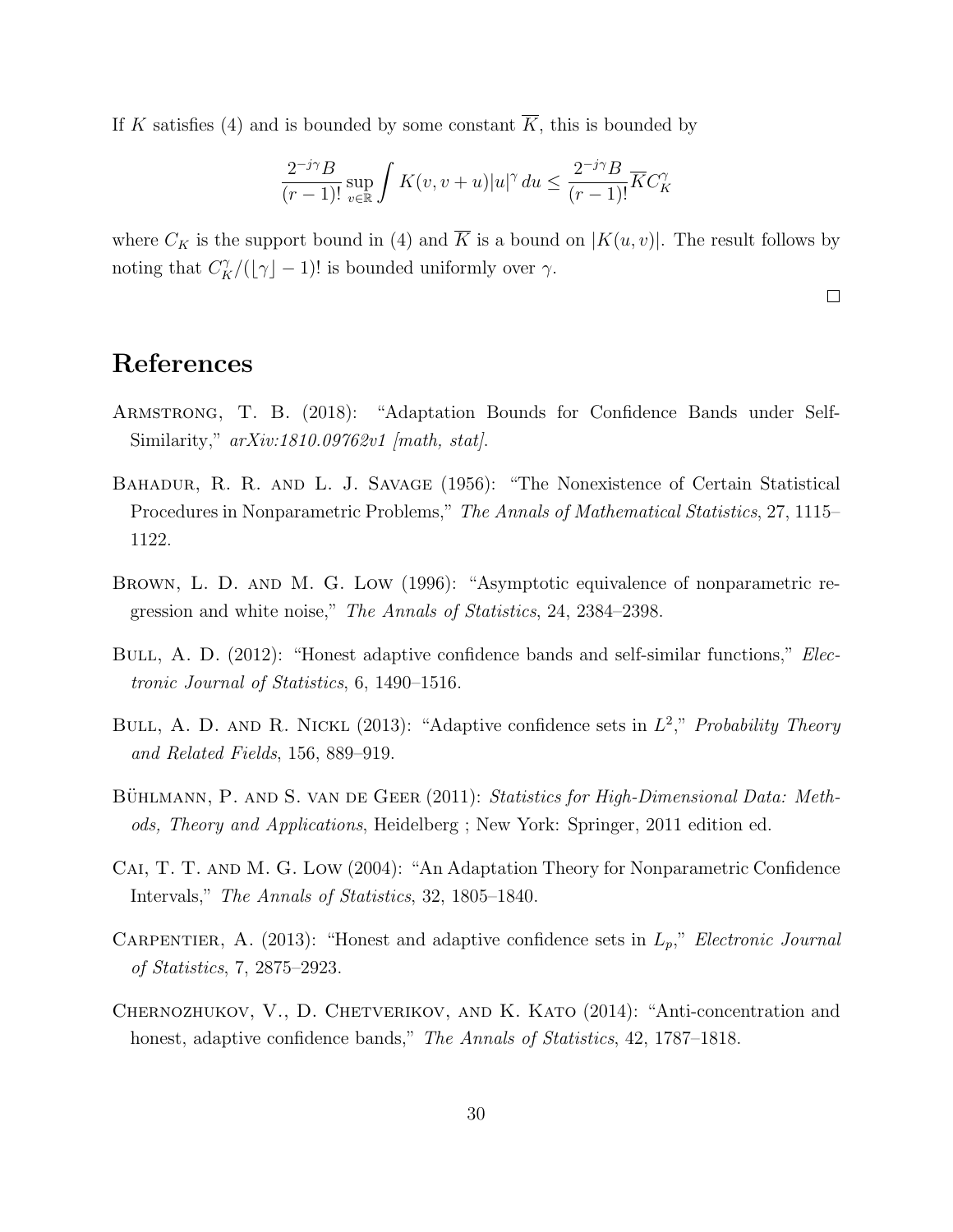- DONOHO, D. L. (1994): "Statistical Estimation and Optimal Recovery," The Annals of Statistics, 22, 238–270.
- GINÉ, E. AND R. NICKL  $(2010)$ : "Confidence bands in density estimation," The Annals of Statistics, 38, 1122–1170.
- $-$  (2015): Mathematical Foundations of Infinite-Dimensional Statistical Models, New York, NY: Cambridge University Press, 1 edition ed.
- HOFFMANN, M. AND R. NICKL (2011): "On adaptive inference and confidence bands," The Annals of Statistics, 39, 2383–2409.
- Ingster, Y. and I. A. Suslina (2003): Nonparametric Goodness-of-Fit Testing Under Gaussian Models, Springer.
- Kueh, A. (2012): "Locally Adaptive Density Estimation on the Unit Sphere Using Needlets," Constructive Approximation, 36, 433–458.
- Lepski, O. and A. Tsybakov (2000): "Asymptotically exact nonparametric hypothesis testing in sup-norm and at a fixed point," Probability Theory and Related Fields, 117, 17–48.
- Low, M. G. (1997): "On nonparametric confidence intervals," The Annals of Statistics, 25, 2547–2554.
- MUKHERJEE, R. AND S. SEN (2018): "Optimal adaptive inference in random design binary regression," Bernoulli, 24, 699–739.
- NICKL, R. AND B. SZABÓ (2016): "A sharp adaptive confidence ball for self-similar functions," Stochastic Processes and their Applications, 126, 3913–3934.
- NICKL, R. AND S. VAN DE GEER (2013): "Confidence sets in sparse regression," The Annals of Statistics, 41, 2852–2876.
- Nussbaum, M. (1996): "Asymptotic equivalence of density estimation and Gaussian white noise," The Annals of Statistics, 24, 2399–2430.
- PATSCHKOWSKI, T. AND A. ROHDE (2019): "Locally adaptive confidence bands," The Annals of Statistics, 47, 349–381.